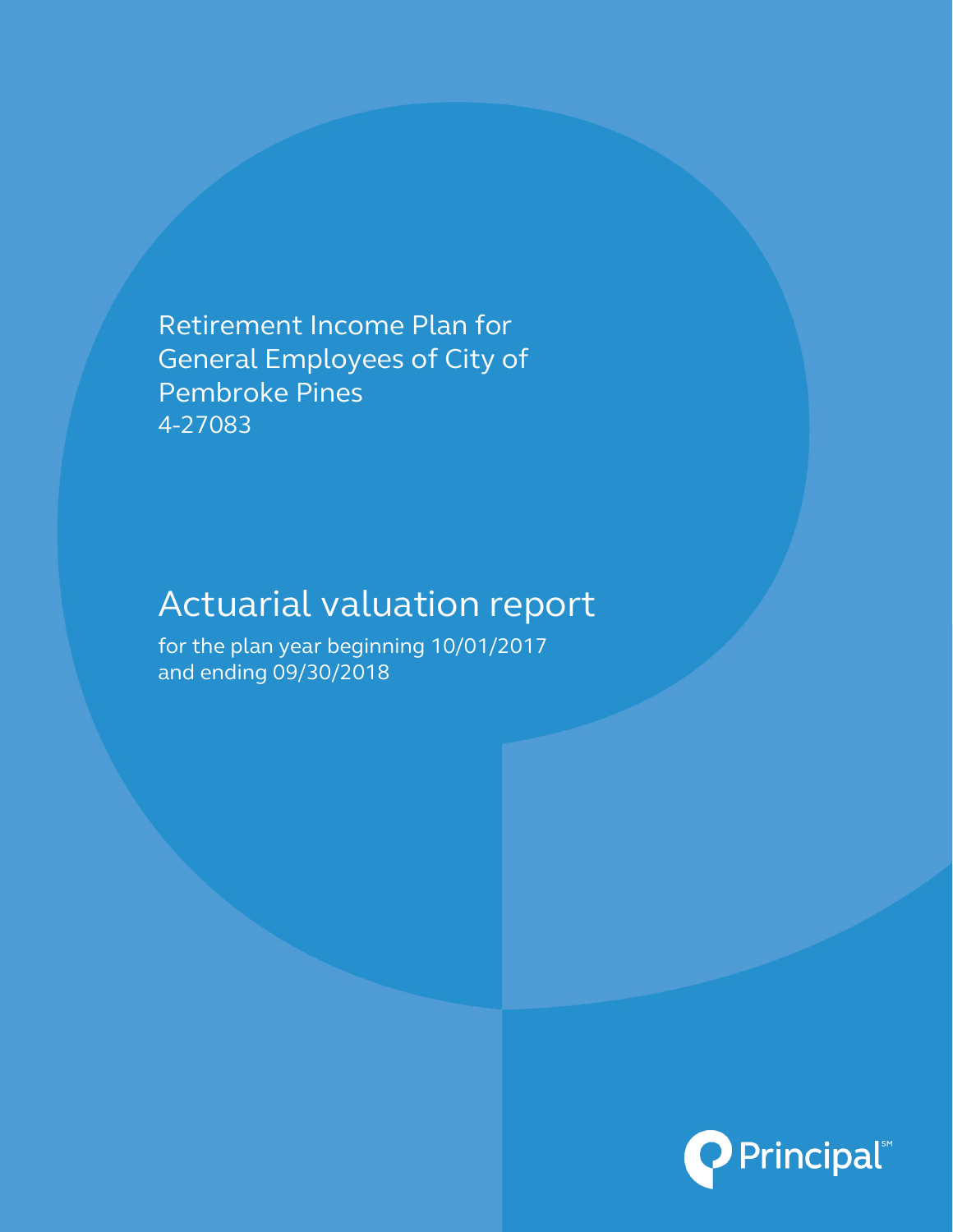# Table of contents

Click on topic below to link to that information. Short on time? Go t[o Summary of results.](#page-2-0)

| -31 |
|-----|

The subject matter in this communication is provided with the understanding that Principal® is not rendering investment, legal, accounting, or tax advice. You should consult with appropriate counsel or other advisors on all matters pertaining to investment, legal, tax, or accounting obligations and requirements.

This report is for the defined benefit retirement plan named on the report cover and may only be provided to other parties in its entirety. Employee data and other information you provide, along with benefits described in your plan document are used for the basis of this report. This report includes your actuarial determined contribution. Amounts in this report are not meant for your financial statements or to terminate your plan. Upon request, we will prepare other reports for these purposes.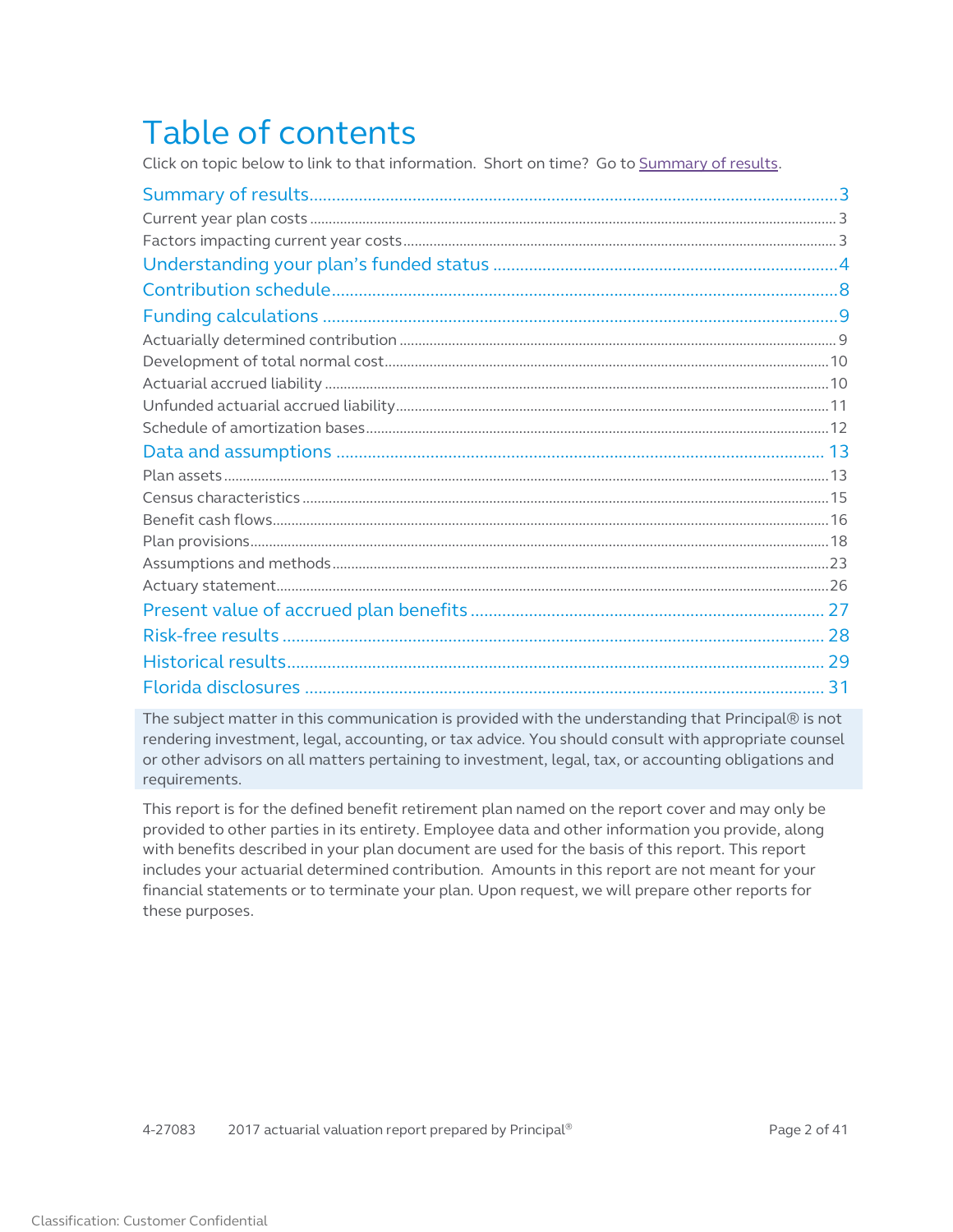# <span id="page-2-0"></span>Summary of results

# Current year plan costs

The following is a synopsis of your plan costs for the current year, including the actuarially determined contribution (ADC). For a complete schedule of the cash due and received by the plan, see the [Contribution schedule.](#page-7-1)

The actuarially determined contribution is **\$2,660,082**

- <span id="page-2-2"></span><span id="page-2-1"></span>• See [Funding calculations](#page-8-2) for details.
- We have received \$875,000 in employer contributions for the current plan year.
- <span id="page-2-3"></span>• Contributing less than the actuarially determined contribution amount will increase your next year's amount.

# Factors impacting current year costs

Your actuarially determined contribution has not changed materially since last year.

Your actuarially determined contribution increased from \$2,378,931 in 2016 to \$2,660,082 for 2017.

You can compare your contributions to the actuarially determined contribution for each year in the Historical results section at the back of this report.

Contact your pension actuarial analyst, Gary R Peffer, at

- Peffer.Gary@principal.com
- 800-557-6627 extension 49379
- 412-394-9379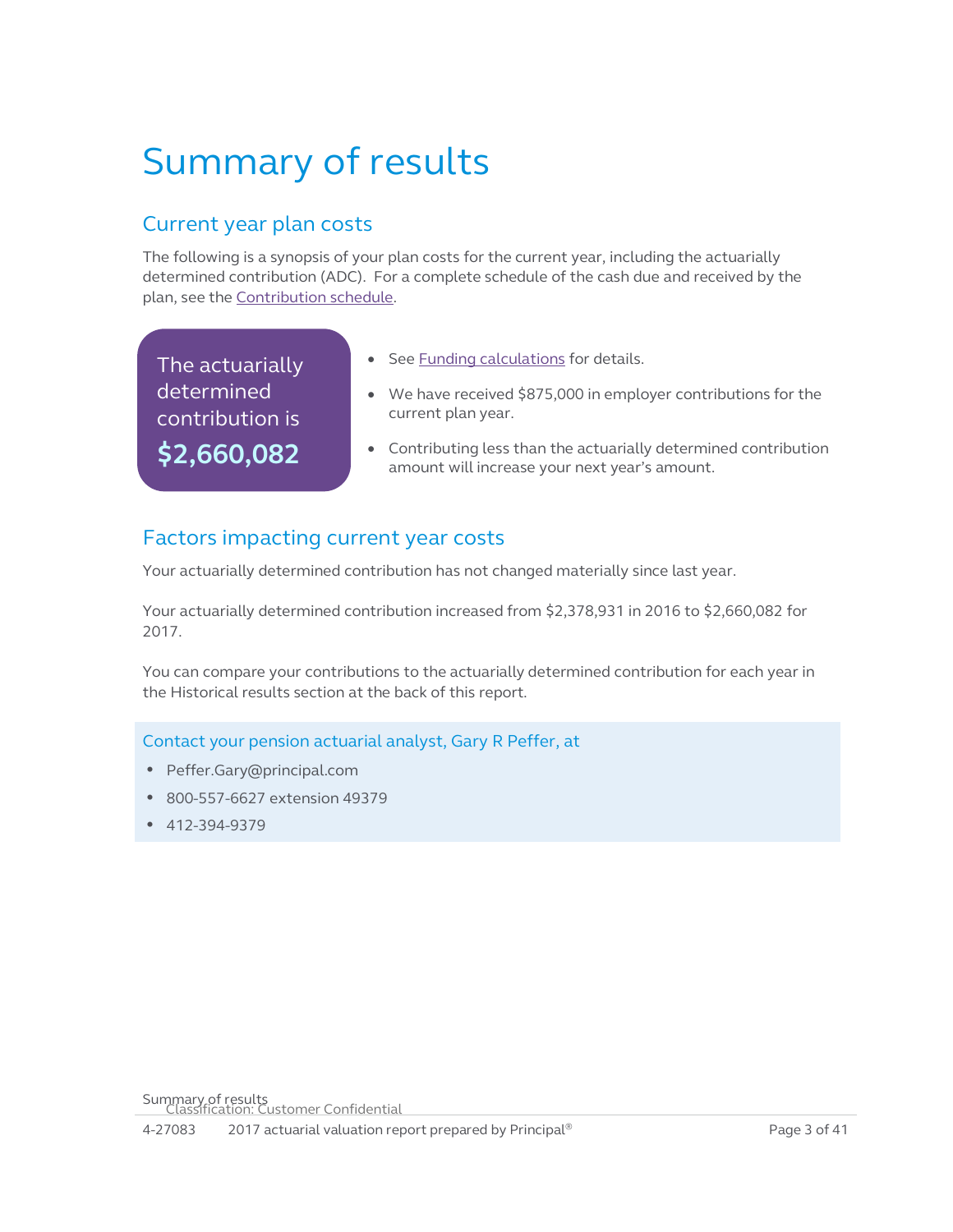# Understanding your plan's funded status

While it is important to know the actuarially determined contribution level, it is also important to understand your plan's funded status. The funded status determines contribution levels and can help you make informed decisions about plan funding, investment policies and benefit changes.

### Measures of plan funded status (in Thousands)

The table below compares the plan's 10/01/2017 market value of assets (the solid line) to 10/01/2017 plan liabilities measured using the assumptions we have made about future events. The liabilities assume:

- No one will enter the plan after the valuation date.
- Your asset allocation will remain the same with a return of 6.75% each year into the future.
- Plan participants will retire, die, terminate, and become disabled based on our assumptions.
- Annual pay per person will increase based on the [salary increase assumption.](#page-23-0)

#### Three liability measures are shown:

- 1. **Present value of accrued benefits** benefits already earned through the valuation date.
- 2. **Actuarial accrued liability** (AAL) represents the targeted asset level under your plan's cost method.
- 3. **Present value of projected benefits** all benefits expected to be earned through assumed retirement date.

Compare your plan's assets to each of the three liability measures to determine the funded status.

<span id="page-3-0"></span>

#### **Considerations**

These funded status measurements should be evaluated when making decisions about your plan. The goal of the plan's cost method is to accumulate assets equal to the AAL. As long as your AAL is fully funded, you will only need to contribute the plan's Normal Cost each year. Otherwise, you'll also need to contribute amortization payments toward funding this liability.

Understanding how your assets compare to your Present Value of Accrued Benefits is important. At a minimum you want to have enough assets in the plan to cover the present value of the benefits accrued to date.

Funding in excess of the Present Value of Projected Benefits may not be the best use of your organization's funds. However, having excess assets may provide funding and plan design flexibility.

Understanding your plan's funded status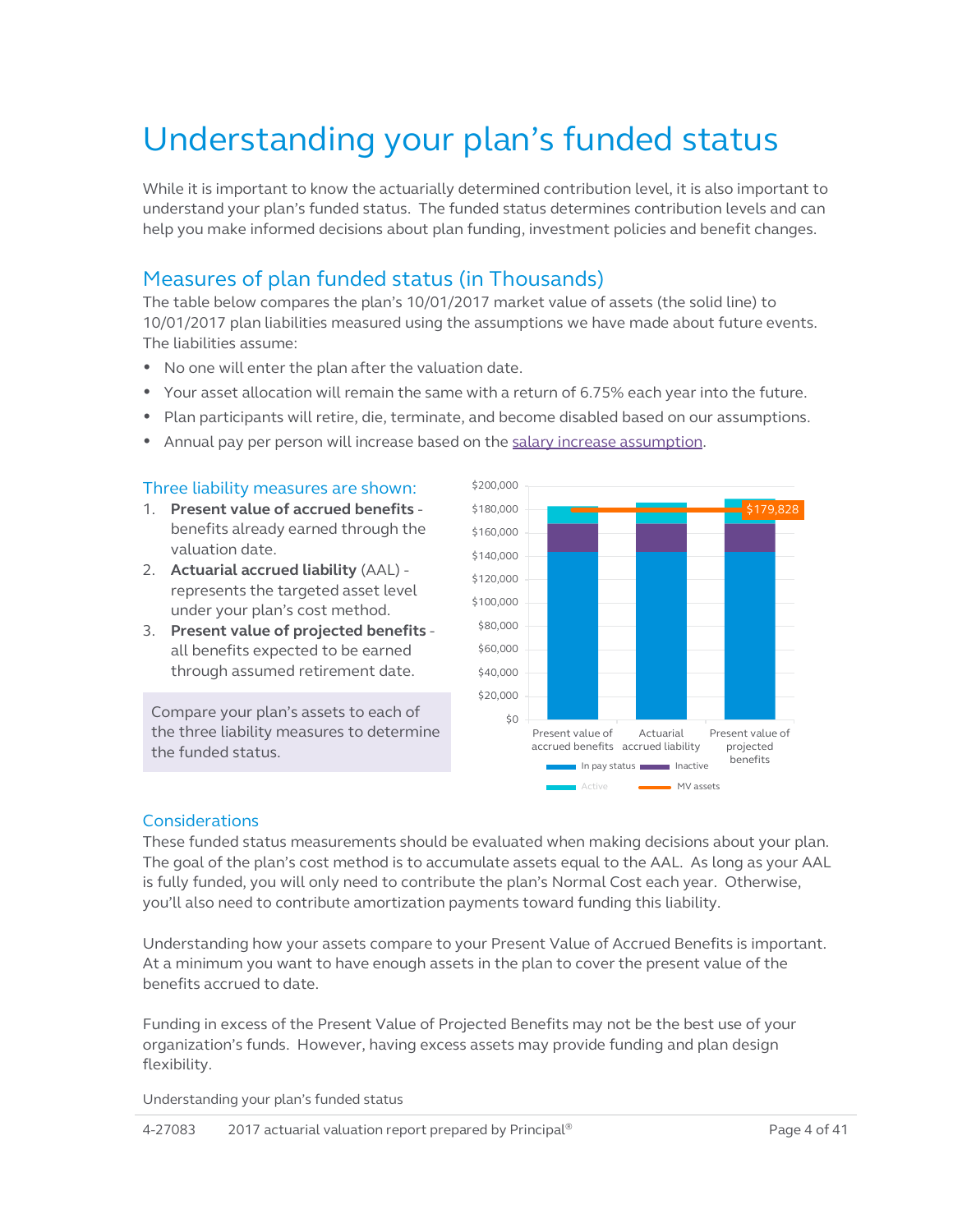## Asset allocation, interest rates and actuarially determined contribution (ADC)

Three key factors are linked in the determination of the pattern and level of the ADC for your plan: your asset allocation, the assumed funding interest rate and the pattern of your ADC. This section discusses how these three factors are related, illustrates the impact of interest rates on measures of benefit liability, and provides information to consider as you review your funding and asset allocation decisions.



The liability measures shown on the previous page and used to calculate your actuarially determined contribution (ADC) reflect assumptions about future investment returns and on your asset allocation. However, future investment returns are not guaranteed, and will fluctuate. To make informed decisions about funding policy, benefit design, and asset allocations, you need to understand the effect of the [liability interest rate assumption.](#page-22-1) 

The only sources of funding for your benefits are your cash contributions and asset earnings. The present value of benefits (liability measure) is less than the benefits payable because it is reduced for assumed future asset earnings. When asset earnings fall below expectations, additional cash will be needed to allow payment of all your benefits. Your cost method is used to budget the expected total cost of your plan, and determines the ADC for each plan year.

#### Asset allocations and interest rates

To help understand how the level of ADC can change over time, a best practice is to evaluate the benefit liability ignoring the plan's asset allocation. A recommended approach is to use a conservative "risk-free" interest rate such as U.S. Treasury instruments.

|                                                                | Diversified asset allocation                                 | "Risk free" return                                                                                          |
|----------------------------------------------------------------|--------------------------------------------------------------|-------------------------------------------------------------------------------------------------------------|
| <b>Expected future</b><br>returns (interest<br>rates) based on | Your plan's<br>asset allocation                              | Conservative interest rates such as U.S.<br>Treasury instruments<br>(not your plan's investment allocation) |
| Current effect                                                 | Lower ADC                                                    | Higher ADC                                                                                                  |
| Later effect                                                   | Potentially higher ADC<br>if returns fall below that assumed | Potentially lower ADC<br>if greater returns are earned                                                      |

Understanding your plan's funded status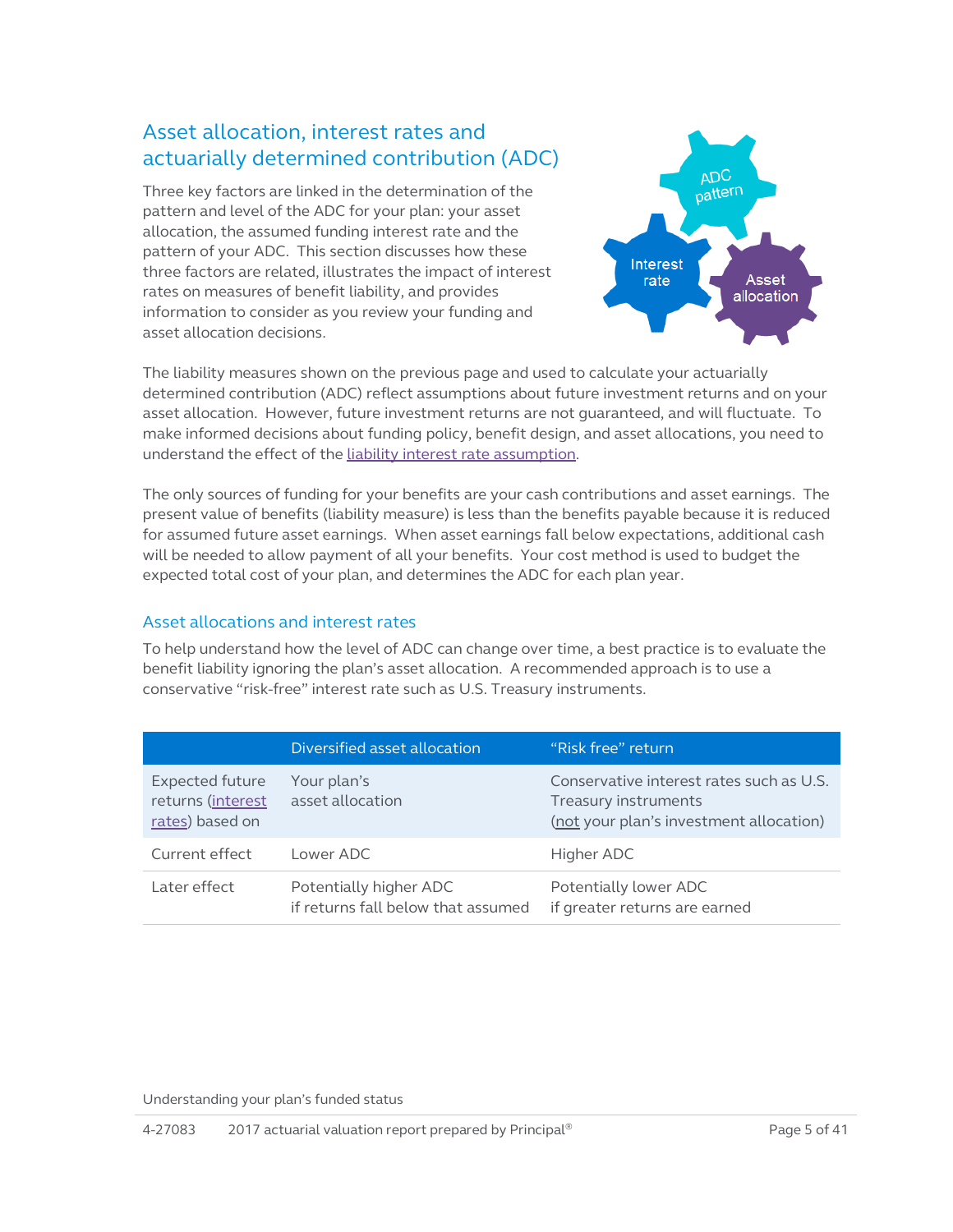The chart below shows your plan's Actuarial Accrued Liability used in the ADC calculation compared to the liability determined using a "risk-free" interest rate. This chart indicates how much impact asset earnings can have on the cash required to fund benefits over the life of the plan.

#### **Actuarial accrued liability**



As you can see above, higher expected returns generate a lower benefit liability. The additional assumed returns between funding basis (6.75%) and risk-free basis (2.78%) are referred to as "risk premium". The \$127,104,554 difference in the two liability amounts is the assumed risk premium to be earned over the life of the plan.

The [Risk-free results](#page-27-1) section later in this report shows additional liability comparisons.

#### Asset allocation and ADC

The interest return assumption we use to measure benefit liabilities for funding is based on your asset allocation. As a result, your asset allocation choices impact your ADC:

- More volatile asset classes may reduce the current ADC for your plan, but will cause both future ADC and funded status to fluctuate more. There is the potential for severe declines in funded status and increases in ADC when markets perform poorly.
- More conservative asset classes may result in a higher ADC, but provide a more stable basis for planning and budgeting.

The more volatile the value of your asset classes, the greater the range of the potential ADC. You can evaluate the potential impact of alternative asset allocations - and how you could balance your long-term cost and the volatility of your annual ADC - through forecasting studies.

### Benefit changes and risk-free interest rates

A decision to change plan benefits can have long-term funding implications. Plan sponsors should be cautious about spending what appears to be excess assets in a given plan year on benefit increases. Working with your actuary to request a plan design study can help with your decision.

Recognizing the volatility of the ADC (discussed in the paragraph above), you will want to include the value of the proposed benefit change on a more conservative rate (ex. a risk-free rate) and/or a forecast of long-term funding levels. Discussing the study with your plan actuary can help you decide what, if any, benefit changes you can afford over the long term.

Understanding your plan's funded status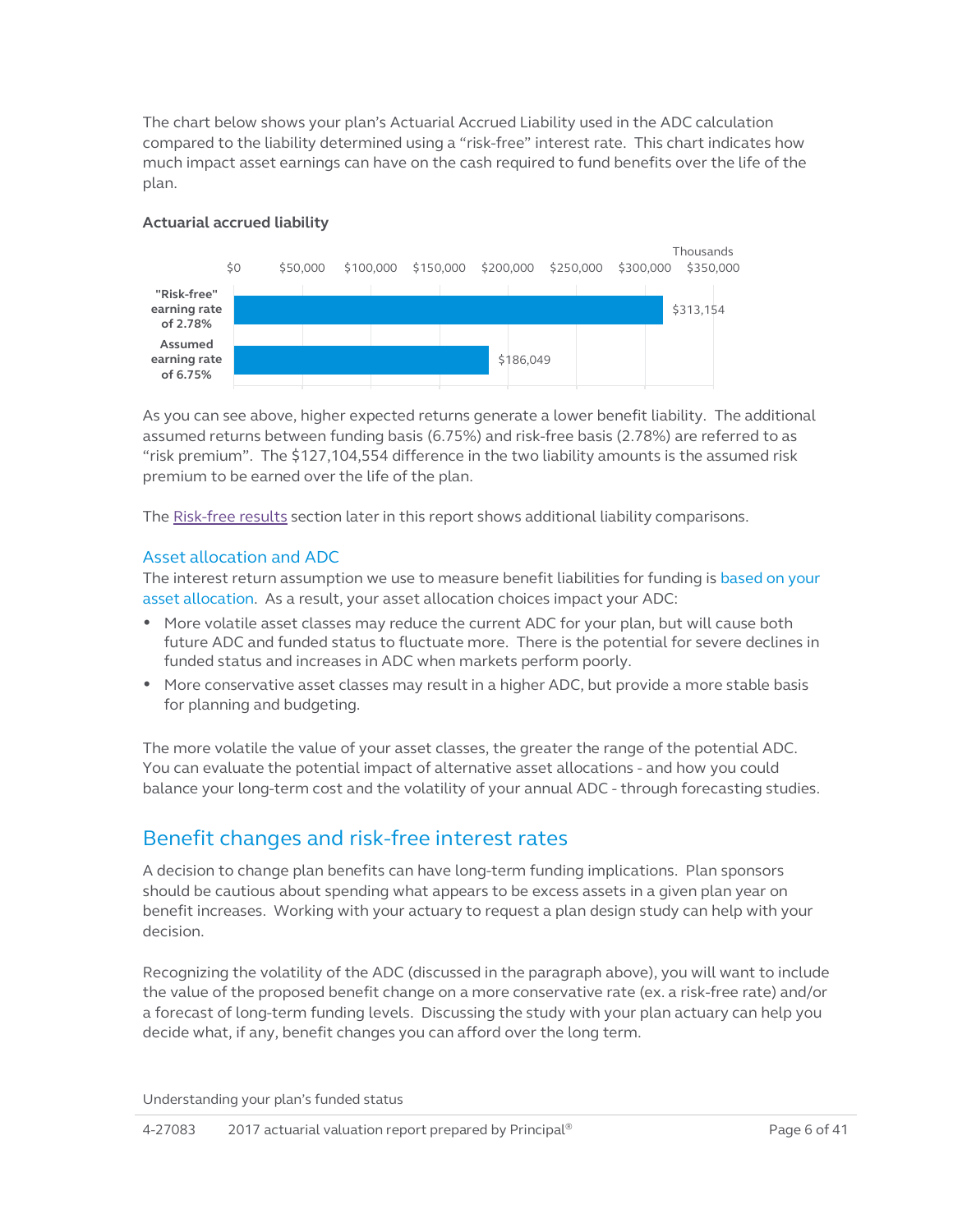### Forecasting: a best practice

Industry experts agree that it is a prudent best practice to review the long-term trends of your plan. We provide historical information at the back of this report. But that is like driving using just your rear view mirror: you only see part of the picture.

#### Short-term

Neither this year's ADC nor funded status is a good estimate of future amounts because they are volatile from year to year. These measures depend on your plan's assets and benefit liability:

- **Plan asset values** increase or decrease with market returns on investments, contributions made, benefit payments and expenses. Using an asset smoothing method also affects the upcoming year asset values.
- **Benefit liability** is impacted by benefit payments, salary experience, census or demographic changes, and assumption changes.

If you need to budget for next year or explore the potential volatility of results over the next few years, consider requesting a short-term forecast.

#### Long-term

A 10- or 20-year forecast of your plan's ADC and funded status under both expected and adverse economic scenarios is an excellent planning tool and can be a good investment.

- Comparing the results from your current asset allocation to alternative investment options can provide valuable insights to guide asset allocations. Comparing different funding policies can help evaluate whether your policy will meet your goals and fit in your budget.
- Stress-testing based on economic conditions can help you assess plan risk, and to set funding and investment policies.
- Projecting salary experience, census or demographic changes, and the benefits offered can help identify long-term trends.

**If you want to explore the potential volatility of results over an extended time period, consider requesting a long-term forecast.**

#### Keep us informed



Please make us aware of any upcoming plan design or significant participant group changes (such as layoffs, increases in staff, or large retirements). Knowing about possible changes gives us the chance to advise you whether further analysis of the cost impact should be considered.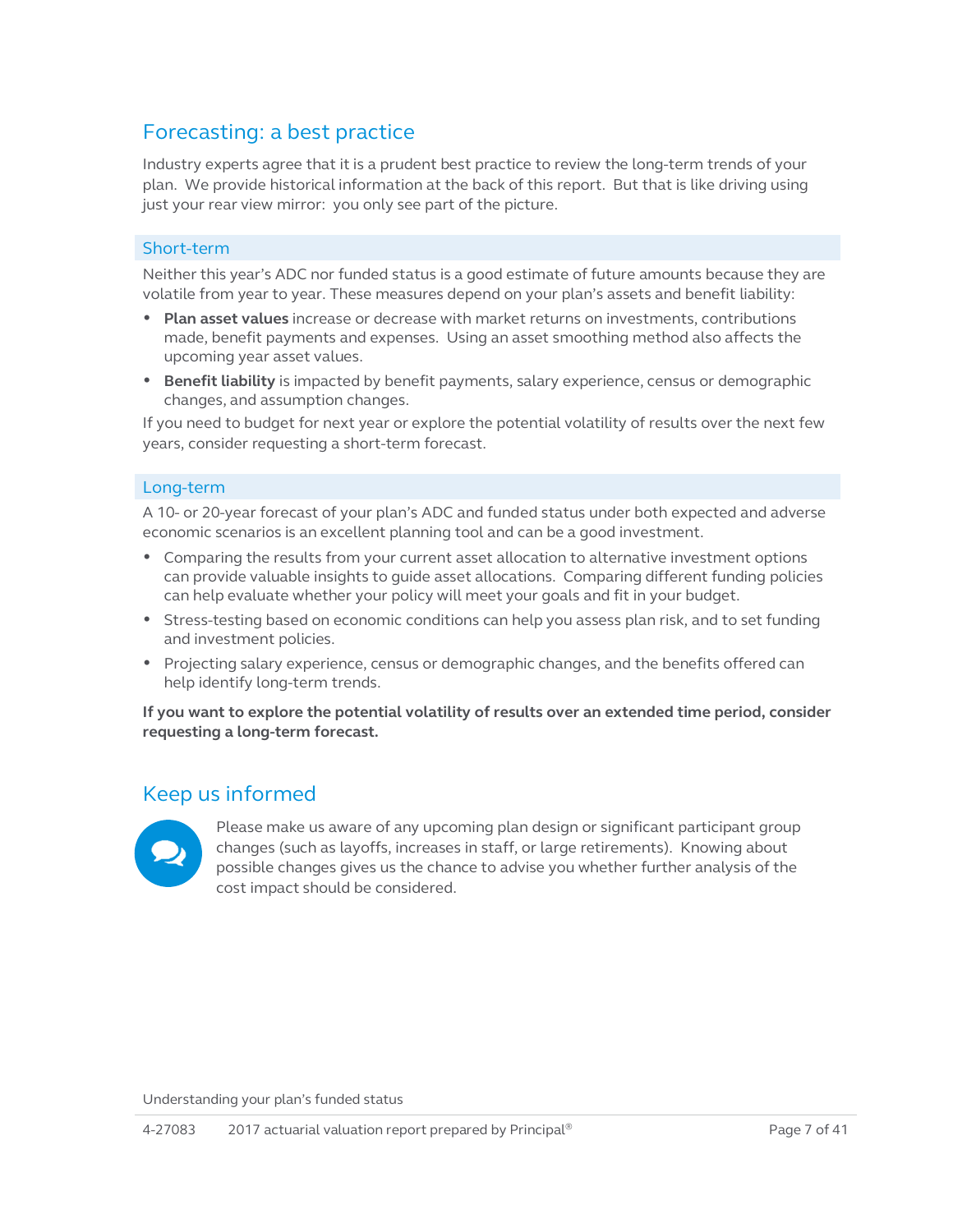# <span id="page-7-1"></span><span id="page-7-0"></span>Contribution schedule

The table below shows the contributions received and payments that are due to meet the Actuarially Determined Contribution (ADC) for this year. You can fund more than this schedule.

- The total cash contributions made for the 2015 plan year is \$6,500,000.
- The total cash contributions made for the 2016 plan year is \$2,500,068.
- So far, cash contributions of \$875,000 have been received for the current plan year.
- Employee contributions of \$244,566 have been received for the 2016 plan year and \$77,560 employee contributions have been received through 02/13/2018 for the 10/01/2017 plan year.

| Paid or<br>date due | Plan year<br>beginning 2015 | Plan year<br>beginning 2016 | Plan year<br>beginning 2017 | Plan year<br>beginning 2018 |
|---------------------|-----------------------------|-----------------------------|-----------------------------|-----------------------------|
| 12/10/2015          | \$625,000                   |                             |                             |                             |
| 03/07/2016          | \$625,000                   |                             |                             |                             |
| 06/07/2016          | \$625,000                   |                             |                             |                             |
| 09/07/2016          | \$625,000                   |                             |                             |                             |
| 11/23/2016          | \$4,000,000                 |                             |                             |                             |
| 12/13/2016          |                             | \$625,017                   |                             |                             |
| 03/13/2017          |                             | \$625,017                   |                             |                             |
| 06/20/2017          |                             | \$625,017                   |                             |                             |
| 09/28/2017          |                             | \$625,017                   |                             |                             |
| 12/14/2017          |                             |                             | \$875,000                   |                             |
| 2017-2018           |                             |                             | \$1,503,931                 |                             |
| 2018-2019           |                             |                             |                             | \$2,660,082                 |

Blue shading shows employer contribution due for current plan year.

Contribution schedule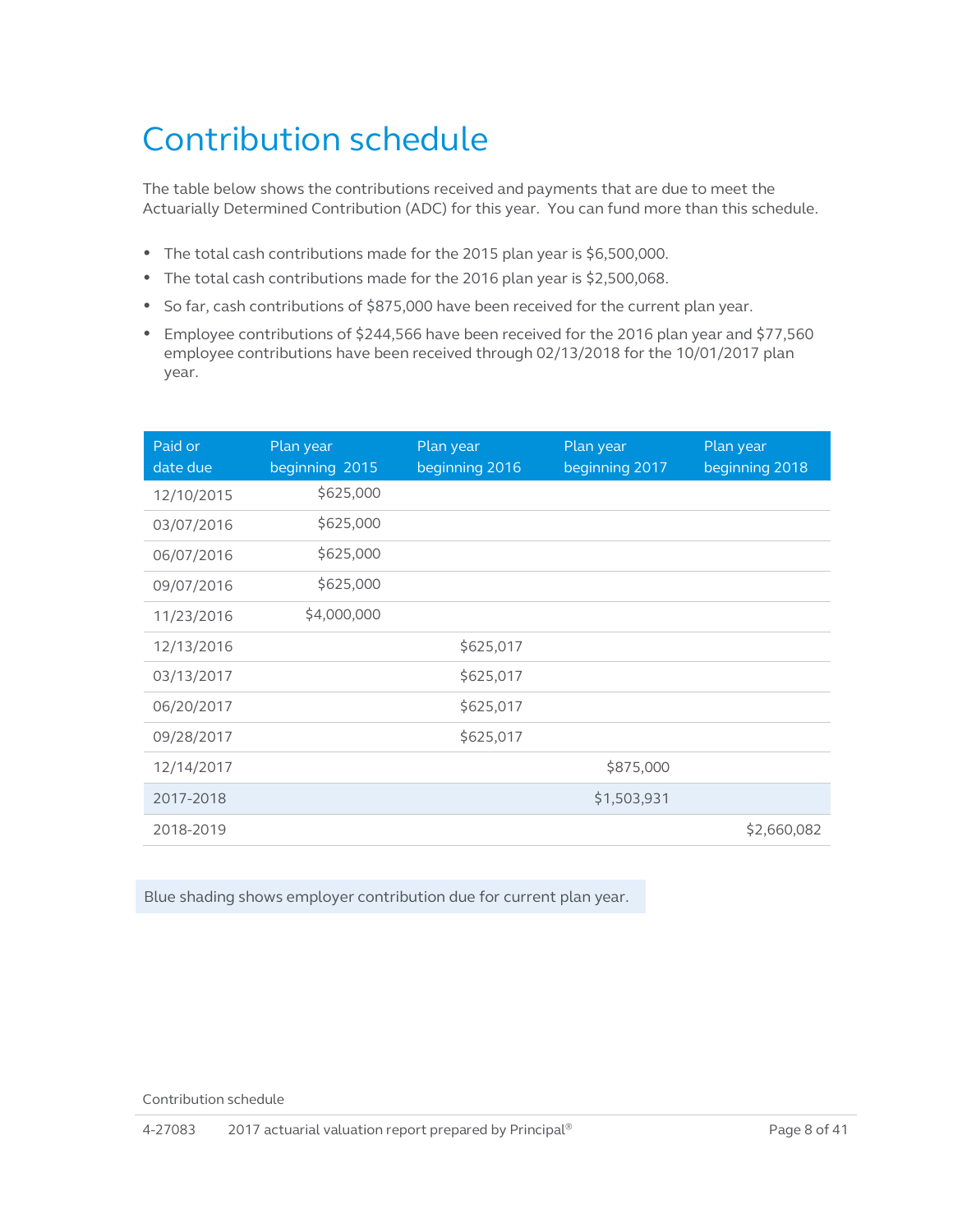# <span id="page-8-2"></span><span id="page-8-0"></span>Funding calculations

# <span id="page-8-1"></span>Actuarially determined contribution

The actuarially determined contribution (ADC) for the 2018/2019 year consists of three parts:



**1** Normal cost - the cost attributed to the current year (due to the continued accrual of plan benefits for active employees) and plan expenses.



**2** Amortization of any unfunded accumulated past costs (unfunded actuarial accrued liability).

**3** Interest on 1 and 2 above to the end of the plan year.

| Employer normal cost |                                                         | \$5,810,663 |
|----------------------|---------------------------------------------------------|-------------|
|                      | Plus valuation interest to the end of the plan year     | 392.220     |
|                      | Minus 15 year amoritzation of credit balance            | 3,318,783   |
| credit balance       | Minus valuation interest to the end of the plan year on | 224,018     |

# Your actuarially determined contribution (ADC) is \$2,660,082

The Actuarially Determined Contribution is in addition to employee contributions.

2016 ADC - \$566,798 ADC with interest - \$605,057 Prior Credit Balance - \$28,870,984 2016 Contributions - \$2,500,068 Prior Credit Balance and Contributions with interest - \$33,388,343 Credit Balance as of 10/1/2017- \$32,783,286 (\$33,388,343 - \$605,057)

Funding calculations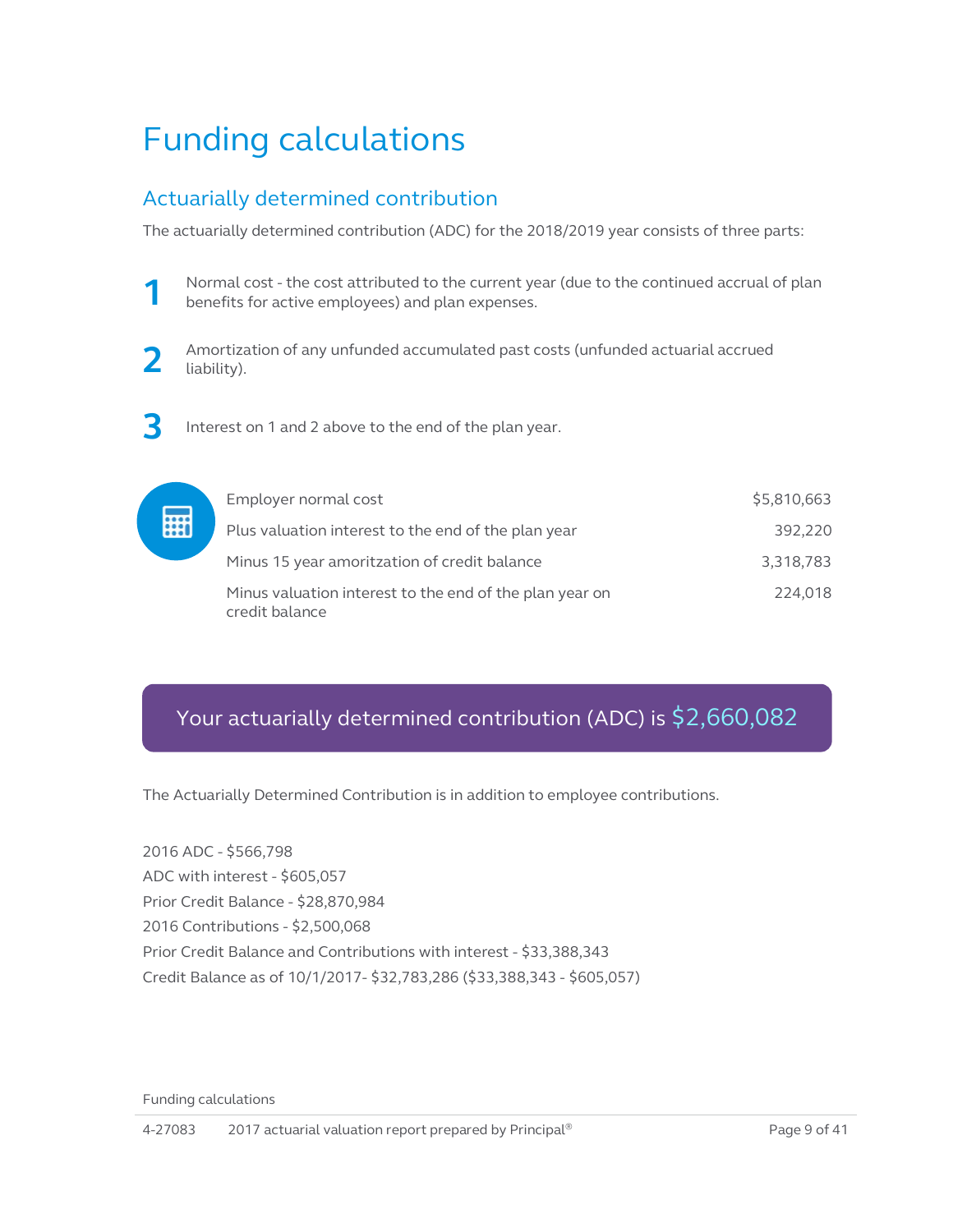## <span id="page-9-2"></span><span id="page-9-0"></span>Development of total normal cost for fiscal year ending 09/30/2018

Normal cost is the portion of cost assigned to each year based on th[e cost method](#page-24-0) and [assumptions](#page-22-2) shown in this report. The normal cost is shared by the employer and the employees based on plan provisions.

| Normal cost                | \$418,643   |
|----------------------------|-------------|
| Plus estimated expenses    | 61,000      |
| Total normal cost          | \$479,643   |
| Plus amortization charges  | 6,463,748   |
| Minus amortization credits | 1,516,183   |
| Employer normal cost       | \$5,427,208 |

## Development of total normal cost for fiscal year ending 09/30/2019

Normal cost is the portion of cost assigned to each year based on th[e cost method](#page-24-0) and [assumptions](#page-22-2) shown in this report. The normal cost is shared by the employer and the employees based on plan provisions.

| Employer normal cost                                             | \$5,427,208 |
|------------------------------------------------------------------|-------------|
| Plus adjustment for salary increase (4.05%)                      | 219,802     |
| Plus adjustment for interest (6.75%)                             | 381,173     |
| Total normal cost for 09/30/2019 FYE                             | \$6,028,183 |
| Minus employee normal cost (7.25% of compensation - \$3,000,274) | 217,520     |
| Employer normal cost for 09/30/2019 FYE                          | \$5,810,663 |

### <span id="page-9-1"></span>Actuarial accrued liability

The actuarial accrued liability (AAL) is the targeted asset level for the plan and is used in the calculation of the unfunded actuarial accrued liability on the following page. The AAL below is the amount after any assumption or plan changes.

| Active participants                          | \$17,780,682  |
|----------------------------------------------|---------------|
| Inactive participants                        | 24.279.015    |
| Participants and beneficiaries in pay status | 143.989.350   |
| Actuarial accrued liability                  | \$186,049,047 |

Funding calculations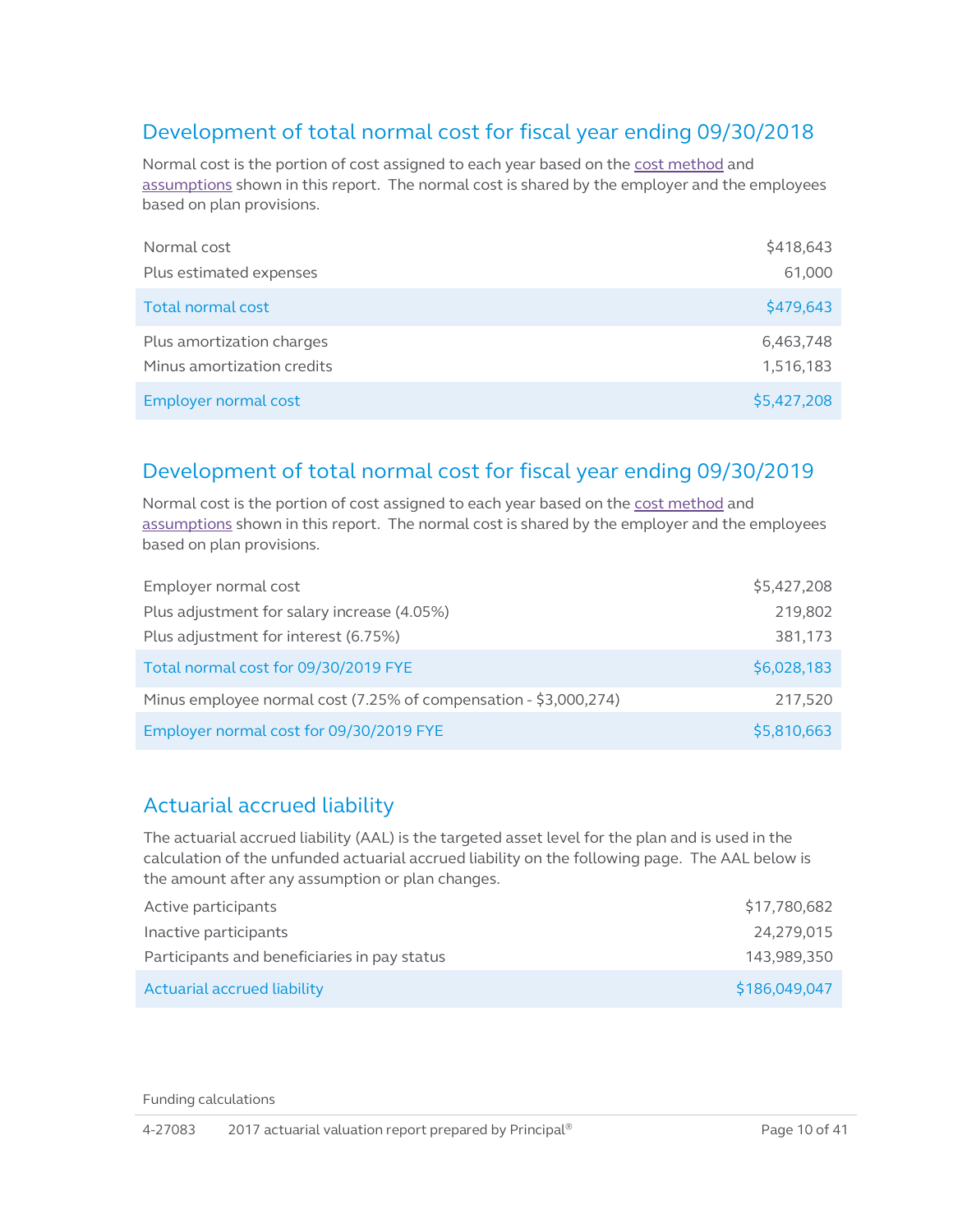## <span id="page-10-0"></span>Unfunded actuarial accrued liability

Each year the unfunded actuarial accrued liability (UAAL) is calculated and equals the actuarial accrued liability less the actuarial value of assets. An experience gain or loss occurs when actual plan experience differs from what was assumed. The gain or loss is calculated separately and amortized as a charge (for a loss) or a credit (for a gain). The UAAL is then adjusted for amendments, assumption changes, or method changes and a liability base is created.

| Expected unfunded actuarial accrued liability                                                                    |               |              |
|------------------------------------------------------------------------------------------------------------------|---------------|--------------|
| 10/01/2016 unfunded actuarial accrued liability (UAAL)                                                           | \$9,901,493   |              |
| 10/01/2016 employer normal cost                                                                                  | 566,798       |              |
| Interest on the above items                                                                                      | 706,610       |              |
| Total expected UAAL without contributions                                                                        |               | \$11,174,901 |
| <b>Employer contributions</b>                                                                                    | \$2,500,068   |              |
| Interest on employer contributions                                                                               | 68,500        |              |
| Total contributions with interest                                                                                |               | \$2,568,568  |
| Expected 10/01/2017 unfunded actuarial accrued liability<br>Total expected UAAL less contributions with interest |               | \$8,606,333  |
| Actual unfunded actuarial accrued liability                                                                      |               |              |
| Actuarial accrued liability                                                                                      | \$186,049,047 |              |
| Less actuarial value of assets                                                                                   | 176,005,417   |              |
| 10/01/2017 unfunded actuarial accrued liability                                                                  |               | \$10,043,630 |
| Experience (gain) or loss                                                                                        |               |              |
| Actual unfunded actuarial accrued liability                                                                      | \$10,043,630  |              |
| Less expected unfunded actuarial accrued liability                                                               | 8,606,333     |              |
| (Gain) loss                                                                                                      |               | \$1,437,297  |
| 2016 amortization balances                                                                                       | \$4,333,727   |              |
| Interest on amortization balances                                                                                | 292,527       |              |
| Additional (gain)/loss from (excess) shortage of contributions                                                   |               | \$4,626,254  |
| Total experience (gain) or loss                                                                                  |               | \$6,063,551  |

### Your 10/01/2017 unfunded actuarial accued liability is \$10,043,630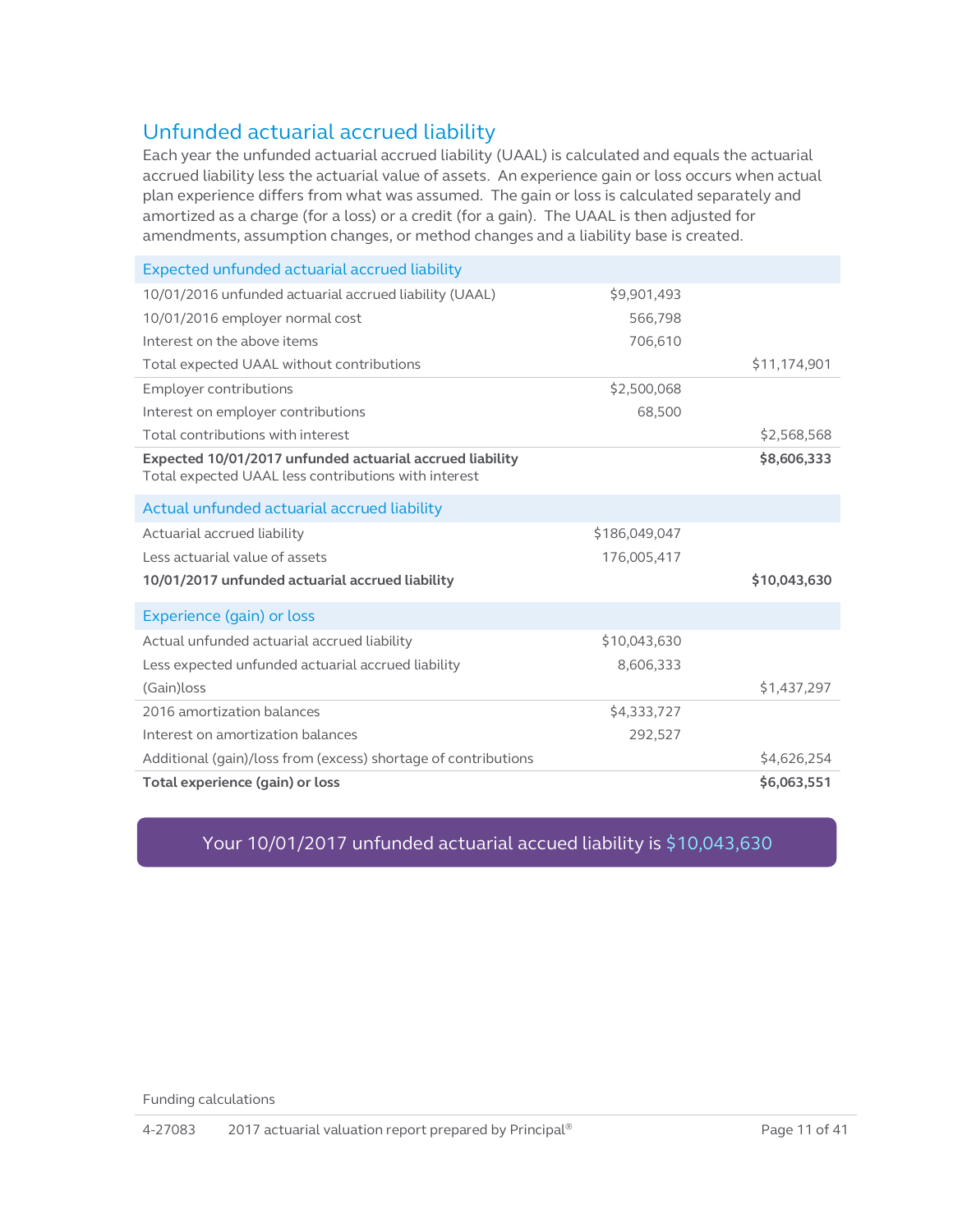## <span id="page-11-1"></span><span id="page-11-0"></span>Schedule of amortization bases

Your cost method allocates a portion of plan funding to be amortized in equal annual installments, rather than to be paid through future normal costs. The following amortization periods will be applied consistently to any amortization bases created 10/01/2012 and later.

- Initial unfunded actuarial accrued liability: 15 years
- Experience gains/losses: 15 years.
- Amendments: 15 years
- Assumption changes: 15 years

| Date<br>created | Reason                    | <b>Initial</b><br>balance | Remaining<br>years | Outstanding<br>balance | Annual<br>amortization |
|-----------------|---------------------------|---------------------------|--------------------|------------------------|------------------------|
| 10/01/2017      | Experience<br>(gain)/loss | 6,063,551                 | 15                 | 6,063,551              | 613,838                |
| 10/01/2016      | Experience<br>(Gain)/Loss | 4,504,434                 | 14                 | 4,321,701              | 456,002                |
| 10/01/2016      | Assumption                | 16,390,356                | 14                 | 15,725,444             | 1,659,261              |
| 10/01/2015      | Experience<br>(Gain)/Loss | (2,799,322)               | 13                 | (2,570,630)            | (284,060)              |
| 10/01/2015      | Assumption                | 7,693,822                 | 13                 | 7,065,270              | 780,727                |
| 10/01/2014      | Experience<br>(Gain)/Loss | (3,974,549)               | 12                 | (3,476,816)            | (404, 613)             |
| 10/01/2013      | Experience<br>(Gain)/Loss | (8, 101, 837)             | 11                 | (6,707,355)            | (827, 510)             |
| 10/01/2012      | <b>CMET</b>               | 28,822,233                | 10                 | 22,405,751             | 2,953,920              |
|                 |                           |                           |                    |                        |                        |

**Total 42,826,916 4,947,565**

Funding calculations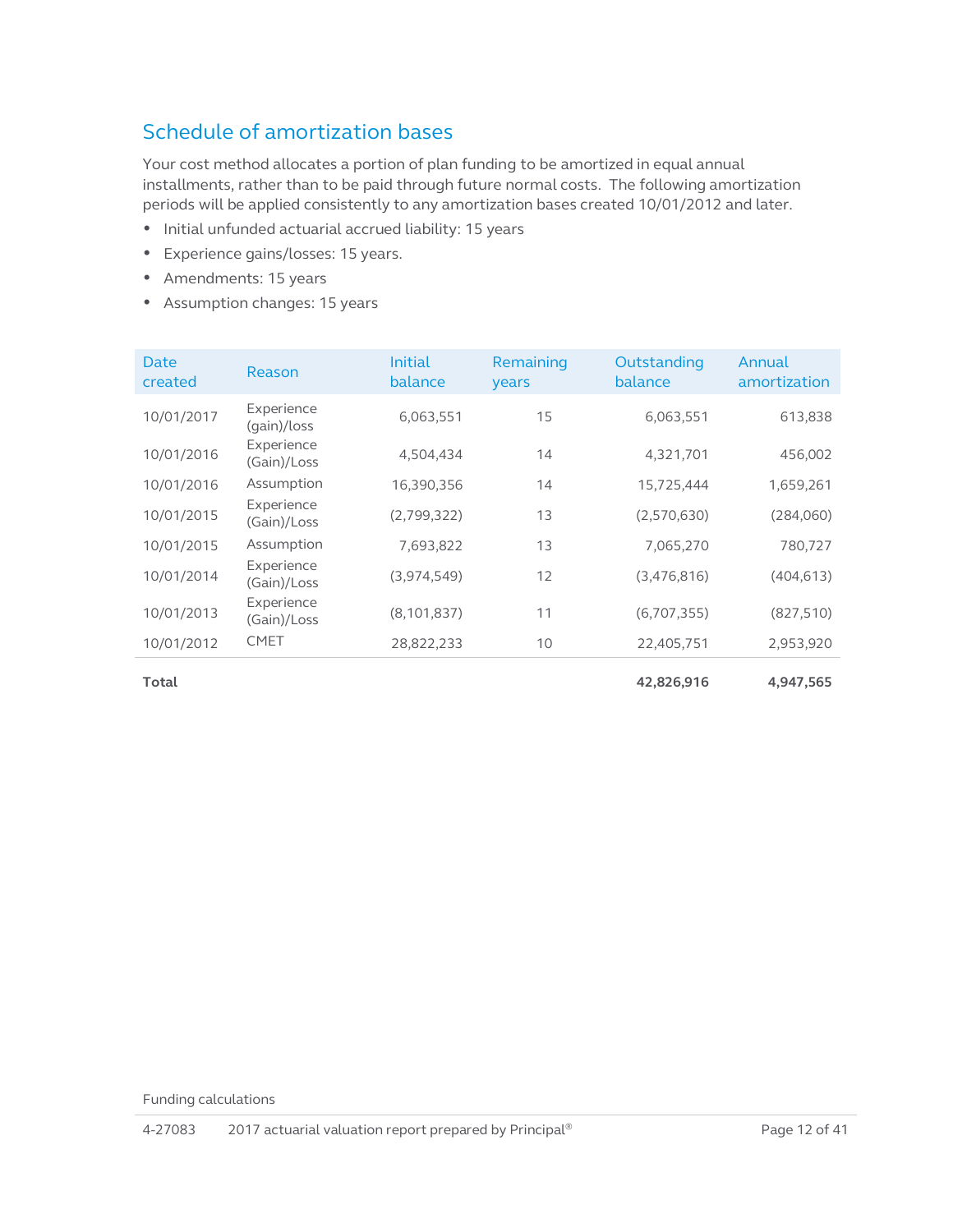# <span id="page-12-0"></span>Data and assumptions

### <span id="page-12-1"></span>Plan assets

We measure your plan's assets at the beginning of each plan year. Plan assets reflect all contributions made for prior plan years. Contributions you may have already made for the 2017 plan year are not included.

Both market value and actuarial value for the 2017 plan year are shown below.

#### Market value of assets

| Total market value of assets                       | \$179,828,476 |
|----------------------------------------------------|---------------|
| 2016 contributions received on or after 10/01/2017 | 3.650         |
| Investments held by Principal                      | \$179,824,826 |

#### Actuarial value of assets

Your plan uses an asset smoothing method for the actuarial value instead of the market value. Using this method allows you to soften the volatility of assets from year to year. The actuarial value of assets is used to calculate your actuarially determined contribution (ADC).

The actuarial value of assets held by Principal is determined on a combined basis. See the following page for the development of this value.

| Total actuarial value                                  | \$176,005,417 |
|--------------------------------------------------------|---------------|
| 2016 contributions received on or after 10/01/2017     | 3.650         |
| Adjusted market value of investments held by Principal | \$176,001,767 |

### The actuarial value of plan assets is **\$176,005,417**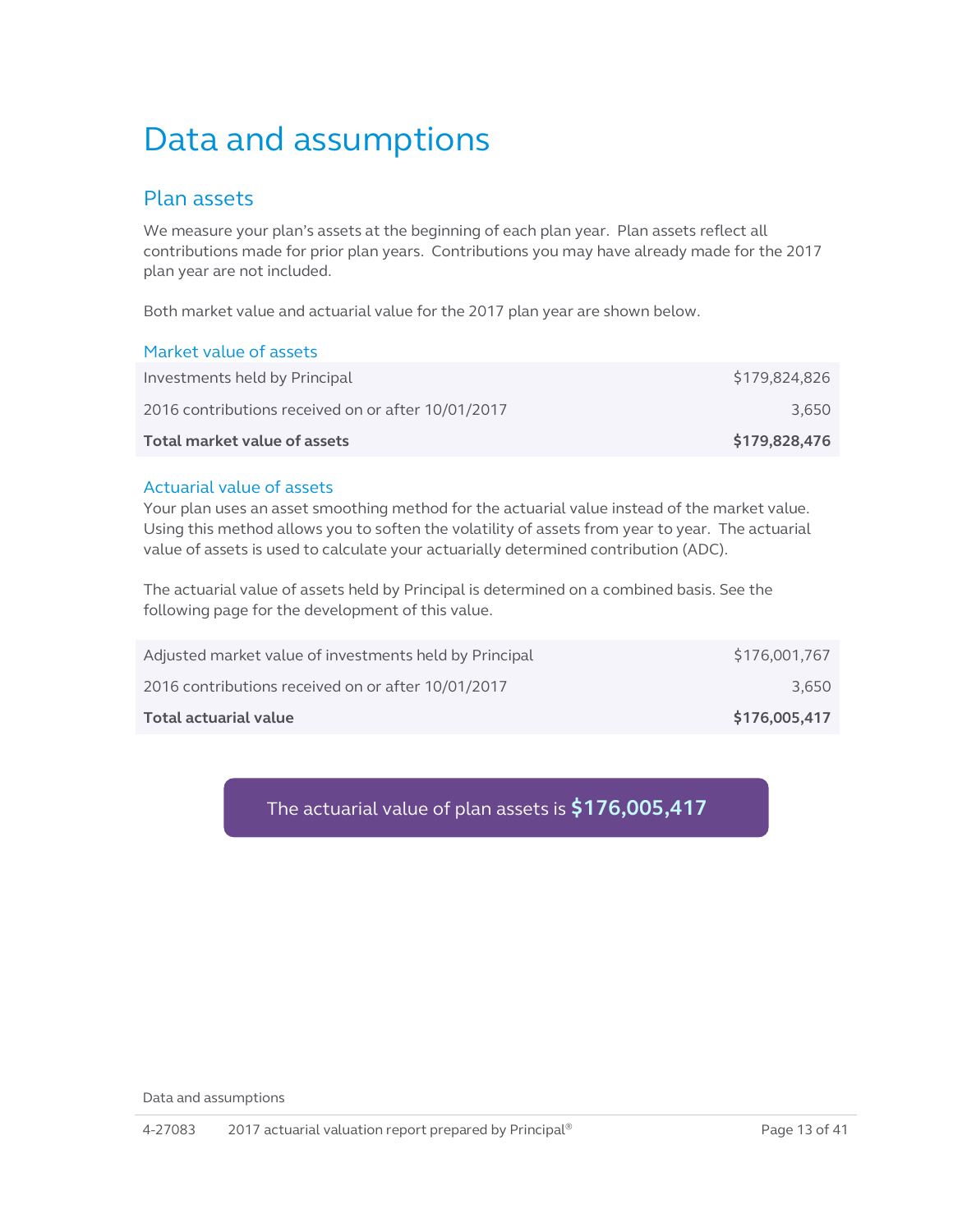#### Calculation of adjusted market value

To determine the actuarial value of Investments held by Principal, we adjusted the market value by:

- Subtracting any remaining deferred appreciation in excess of expected investment earnings.
- Adding any remaining deferred appreciation short of expected investment earnings (shortfall).

Of the total excess appreciation or shortfall for any one plan year, 25% is allocated to the current plan year and each of the next three plan years.

| Determine excess appreciation/(shortfall)<br>Compare actual to expected assets |                |
|--------------------------------------------------------------------------------|----------------|
| Market value of assets as of 2016                                              | \$167,490,116  |
| Contributions/transfers                                                        | 2,744,634      |
| Benefit payments                                                               | (10, 560, 812) |
| Expenses                                                                       | (60, 901)      |
| Expected 6.75% interest on above items                                         | 11.001.358     |
| Expected value of assets as of 10/01/2017                                      | \$170,614,395  |
| Market value as of 10/01/2017                                                  | \$179,828,476  |
| Current year excess appreciation/(shortfall)                                   | 9,214,081      |
| 25% of current year excess appreciation/(shortfall)                            | 2,303,521      |

#### Allocate deferred appreciation/(shortfall)

|                                                      |           |                 | Plan year |             |
|------------------------------------------------------|-----------|-----------------|-----------|-------------|
| <b>Allocation year</b>                               | 2014      | 2015            | 2016      | 2017        |
| 2014                                                 | \$541,031 |                 |           |             |
| 2015                                                 | 541,030   | $$$ (3,503,907) |           |             |
| 2016                                                 | 541,030   | (3,503,907)     | \$208,203 |             |
| 2017                                                 | 541,030   | (3,503,907)     | 208,203   | \$2,303,521 |
| 2018                                                 |           | (3,503,907)     | 208,203   | 2,303,520   |
| 2019                                                 |           |                 | 208,203   | 2,303,520   |
| 2020                                                 |           |                 |           | 2,303,520   |
| Total                                                |           | \$(14,015,628)  | \$832,812 | \$9,214,081 |
| Deferred                                             |           | (3.503.907)     | 416,406   | 6,910,560   |
| Adjustment to market value (sum of deferred amounts) |           |                 |           | \$3,823,059 |

#### Adjust market value for deferred amounts

| Market value as of 10/01/2017                        | \$179,828,476 |
|------------------------------------------------------|---------------|
| Adjustment to market value (sum of deferred amounts) | 3.823.059     |
| Adjusted value of investments                        | \$176,005,417 |

Data and assumptions

 $\mathcal{P}$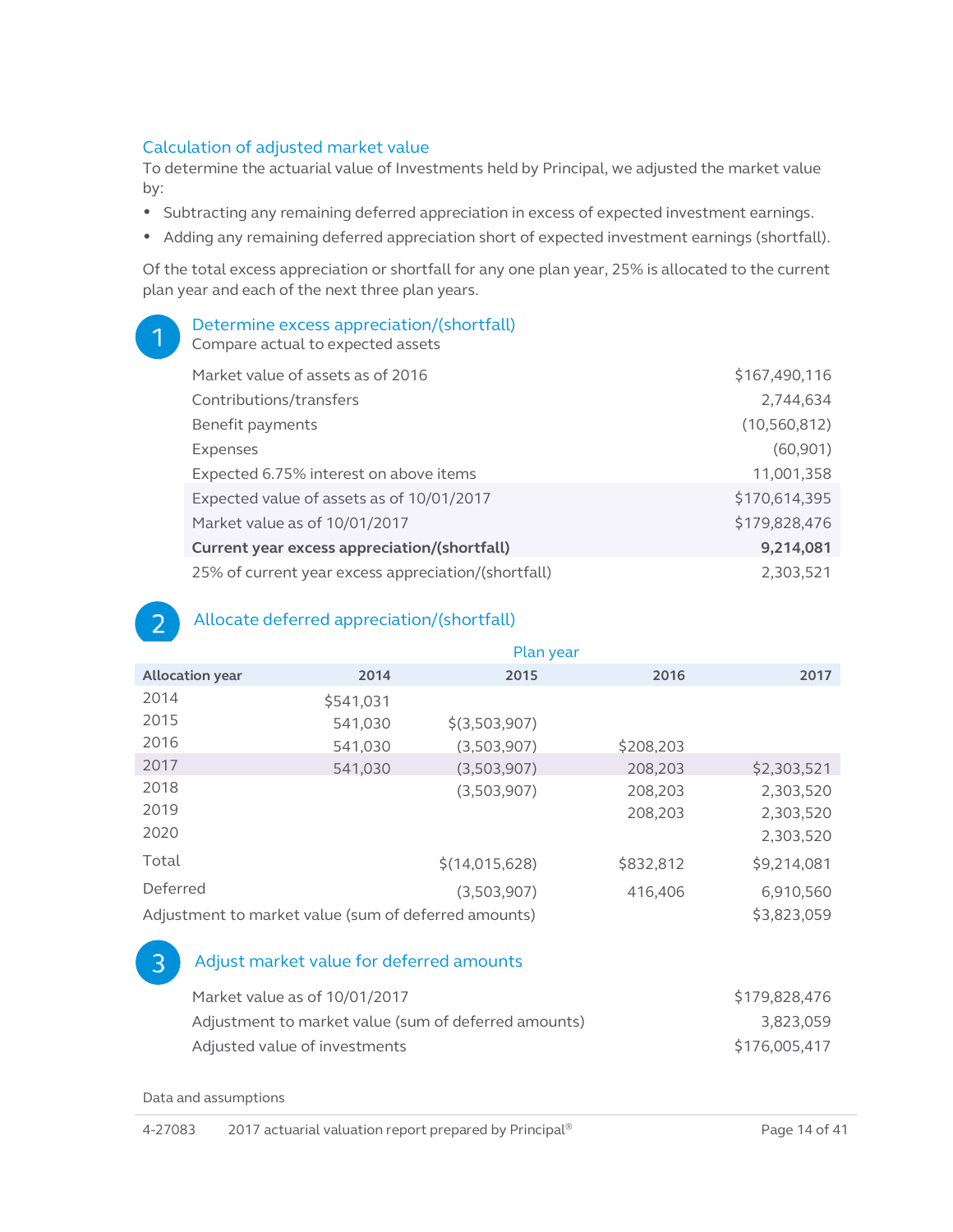# <span id="page-14-1"></span><span id="page-14-0"></span>Census characteristics

|                                       | 10/01/2016     | 10/01/2017  | Change   |
|---------------------------------------|----------------|-------------|----------|
| Number of covered participants        |                |             |          |
| Actives                               | 39             | 35          | $-4$     |
| Terminated vested                     | 255            | 245         | $-10$    |
| Disabled                              | $\overline{2}$ | 1           | $-1$     |
| Retirees                              | 393            | 399         | $+6$     |
| Total                                 | 689            | 680         | $-9$     |
|                                       |                |             |          |
| Average age                           |                |             |          |
| Actives                               | 50.5           | 50.1        | $-0.4$   |
| <b>Terminated vested</b>              | 48.6           | 49.4        | $+0.8$   |
| <b>Disabled</b>                       | 54.3           | 55.0        | $+0.7$   |
| Retirees                              | 67.2           | 67.6        | $+0.4$   |
| All                                   | 59.3           | 60.1        | $+0.8$   |
|                                       |                |             |          |
| Reported annual payroll               |                |             |          |
| Actives                               | \$3,441,627    | \$3,148,593 | $-8.5%$  |
| Average pay per                       | 88,247         | 89,960      | $+1.9%$  |
| active                                |                |             |          |
| Average years of service              |                |             |          |
| Actives                               | 13.4           | 13.8        | $+3.0%$  |
|                                       |                |             |          |
| Monthly projected retirement benefits |                |             |          |
| Actives                               | \$237,338      | \$215,273   | $-9.3%$  |
| Terminated vested                     | 236,753        | 224,850     | $-5.0%$  |
| <b>Disabled</b>                       | 2,016          | 1,130       | $-43.9%$ |
| Retirees                              | 841,284        | 882,317     | $+4.9%$  |

The monthly projected retirement benefit for actives was calculated at normal retirement age (current age if later) with projected service and projected salaries.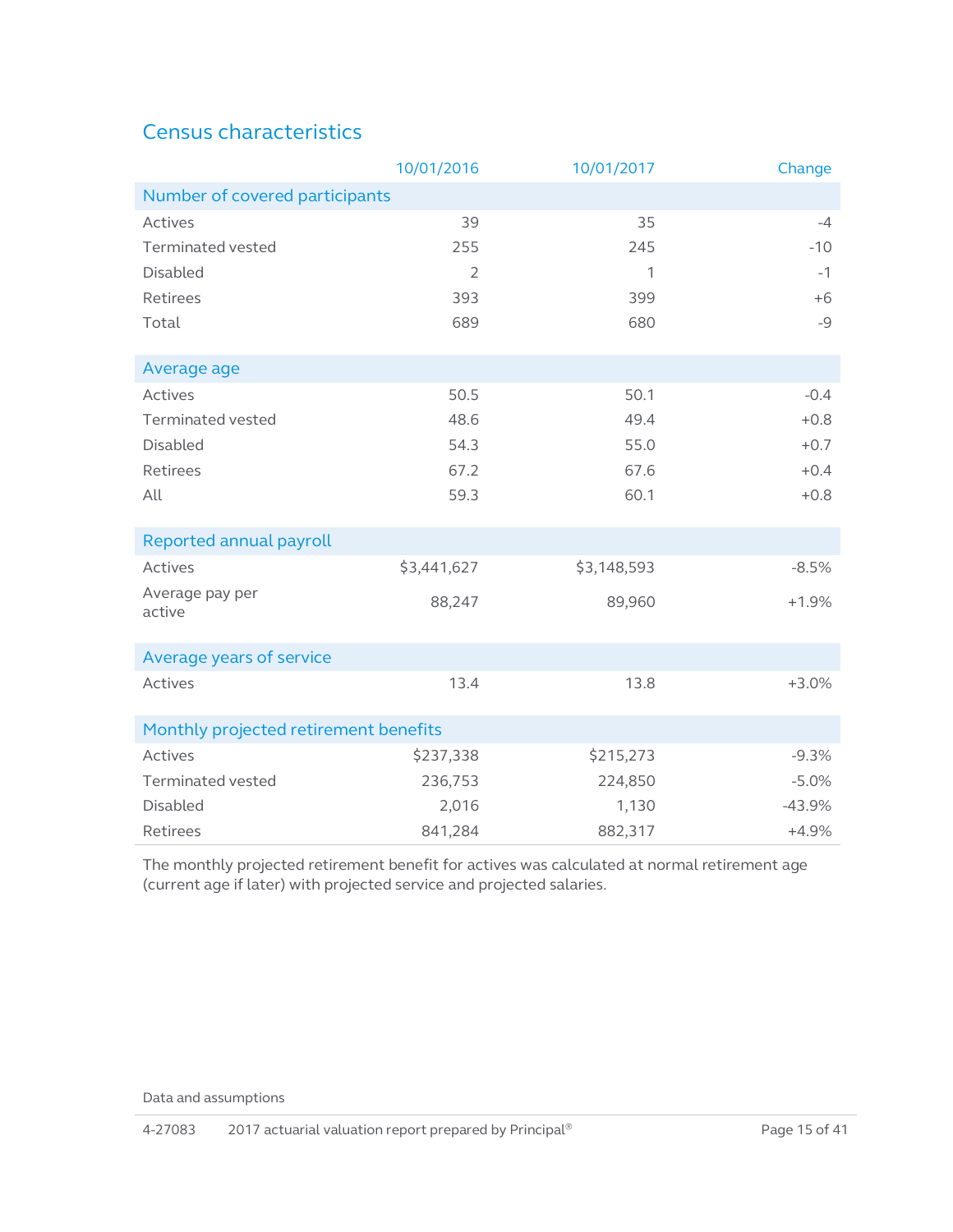### <span id="page-15-1"></span><span id="page-15-0"></span>Benefit cash flows

Benefit cash flows are the benefit payments expected to be paid from your plan assets. We provide cash flows to help you calculate and understand your plan obligations and the future liquidity needs of the plan.

You can compare your cash flows to the 10/01/2017 market value of assets, \$179,828,476, to evaluate your asset liquidity needs, and whether cash contributions in excess of the actuarially determined contribution may be needed in the short term.

Benefit cash flows can be based on either the current plan participants ("closed group") or a group that assumes future new entrants ("open group"). The benefit payments could be based on the accrued benefits or the projected plan benefits (reflecting future service and salary increases).

In this report, we are showing you the benefit cash flows for a closed group. The graph below shows the total benefits expected to be paid for current participants (closed group). The split between benefits already accrued and those to be earned in the future is indicated on the graph. The top line represents the total projected benefits expected to be paid in each plan year.



#### Accrued and projected benefit payments - closed group

The table on the next page provides the details of this graph, showing the accrued and projected benefits expected to be paid, by plan year. All benefit cash flows shown on these two pages are based on the demographic assumptions (retirement and withdrawal rates, mortality, salary growth, and form of benefit) as outlined in the [Assumptions and methods,](#page-22-2) but do not reflect an interest discount.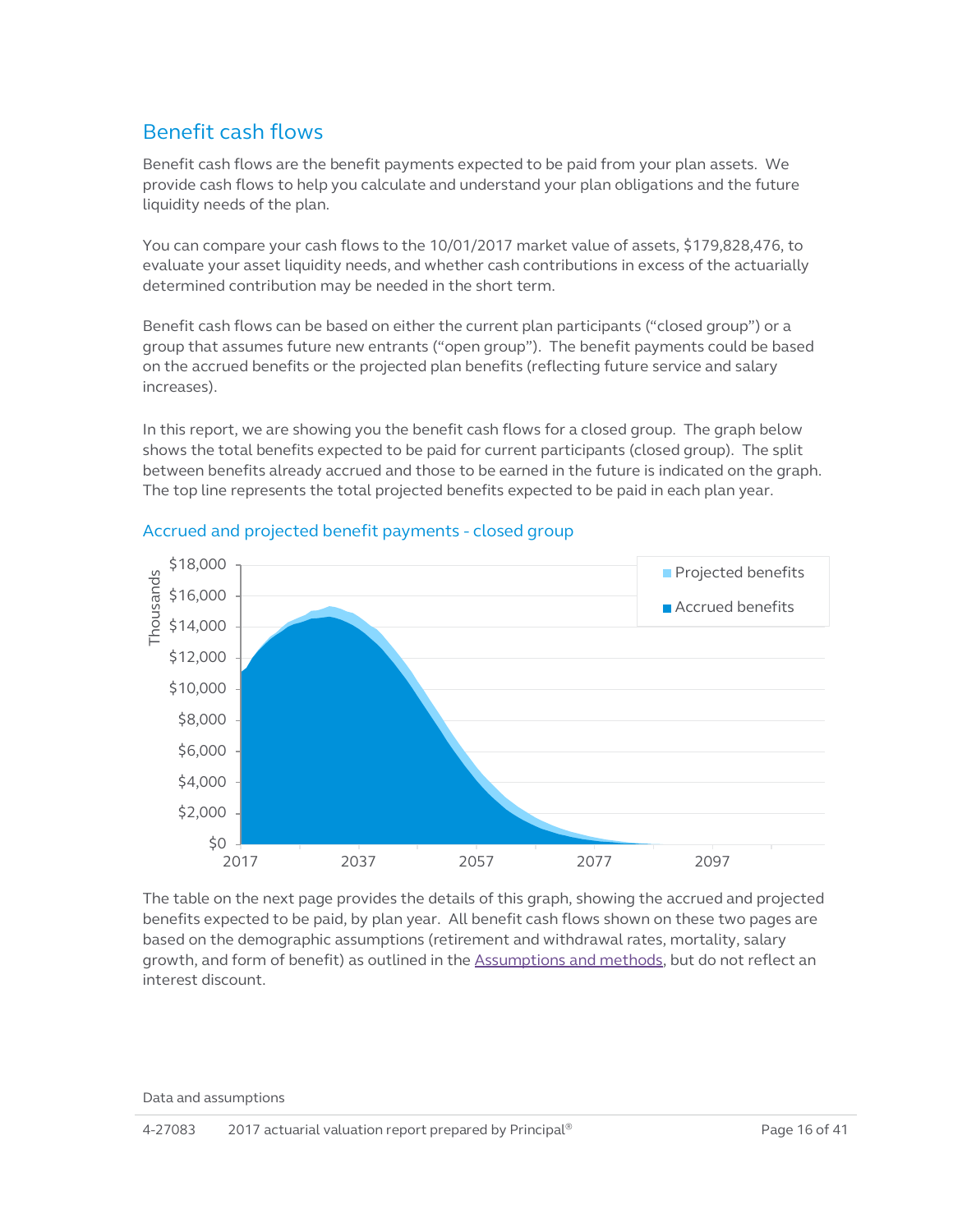#### Benefit cash flow detail

|      | Accrued    | Projected  |      | Accrued   | Projected |      | Accrued             | Projected           |
|------|------------|------------|------|-----------|-----------|------|---------------------|---------------------|
|      | benefit    | benefits   |      | benefit   | benefits  |      | benefit             | benefits            |
| Year | cash flow  | cash flow  | Year | cash flow | cash flow | Year | cash flow           | cash flow           |
| 2017 | 11,093,769 | 11,093,769 | 2050 | 7,832,613 | 8,793,772 | 2083 | 84,709              | 149,760             |
| 2018 | 11,374,232 | 11,383,794 | 2051 | 7,254,397 | 8,210,470 | 2084 | 67,826              | 117,905             |
| 2019 | 12,026,234 | 12,041,368 | 2052 | 6,683,460 | 7,632,402 | 2085 | 53,698              | 91,256              |
| 2020 | 12,499,696 | 12,572,516 | 2053 | 6,125,658 | 7,065,259 | 2086 | 42,077              | 69,553              |
| 2021 | 12,875,910 | 12,983,816 | 2054 | 5,586,441 | 6,514,402 | 2087 | 32,443              | 51,882              |
| 2022 | 13,232,709 | 13,391,992 | 2055 | 5,070,438 | 5,984,344 | 2088 | 24,657              | 38,077              |
| 2023 | 13,490,237 | 13,654,146 | 2056 | 4,580,988 | 5,478,283 | 2089 | 18,337              | 27,322              |
| 2024 | 13,737,852 | 13,994,204 | 2057 | 4,120,567 | 4,998,585 | 2090 | 13,330              | 19,205              |
| 2025 | 14,020,669 | 14,315,994 | 2058 | 3,691,252 | 4,547,380 | 2091 | 9,379               | 13,108              |
| 2026 | 14,186,294 | 14,488,184 | 2059 | 3,293,880 | 4,125,571 | 2092 | 6,492               | 8,844               |
| 2027 | 14,297,695 | 14,658,324 | 2060 | 2,928,440 | 3,733,227 | 2093 | 4,414               | 5,889               |
| 2028 | 14,401,542 | 14,807,965 | 2061 | 2,594,010 | 3,369,456 | 2094 | 2,943               | 3,859               |
| 2029 | 14,549,093 | 15,058,095 | 2062 | 2,290,654 | 3,034,471 | 2095 | 1,925               | 2,491               |
| 2030 | 14,579,065 | 15,096,194 | 2063 | 2,018,246 | 2,728,624 | 2096 | 1,239               | 1,589               |
| 2031 | 14,621,358 | 15,215,852 | 2064 | 1,774,760 | 2,450,116 | 2097 | 780                 | 993                 |
| 2032 | 14,680,565 | 15,354,747 | 2065 | 1,558,022 | 2,196,939 | 2098 | 485                 | 612                 |
| 2033 | 14,612,391 | 15,296,395 | 2066 | 1,365,013 | 1,966,335 | 2099 | 301                 | 379                 |
| 2034 | 14,484,823 | 15,177,325 | 2067 | 1,193,213 | 1,756,110 | 2100 | 186                 | 234                 |
| 2035 | 14,319,645 | 15,020,707 | 2068 | 1,040,853 | 1,564,837 | 2101 | 111                 | 138                 |
| 2036 | 14,134,251 | 14,917,374 | 2069 | 905,855   | 1,390,716 | 2102 | 65                  | 77                  |
| 2037 | 13,892,624 | 14,685,051 | 2070 | 786,036   | 1,232,074 | 2103 | 40                  | 47                  |
| 2038 | 13,612,604 | 14,413,975 | 2071 | 679,916   | 1,087,838 | 2104 | 25                  | 29                  |
| 2039 | 13,289,782 | 14,098,864 | 2072 | 586,124   | 957,014   | 2105 | 10                  | 12                  |
| 2040 | 12,949,160 | 13,878,732 | 2073 | 503,312   | 838,133   | 2106 | 0                   | 0                   |
| 2041 | 12,556,316 | 13,494,477 | 2074 | 430,558   | 730,555   | 2107 | $\mathbf 0$         | 0                   |
| 2042 | 12,128,798 | 13,074,811 | 2075 | 367,395   | 634,345   | 2108 | $\mathsf{O}\xspace$ | $\mathsf{O}\xspace$ |
| 2043 | 11,668,024 | 12,619,144 | 2076 | 312,412   | 547,932   | 2109 | 0                   | $\mathsf{O}\xspace$ |
| 2044 | 11,177,781 | 12,134,310 | 2077 | 264,730   | 470,344   | 2110 | 0                   | 0                   |
| 2045 | 10,661,091 | 11,621,930 | 2078 | 223,205   | 400,318   | 2111 | $\mathsf{O}\xspace$ | 0                   |
| 2046 | 10,121,897 | 11,085,820 | 2079 | 187,231   | 337,770   | 2112 | $\mathsf{O}\xspace$ | 0                   |
| 2047 | 9,564,166  | 10,529,791 | 2080 | 156,002   | 281,971   | 2113 | $\mathsf{O}\xspace$ | $\mathsf{O}\xspace$ |
| 2048 | 8,992,464  | 9,958,275  | 2081 | 128,751   | 232,109   | 2114 | $\mathsf{O}\xspace$ | 0                   |
| 2049 | 8,413,418  | 9,377,784  | 2082 | 104,946   | 187,815   | 2115 | $\mathsf{O}\xspace$ | 0                   |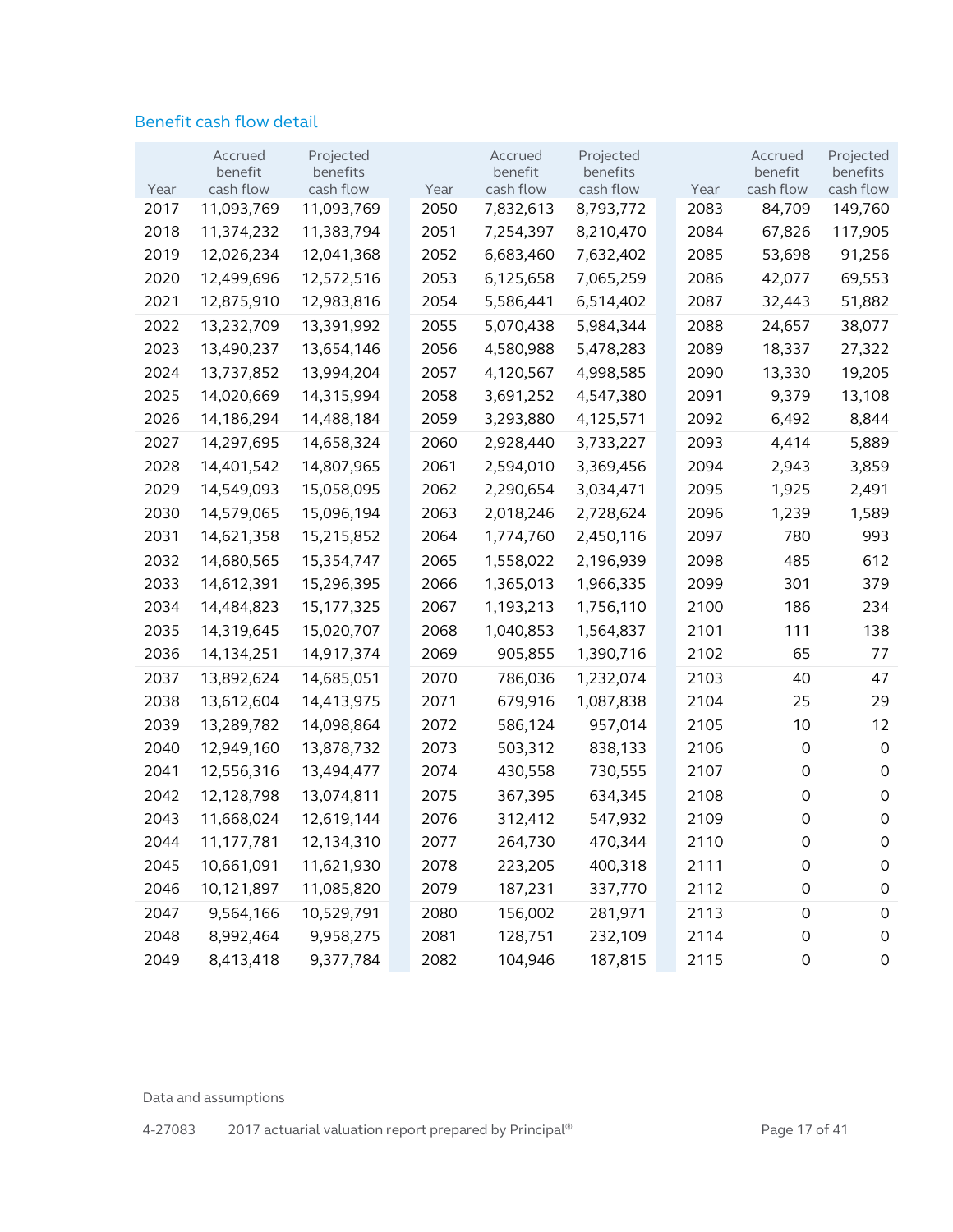## <span id="page-17-1"></span><span id="page-17-0"></span>Plan provisions

This report reflects the maximum benefit limits under Internal Revenue Code (IRC) Section 415 and maximum compensation limits under IRC Section 401 in effect on the first day of each plan year.

The following is a summary of plan provisions and does not alter the intent or meanings of the provisions contained in the contract or plan document.

| Plan eligibility          |                                                                                                                                                                                                               |
|---------------------------|---------------------------------------------------------------------------------------------------------------------------------------------------------------------------------------------------------------|
| Class                     | Any general or utility employee whose customary employment with the<br>employer is at least 30 hours per week or an elected official subject to<br>the provisions of Chapter 112.048 of the Florida Statutes. |
|                           | Bargaining - no employee hired on and after 02/01/2010 will become an<br>active participant and no inactive participant or former participant will<br>again become an active participant.                     |
|                           | Non-collective bargaining - no employee hired on and after 10/01/2014<br>will become an active participant and no inactive participant or former<br>participant will again become an active participant.      |
| Normal retirement benefit |                                                                                                                                                                                                               |
| Age                       | The later of attained age 55 or ten years vesting service.                                                                                                                                                    |
| Form                      | Monthly annuity payable for life with payments guaranteed to be at<br>least equal to the participant's accumulation on the normal retirement                                                                  |

**Amount (accrued benefit)** 2.85% of average compensation multiplied by accrual service. Maximum benefit is 80% of average compensation (28.07 years). Reduce by the amount of deferred monthly retirement benefit in which the participant has received a single sum payment under the plan. Benefit is frozen effective 07/01/2010 for those covered under the

bargaining agreement.

date (optional forms may be elected in advance of retirement).

## Early retirement benefit

| Age            | Attained age 50.                                                                                                                            |
|----------------|---------------------------------------------------------------------------------------------------------------------------------------------|
| <b>Service</b> | Completed 5 years of service.                                                                                                               |
| <b>Form</b>    | Same as normal retirement benefit.                                                                                                          |
| Amount         | Accrued Benefit on Early Retirement Date reduced by 6 2/3% for each<br>year that the Early Retirement Date precedes Normal Retirement Date. |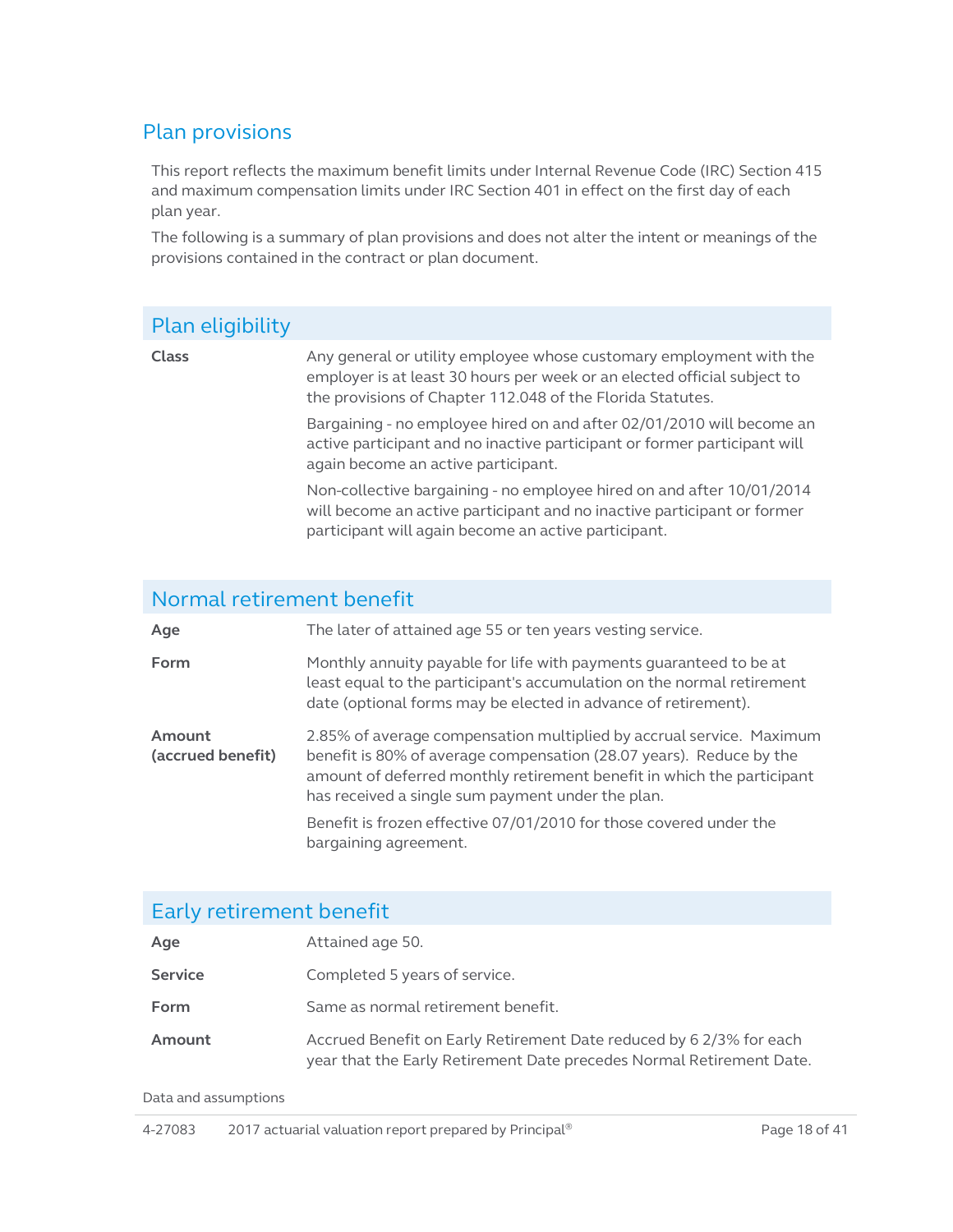# Late retirement benefit Age No maximum age. **Form** Same as normal retirement benefit. **Amount** Greater of Accrued Benefit on Late Retirement Date or Accrued Benefit on Normal Retirement Date increased to recognize that annuity commences subsequent to normal retirement.

#### Termination benefit **Vesting percentage** Subsequent to five years of service, 50%, plus 10% for each year of service thereafter, up to 100%. However, vesting shall be 100% on or subsequent to the earliest of normal retirement date, date when first eligible to early retire or the date of total and permanent disability. **Form** Same as normal retirement benefit with income deferred until normal retirement date. **Amount** Equal to the sum of (a) The amount of retirement annuity which could be purchased on his normal retirement date by his participant's required contribution account. (b) Vesting percentage times the excess of the pension benefit as of the date of termination over (a) above. At any time on or after termination, the participant may elect to receive his participant's required contribution account in cash in lieu of any and all retirement benefits that could be provided by his participant's required contribution account.

| Disability benefit |                                                                                                                                                                                                             |
|--------------------|-------------------------------------------------------------------------------------------------------------------------------------------------------------------------------------------------------------|
| Eligibility        | An active participant who becomes totally and permanently disabled<br>prior to his retirement date. Ten years of vesting service is required for a<br>non-service related disability benefit to be payable. |
| Form               | Monthly income payable until normal retirement, death, or recovery and<br>a deferred annuity payable at the Normal Retirement Date.                                                                         |
| Amount             | For a service related disability, the greater of his accrued benefit on date<br>of disability or 40% of his current monthly compensation on such date.                                                      |
|                    | For a non-service related disability, the accrued benefit on date of<br>disability.                                                                                                                         |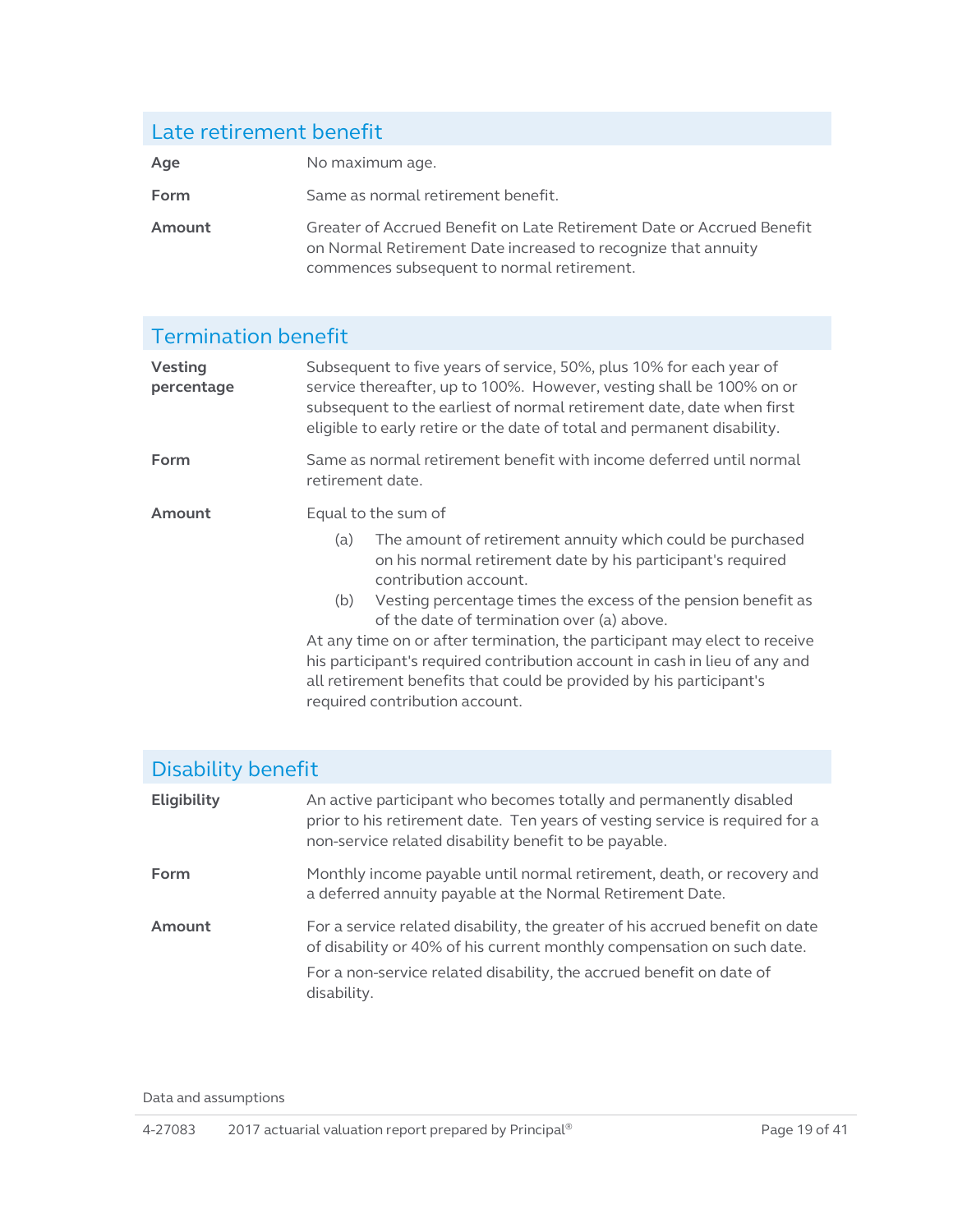#### Contributions **Salary reduction contribution** Tax deductible contributions made by the employer on behalf of the employee. This is 7.25% of monthly earnings that have been deducted from the employees pay. Effective 07/01/2010, 0% of monthly earnings will be deducted for those covered under the bargaining agreement.

## Death benefit

#### **Greater of A or B**

#### A. Single sum death benefit

Form Single sum.

**Amount** Participant's accumulation on date of death.

#### B. Pre-retirement death benefit

| Age            | Attained age 50.                                                                                                                                                                                                                                                                               |
|----------------|------------------------------------------------------------------------------------------------------------------------------------------------------------------------------------------------------------------------------------------------------------------------------------------------|
| <b>Service</b> | Five years of service.                                                                                                                                                                                                                                                                         |
| <b>Form</b>    | Monthly annuity payable to spouse.                                                                                                                                                                                                                                                             |
| Amount         | If death occurs between Early Retirement Date and Normal Retirement<br>Date, the benefit is an annuity to the spouse for an amount no less than<br>would have been received had the participant elected a joint and 50%<br>survivorship benefit option and early retired the day before death. |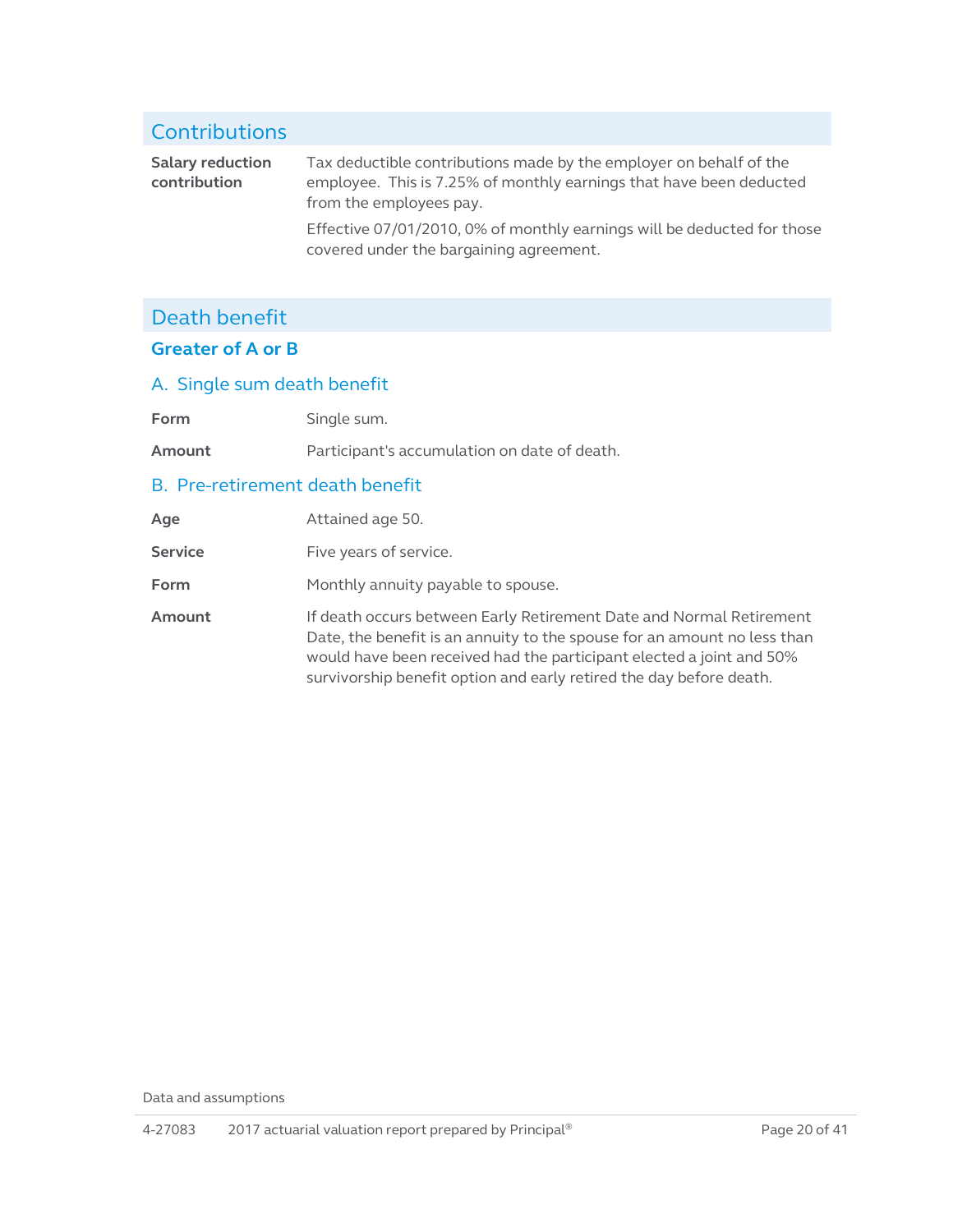## Deferred retirement option plan

| Eligibility     | An active participant first becomes eligible to elect the DROP on the first<br>day of the month on or after reaching normal retirement date.                                                                                                                                                                                                                                                                                                                                       |
|-----------------|------------------------------------------------------------------------------------------------------------------------------------------------------------------------------------------------------------------------------------------------------------------------------------------------------------------------------------------------------------------------------------------------------------------------------------------------------------------------------------|
| <b>Election</b> | An election to participant in the DROP shall constitute an irrevocable<br>election to resign from service not later than sixty (60) months of<br>reaching the start of the DROP eligibility period. An election to<br>participate must be made within the first five years of eligibility. The<br>period of participation in the DROP cannot exceed a period ending sixty<br>months from first becoming eligible for the DROP or when the<br>participant ceases to be an employee. |
| Form            | Same as normal retirement benefit. While the employee is in the DROP<br>the pension benefit payments will be credited to a separate account that<br>will earn a return based on investments chosen by the employee.                                                                                                                                                                                                                                                                |
| Amount          | Accrued benefit on retirement date. No additional accrual service will<br>accumulate after entry into the DROP. Any changes in pension benefits<br>shall not apply to participants in the DROP.                                                                                                                                                                                                                                                                                    |
|                 | Once the DROP period expires or the participant ceases to be an<br>employee, any subsequent pension benefit payments will be paid to the<br>employee. The accumulation in the DROP account will be paid to the<br>employee based on his payment option once the participant ceases to be<br>an employee.                                                                                                                                                                           |

## Optional forms of benefit

- A monthly income to the employee for life. No benefits are payable at death.
- A monthly income to the employee for life, with a 5, 10, or 15 year period where payments continue to the beneficiary.
- A monthly income to the employee for life. If the employee dies before the amount paid equals the employee account on the retirement date, payments continue to the beneficiary until the totals equal that amount.
- A monthly income to the employee for life, with a 50%, 66 2/3%, 75%, or100% of the monthly benefit paid to the surviving spouse.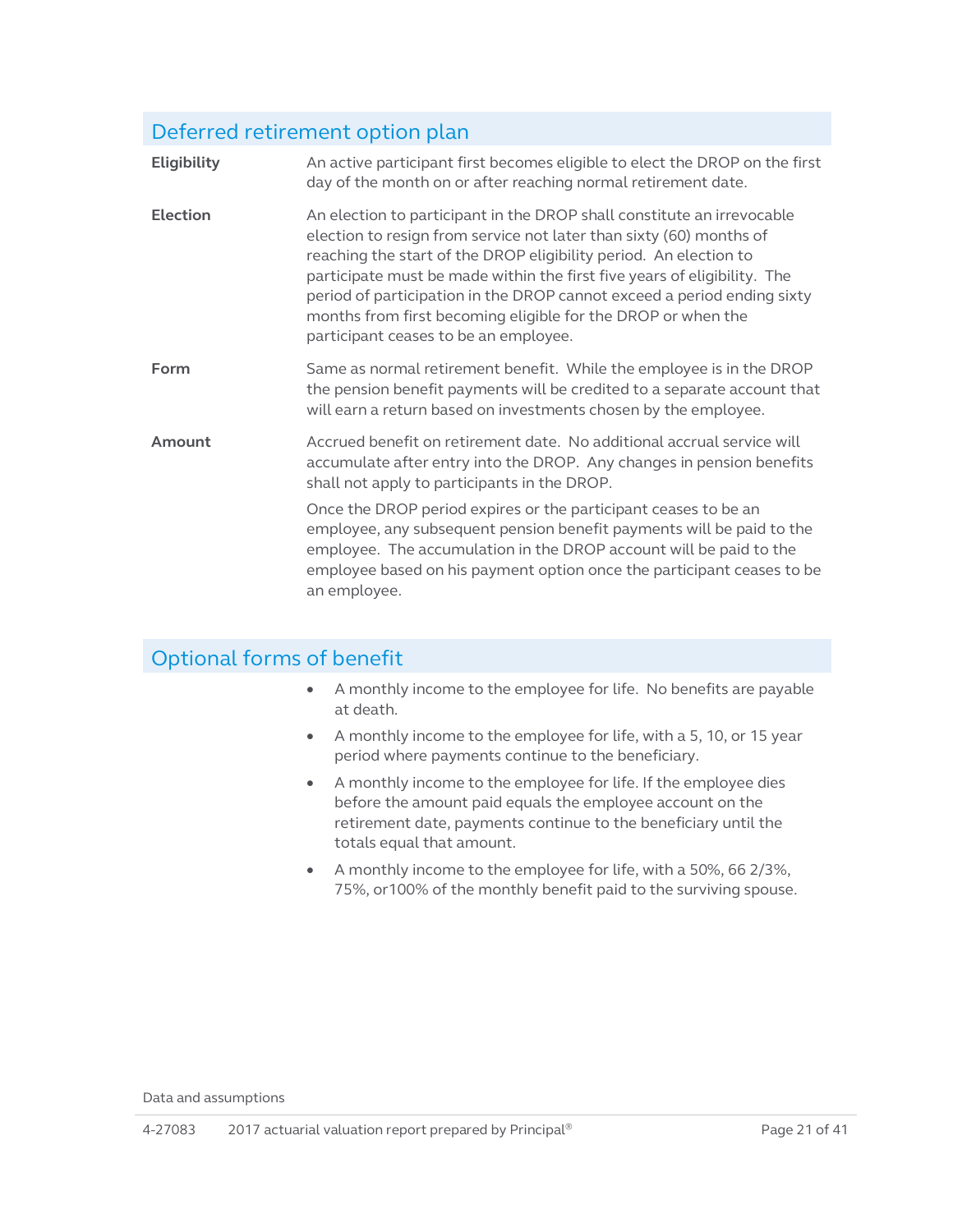#### Cost of living adjustment

Amount Annual 2% cost of living adjustment effective 10/01/2003 to active participants and DROP participants on and after 10/01/2003 and to participants who started receiving retirement or disability benefits on or after 10/01/2001.

> Effective 10/01/2004 the cost of living adjustment was increased to 3.0%.

Effective 02/01/2010 the cost of living adjustment is decreased to 2% for any plan participant who attains normal retirement date or becomes a participant in the DROP after 02/01/2010.

Effective 07/01/2010 the cost of living adjustment shall not apply for those who are covered under the bargaining agreement and have not reached normal retirement date by 07/01/2010.

#### Early retirement window

Available to any participant who is employed with the city of Pembroke in the position of Assistant City Manager, Director Community Services, Assistant Director Community Services, Administrative Services Director, has attained age 50, has 14 years of vesting service, and elected an early retirement date between September 3, and September 12, 2008.

The retirement benefit will not be reduced for the application of the early retirement reduction factors. In addition, for the Assistant City Manager position, the retirement benefit will be calculated as if the participant was employed until Normal Retirement Date.

| <b>Definitions</b>                                   |                                                                                                                                                                                              |
|------------------------------------------------------|----------------------------------------------------------------------------------------------------------------------------------------------------------------------------------------------|
| Average<br>compensation                              | The monthly average of total pay received for the two years out of all<br>compensation years prior to retirement date which gives the highest<br>average.                                    |
| Participant's<br>required<br>contribution<br>account | Participant's contributions, accumulated to the date of determination<br>with interest of 5% compounded annually, plus salary reduction<br>contributions not previously paid out or applied. |
| Required<br>contribution<br>accrued benefit          | Monthly retirement benefit under normal form accrued by an active<br>participant payable at normal retirement date that is derived from their<br>required contributions.                     |
| <b>Accrual service</b>                               | An employee's current and all prior periods of continuous service<br>expressed in whole years and fractional parts of a year.                                                                |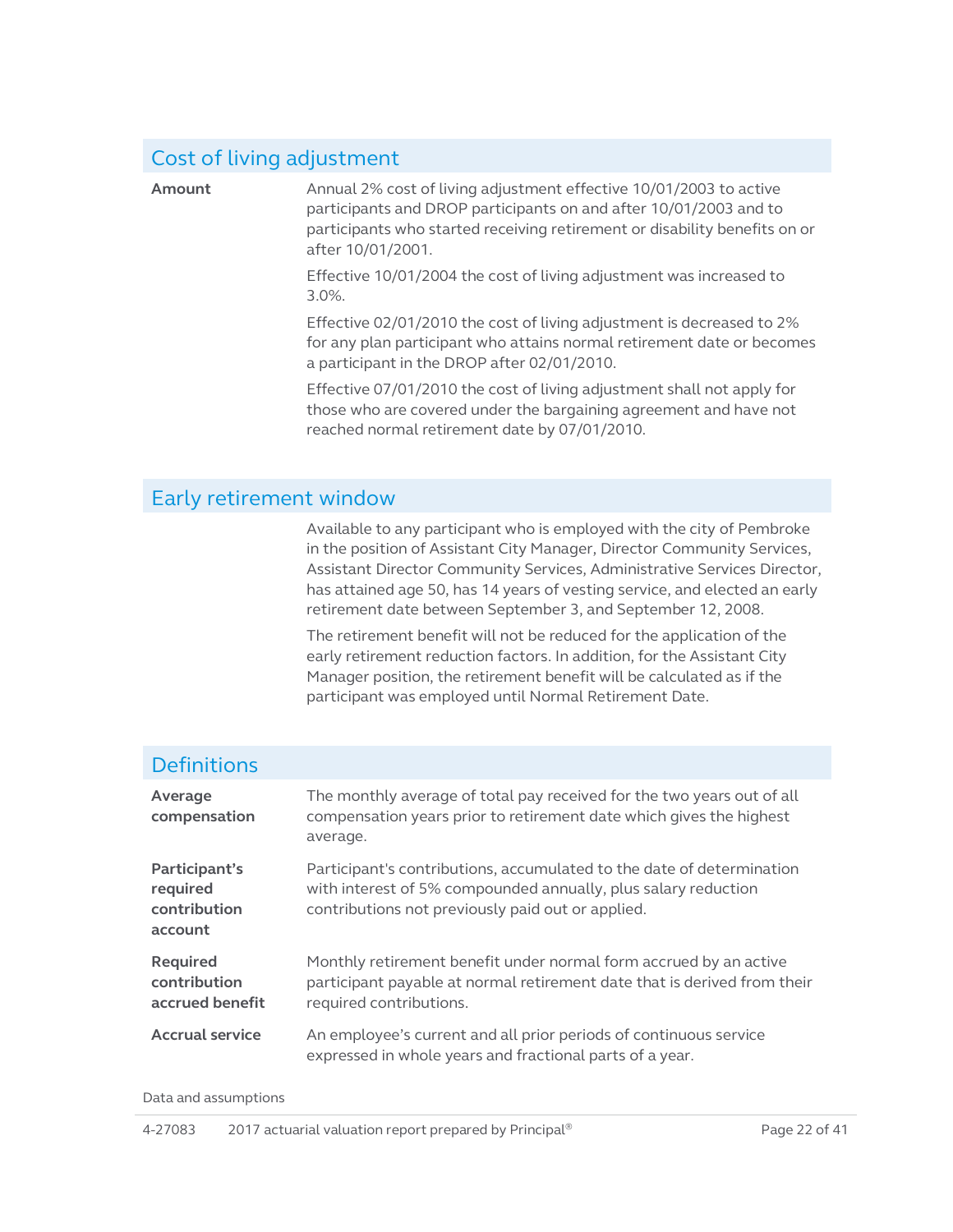## <span id="page-22-2"></span><span id="page-22-0"></span>Assumptions and methods

The following assumptions and methods are used in this year's valuation report. The rationale for each non-prescribed economic and demographic assumption is also included.

Some economic assumptions rely on the Principal RAS Long-Term Capital Market Assumptions (CMA) 2016. These assumptions are developed focusing on forward-looking market indicators and valuation models, as well as utilizing the analysis of historical data and trends, the outlook and forecasts from credible economic studies, and investment expert opinions. See [Long Term](https://secure02.principal.com/publicvsupply/GetFile?fm=PQ12179-0&ty=VOP&EXT=.VOP)  [Capital Market Assumptions 2016](https://secure02.principal.com/publicvsupply/GetFile?fm=PQ12179-0&ty=VOP&EXT=.VOP) for additional information.

#### Changes since last year

#### **Assumption changes**

There have been no assumption changes since the last plan year.

#### **Method changes**

No methods affecting the comparability of results were changed since the last valuation report was completed.

<span id="page-22-1"></span>

| Assumptions selected by actuary             |                                                                                                                                                                                                                                                                                                                                                                                                                                         |  |  |
|---------------------------------------------|-----------------------------------------------------------------------------------------------------------------------------------------------------------------------------------------------------------------------------------------------------------------------------------------------------------------------------------------------------------------------------------------------------------------------------------------|--|--|
| <b>Liability interest</b>                   | During benefit payment period<br>6.75%                                                                                                                                                                                                                                                                                                                                                                                                  |  |  |
|                                             | Before benefit payment period<br>6.75%                                                                                                                                                                                                                                                                                                                                                                                                  |  |  |
|                                             | The interest rate is developed as a long-term expected geometric<br>return on plan assets. Arithmetic expected return is calculated as<br>the weighted average of broad asset classes' arithmetic returns of<br>the plan's target asset allocation, and then converted to the<br>geometric under lognormal distribution assumption. For details,<br>see Long-Term Capital Market Assumptions link. Discount Rate<br>picked by the City. |  |  |
| Asset return                                | 6.75% for the current plan year.                                                                                                                                                                                                                                                                                                                                                                                                        |  |  |
|                                             | The asset return is developed as a weighted average rate based<br>on the target asset allocation of the plan and the long-term<br>capital market assumptions. The calculated return is on an<br>arithmetic mean basis. For details, see the See Long-Term Capital<br>Market Assumptions link.                                                                                                                                           |  |  |
|                                             | See liability interest rate for how this rate was determined.                                                                                                                                                                                                                                                                                                                                                                           |  |  |
| Interest rate for employee<br>accumulations | 5.00%                                                                                                                                                                                                                                                                                                                                                                                                                                   |  |  |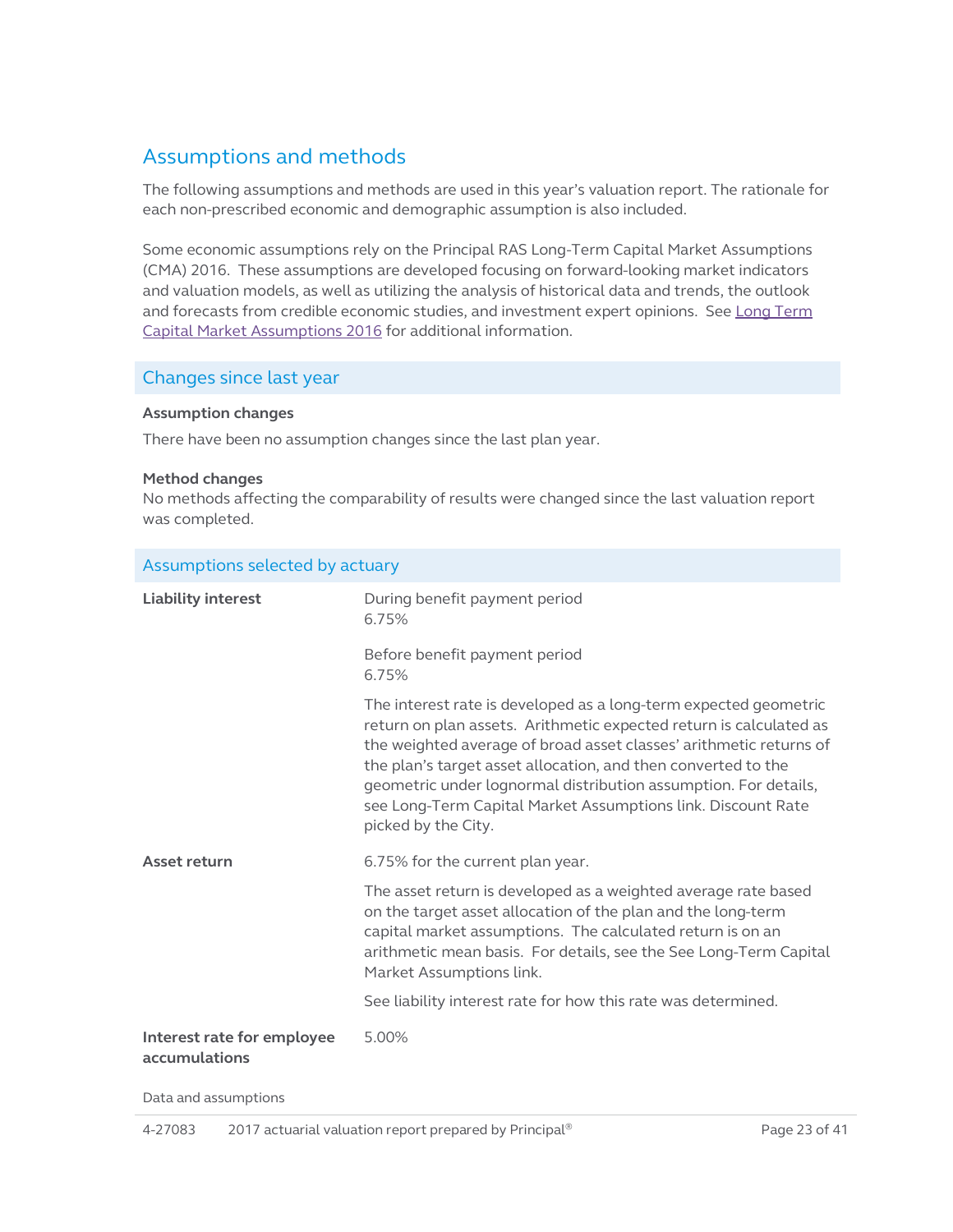<span id="page-23-0"></span>

| <b>Retirement cost of living</b><br>adjustment | 3.00% & 2.00% per year depending on location.                                                                                                                                                                        |  |  |  |
|------------------------------------------------|----------------------------------------------------------------------------------------------------------------------------------------------------------------------------------------------------------------------|--|--|--|
| <b>Expected expense</b>                        | The expected expense included in normal cost is an estimate<br>based on prior year expenses paid from plan assets.                                                                                                   |  |  |  |
|                                                | This is the best estimate available of upcoming year's expenses.                                                                                                                                                     |  |  |  |
| <b>Retirement</b>                              | Active and inactive participants are assumed to retire at normal<br>retirement age as defined in Plan provisions.                                                                                                    |  |  |  |
|                                                | This assumption is based on the results of recent experience<br>analysis and anticipated future experience.                                                                                                          |  |  |  |
| <b>Inflation</b>                               | 2.00% increase per year.                                                                                                                                                                                             |  |  |  |
|                                                | See Long-Term Capital Market Assumptions link.                                                                                                                                                                       |  |  |  |
| <b>Upcoming salary increases</b>               | The preceding year's salary is increased using the S-5 Table from<br>The Actuary's Pension Handbook, increased by 2.50% at each age.<br>This table provides a rate of increase that declines as participants<br>age. |  |  |  |
|                                                | Note: not used for Plan accounting calculations.                                                                                                                                                                     |  |  |  |
|                                                | Upcoming increase<br>Age                                                                                                                                                                                             |  |  |  |
|                                                | 25<br>6.68%<br>40<br>5.22%<br>55<br>4.38%                                                                                                                                                                            |  |  |  |
|                                                | Expected salary increase is composed of salary inflation, a real<br>wage growth and a merit increase.                                                                                                                |  |  |  |
| <b>Compensation limit</b>                      | 2.00% increase per year.                                                                                                                                                                                             |  |  |  |
| increase                                       | Compensation limit increase should be consistent with the<br>inflation assumption.                                                                                                                                   |  |  |  |
| Mortality                                      | Based on RP-2006, 50% blue collar, 50% white collar for males<br>and 100% white collar for females mortality table projected to<br>future years with Scale BB mortality improvement rates.                           |  |  |  |
| <b>Disability mortality</b>                    | Florida disability mortality 2016 - males set back 4 years &<br>females set forward 2 years.                                                                                                                         |  |  |  |
| <b>Disability</b>                              | 1987 Commissioner's Group Disability Table, six month<br>elimination period, male and female.                                                                                                                        |  |  |  |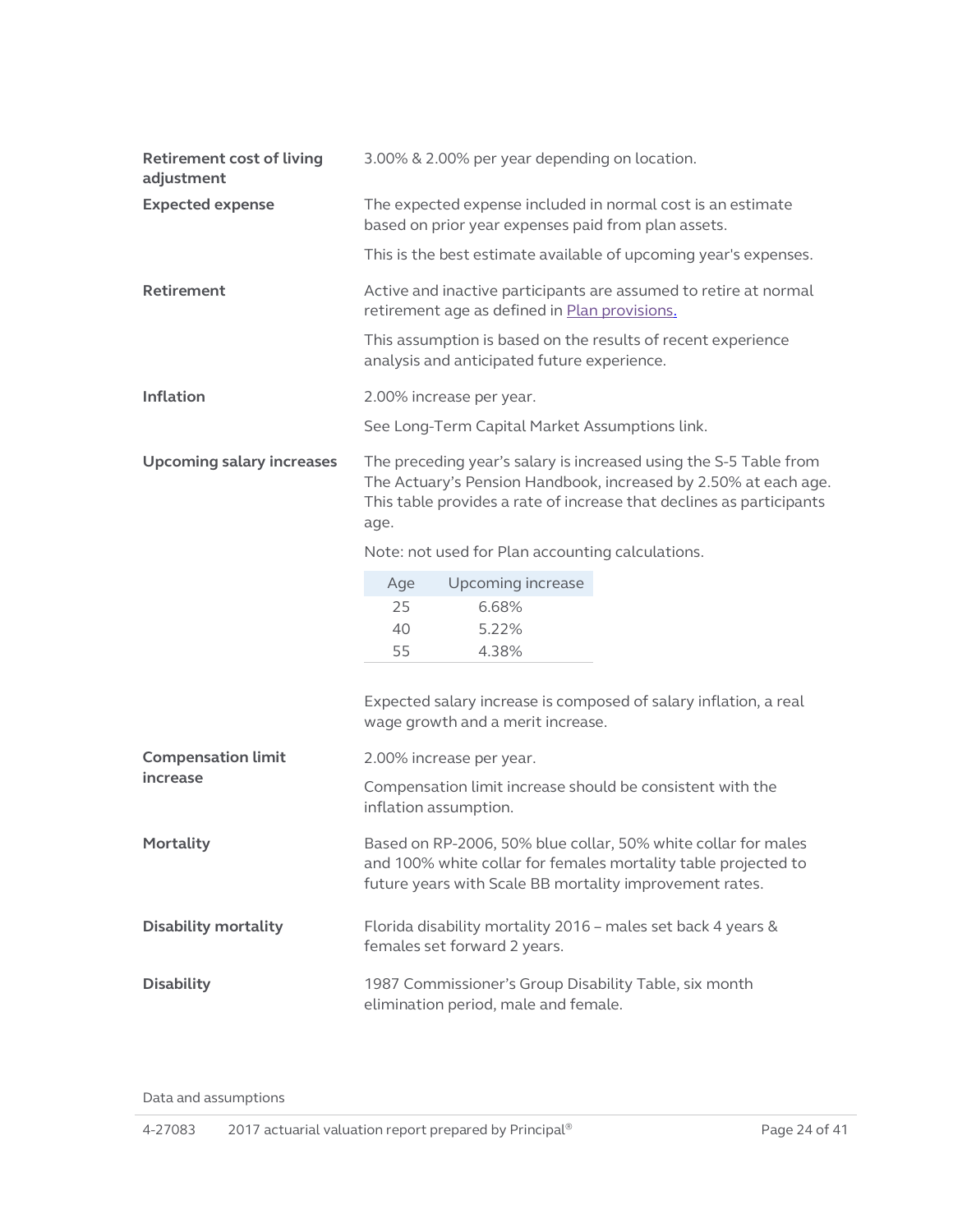<span id="page-24-0"></span>

| We rely on a publicly published table due to the limited size of the<br>plan. The 1987 CGDT was recommneded by the Society of<br>Actuaures for pension valuation purposes.                                                                                                                                                                                                                                                                                                                                                                       |
|--------------------------------------------------------------------------------------------------------------------------------------------------------------------------------------------------------------------------------------------------------------------------------------------------------------------------------------------------------------------------------------------------------------------------------------------------------------------------------------------------------------------------------------------------|
| 2003 Society of Actuaries Small Plan Age Table, multiplied by<br>0.75.                                                                                                                                                                                                                                                                                                                                                                                                                                                                           |
| We rely on a publicly published table due to the limited size of the<br>plan. The SOA Small Plan Age Table is the most recent<br>withdrawal experience table published by the Society of<br>Actuaries. A multiplier of 0.75 is applied to this table to reflect<br>the results of the most recent experience analysis and anticipated<br>future experience.                                                                                                                                                                                      |
| 75% married; husbands are 3 years older than wives.                                                                                                                                                                                                                                                                                                                                                                                                                                                                                              |
| This assumption does not have material impact on the results of<br>this report and has been selected based on our best estimate of<br>active workforce.                                                                                                                                                                                                                                                                                                                                                                                          |
| Participants are assumed to receive their benefits on the normal<br>form at the assumed retirement age.                                                                                                                                                                                                                                                                                                                                                                                                                                          |
| Methods selected by plan sponsor                                                                                                                                                                                                                                                                                                                                                                                                                                                                                                                 |
| The market value of the Principal accounts is adjusted by<br>spreading the expected value minus the actual value over four<br>years.                                                                                                                                                                                                                                                                                                                                                                                                             |
| Contributions received in the current plan year but applied to the<br>prior plan year are added to the actuarial value of the Principal<br>accounts.                                                                                                                                                                                                                                                                                                                                                                                             |
| The entry age normal (EAN) cost method is used for this<br>valuation.                                                                                                                                                                                                                                                                                                                                                                                                                                                                            |
| Methods selected by actuary                                                                                                                                                                                                                                                                                                                                                                                                                                                                                                                      |
| Assets and liabilities for current and future retirees are included.                                                                                                                                                                                                                                                                                                                                                                                                                                                                             |
| A benefit is included in vested benefits when the participant will<br>meet age and service eligibility requirements at the valuation<br>date. The benefit is multiplied by the participant's vesting<br>percentage applicable to each benefit on the valuation date.<br>The following ancillary benefits are always treated as nonvested:<br>disability benefits payable to retirement age unless in pay status,<br>and pre-retirement death benefits in excess of the survivor<br>annuity death benefit except as noted in the Plan provisions. |
|                                                                                                                                                                                                                                                                                                                                                                                                                                                                                                                                                  |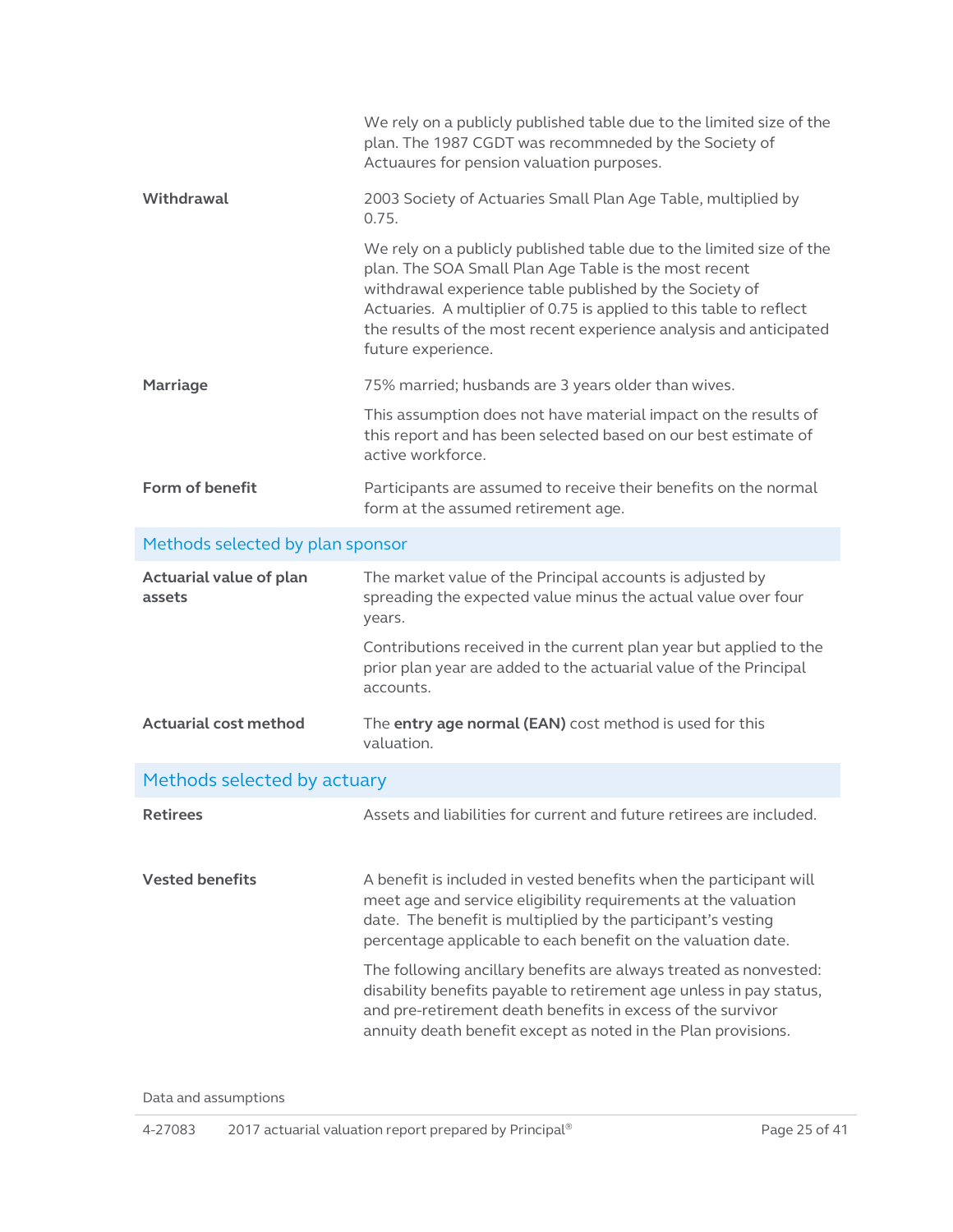#### <span id="page-25-0"></span>Actuary statement

This report was prepared at the request of the sponsor of the plan named on the cover of this report. It provides information needed for plan funding. It is not to be used for plan termination estimates, accounting information, or other purposes. If these or other measures of liabilities are needed, please contact me.

In preparing this report, I have relied on:

- reports of participants, salary, and service provided by the plan sponsor as of the last day of the 2016 plan year.
- information for any retirees, beneficiaries, and alternate payees being paid by Principal Life Insurance Co as of the last day of the 2016 plan year, as reported by Principal Life Insurance Company.
- benefit, contribution, and expense transaction information for the preceding plan year, and the market value of assets reported as of the last day of the 2016 plan year by Principal and the plan sponsor.
- plan documents on file with Principal Life Insurance Company, including changes as noted on the Summary of plan provisions page of this report.

Appropriate tests of reasonableness and accuracy have been made and reviewed. The information provided is adequate to support the results in this report.

I confirm that as the actuary for this pension plan. I am completely independent of the plan sponsor and any of its officers or key personnel. Neither I nor anyone closely associated with me has any relationship known to me which would impair my independence.

In my opinion, each assumption and method chosen by the actuary is reasonable (taking into account the experience of the plan and reasonable expectations). Each material economic assumption is consistent with other economic assumptions selected by the actuary for this measurement period. Note that several different assumptions may be reasonable for a given measurement, and different actuaries will apply different professional judgment and may choose different reasonable assumptions. Demographic assumptions are not expected to produce significant cumulative actuarial gains or losses over the measurement period, and the combined effect of the assumptions is reasonable.

I am a member of the American Academy of Actuaries and meet the Qualification Standards of the American Academy of Actuaries to render the actuarial opinion contained herein. To the best of my knowledge, this report is complete and accurate, and complies with all relevant pension actuarial standards and legal requirements.

David a Stralla

02/20/2018

David A Stocklas, EA, MAAA Consulting Actuary Principal<sup>SM</sup> Pittsburgh, PA 15222 412.394.9380 [Stocklas.Dave@principal.com](mailto:Stocklas.Dave@principal.com)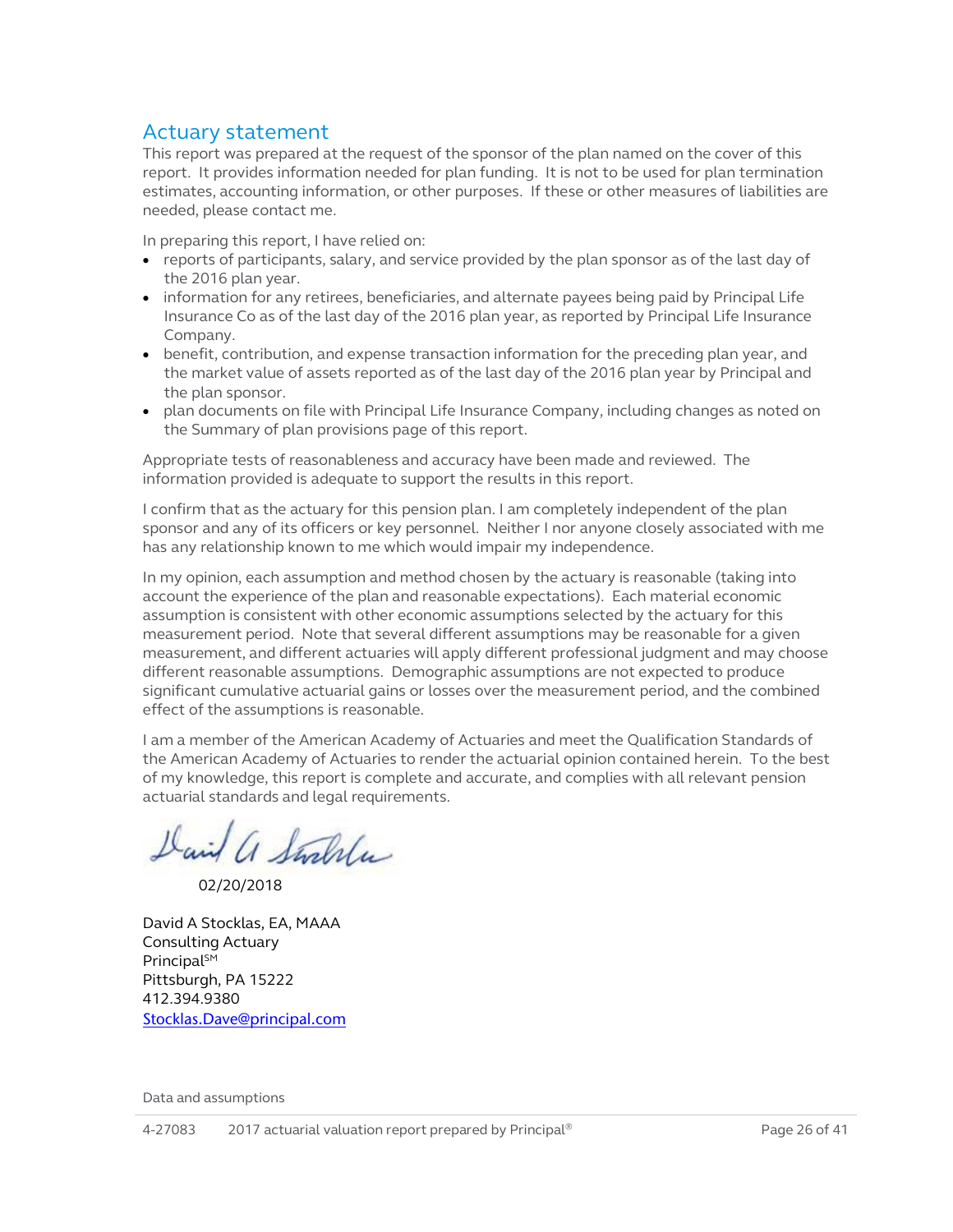# <span id="page-26-1"></span><span id="page-26-0"></span>Present value of accrued plan benefits

The current year present value of vested and nonvested accrued benefits are based on the assumptions and methods shown earlier in this report. (The salary scale, if any, is not included in the calculation of accrued benefits). All retiree liability is included below except for purchased annuities. These amounts below should not be used for other purposes such as estimating plan termination sufficiency.

The prior year present value of vested and nonvested accrued benefits are based on the assumptions shown in that year's valuation report.

|                                                              | 10/01/2017    | 10/01/2016     |
|--------------------------------------------------------------|---------------|----------------|
| <b>Present value of vested benefits</b>                      |               |                |
| Participants in pay status                                   | \$143,989,350 | \$139,041,295  |
| Inactive participants                                        | 24,279,015    | 24,636,956     |
| Active participants                                          | 13,971,848    | 15,398,318     |
| Total                                                        | \$182,240,213 | \$179,076,569  |
| Present value of nonvested benefits                          |               |                |
| Participants in pay status                                   | \$0           | \$0            |
| Inactive participants (not in pay status)                    | $\Omega$      | $\Omega$       |
| Active participants                                          | 648,964       | 586,136        |
| Total                                                        | \$648,964     | \$586,136      |
| Total present value of accumulated plan benefits             | \$182,889,177 | \$179,662,705  |
| Value of future service and compensation                     | 6,362,177     | 7,113,779      |
| Total present value of projected plan benefits               | 189,251,354   | 186,776,484    |
| Change in present value of accumulated plan benefits         |               |                |
| Present value of accumulated plan benefits as of 10/01/2016  |               | \$179,662,705  |
| Increase (decrease) during the year due to:                  |               |                |
| Increase for interest due to decrease in the discount period |               | 11,776,625     |
| Benefits paid                                                |               | (10, 560, 812) |
| Benefits accumulated and plan experience                     |               | 2,010,659      |
| Present value of accumulated plan benefits as of 10/01/2017  |               | \$182,889,177  |

<span id="page-26-2"></span>Present value of accrued plan benefits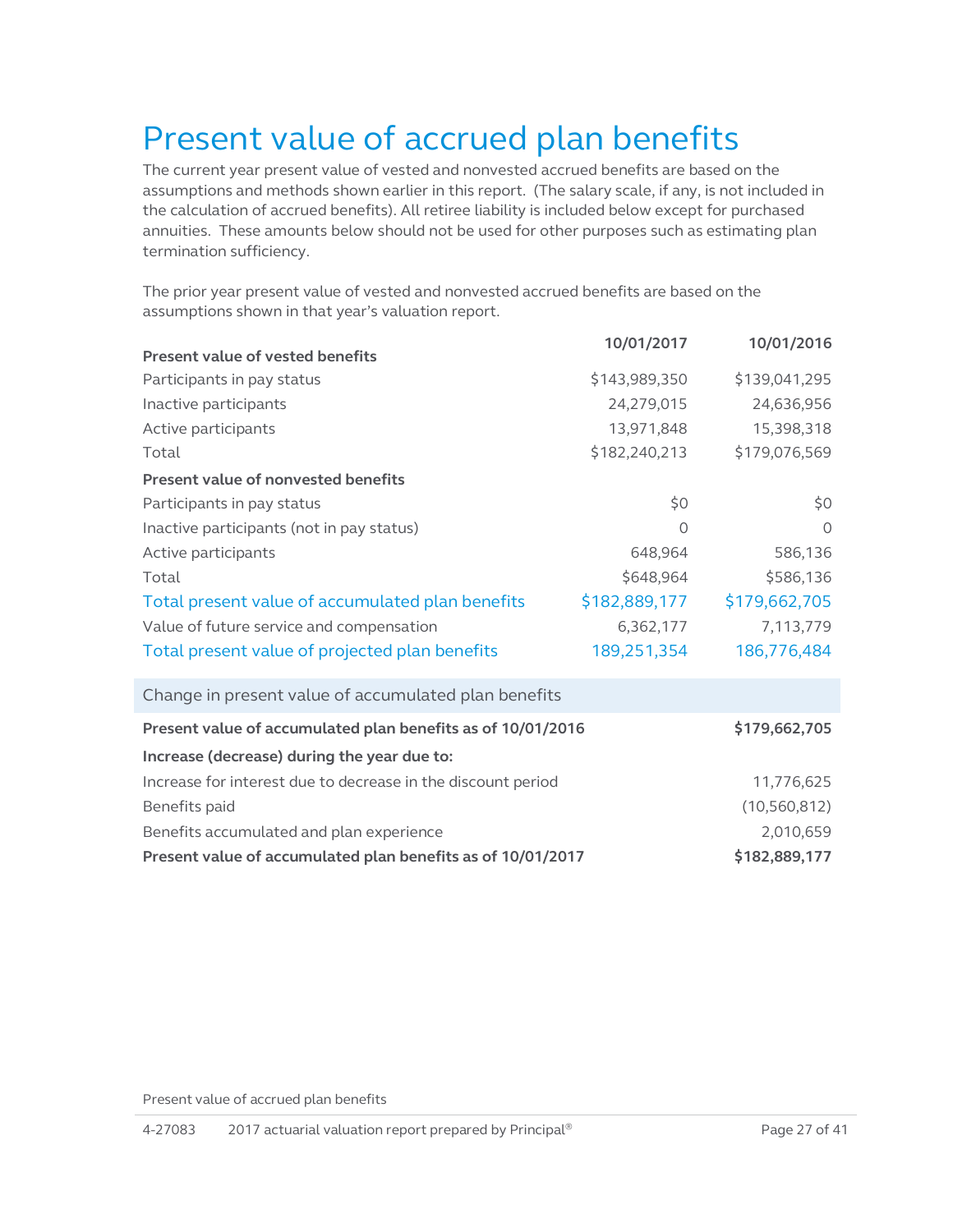# <span id="page-27-1"></span>Risk-free results

In the Asset allocation, interest rates and actuarially determined contributions, we explained the difference between long term and risk-free returns. The table below shows your plan's liabilities and assets on both the funding and risk-free interest rate basis.

#### **Risk premium**

#### <span id="page-27-0"></span>**Assets**

The difference in the liability amounts on a funding basis versus a risk-free basis represents the additional assumed returns to be earned over the life of the plan; this is also referred to as the "risk premium".

The assets in the funding basis column reflect the asset method used to determine your plan's ADC; the assets in the risk-free basis column are on a markto-market basis consistent with the risk-free liabilities.

#### **Results**

The unfunded actuarial accrued liability and normal cost on the funding basis are used to calculate your ADC. Those same measures on a risk-free basis show you more conservative results.

If plan's investment returns fall short of the funding basis interest rate, additional contributions will likely be needed.

|                                                     | Funding basis (ADC)  | Risk-free basis      |
|-----------------------------------------------------|----------------------|----------------------|
| Interest rate<br><b>Standard deviation</b>          | 6.75%<br>9.75%       | 2.78%                |
| Normal $cost2$                                      | \$637,916            | \$1,818,392          |
| Actuarial accrued liability                         | \$186,049,047        | \$313,153,601        |
| Market value of assets<br>Actuarial value of assets | N/A<br>\$176,005,417 | \$179,828,476<br>N/A |
| Unfunded actuarial accrued liability                | \$10,043,630         | \$133,325,125        |
| Present value of accrued benefits                   | \$182,889,177        | \$307,459,505        |

**Standard deviation** is one way to measure the potential volatility risk in the current asset portfolio. For example, a standard deviation close to 0% would represent a portfolio with minimal volatility risk. For this plan, about two-thirds of your actual annual returns are likely to fall within a range of -3.00% to 16.50% (6.75% -/+ 9.75%)

1 The 30-year Treasury rate at 09/30/2017 was chosen as the risk-free interest rate. To isolate the impact of the interest rate, all other assumptions are the same. See the Assumptions and methods for other assumptions.

 $2$  The normal cost does not include any expense estimate or a reduction for estimated employee contributions.

Risk-free results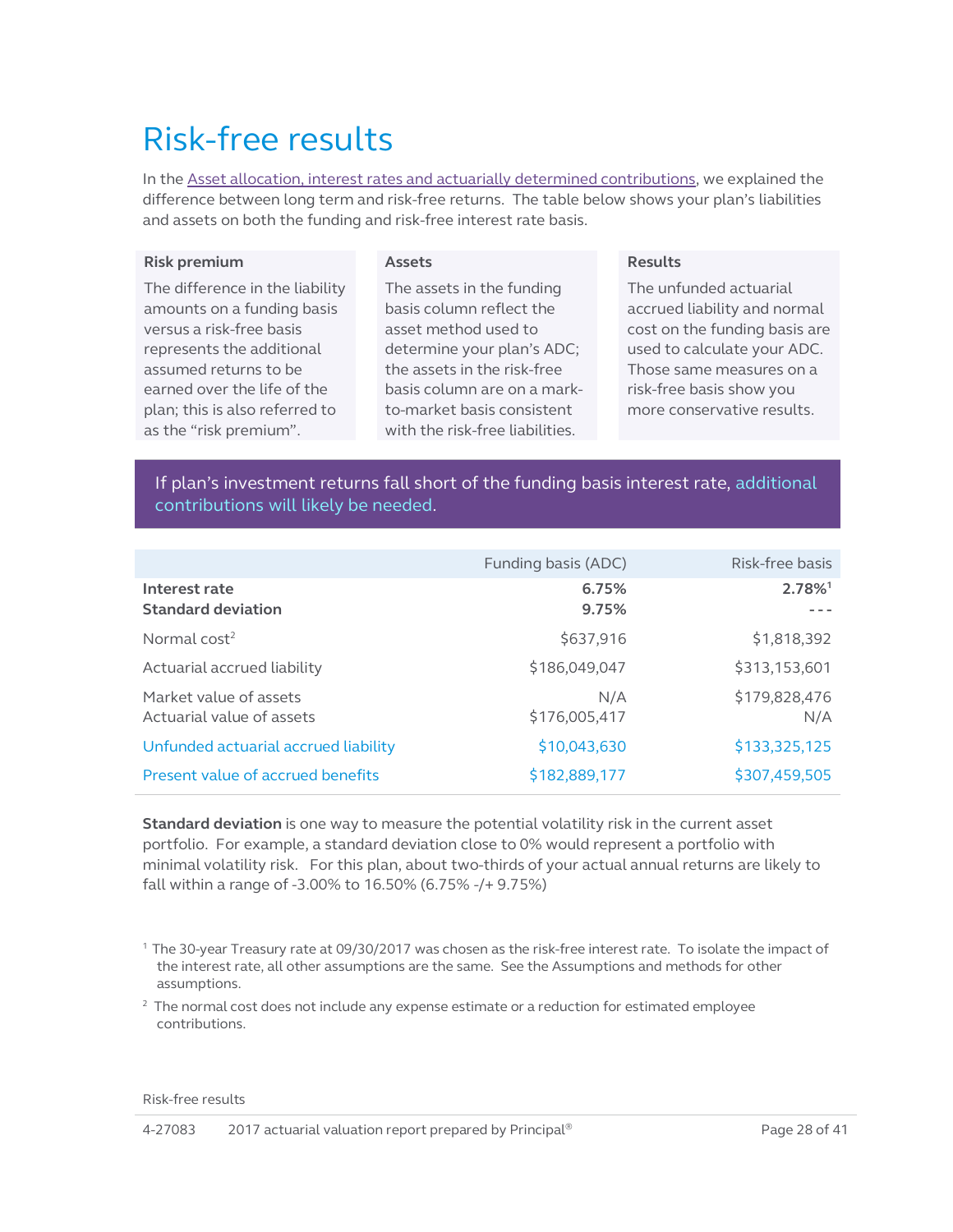# <span id="page-28-0"></span>Historical results

|                                                                   |      | 2014          | 2015          | 2016          | 2017          |
|-------------------------------------------------------------------|------|---------------|---------------|---------------|---------------|
| Funded status of accrued benefits                                 |      |               |               |               |               |
| Present value of accrued benefits<br>(PVAB)                       | \$   | \$151,668,364 | \$161,178,009 | \$179,662,705 | \$182,889,177 |
| Market value of assets (MVA)                                      |      | 160,770,276   | 158,607,927   | 167,490,116   | 179,828,476   |
| Under (over)funded PVAB                                           | \$   | \$(9,101,912) | \$2,570,082   | \$12,172,589  | \$3,060,701   |
| Accrued benefit funded percentage                                 | %    | 106%          | 98%           | 93%           | 98%           |
| Funded status of actuarial accrued<br>liability                   |      |               |               |               |               |
| Actuarial accrued liability (AAL)                                 | \$   | \$154,618,516 | \$164,345,046 | \$183,233,784 | \$186,049,047 |
| Actuarial value of assets                                         |      | 153,746,756   | 166,921,684   | 173,332,291   | 176,005,417   |
| Unfunded actuarial accrued liability                              | \$   | \$871,760     | \$(2,576,638) | \$9,901,493   | \$10,043,630  |
| <b>Funded percentage</b>                                          | %    | 99%           | 102%          | 95%           | 95%           |
| Normal cost                                                       |      |               |               |               |               |
| Total normal cost (NC)                                            | \$   | \$2,191,395   | \$2,792,276   | \$5,151,232   | \$5,810,663   |
| Total NC as % of projected current year<br>compensation           | %    | 68.35%        | 81.58%        | 159.02%       | 193.67%       |
| Actuarially determined contribution<br>(ADC) (per valuation date) |      |               |               |               |               |
| Employer normal cost                                              | \$   | \$2,191,395   | \$2,792,276   | \$5,151,232   | \$5,810,663   |
| Valuation interest                                                |      | 169,833       | 209,421       | 347,708       | 392,220       |
| 15-year amortization of credit balance                            |      | 1,487,379     | 2,265,002     | 2,922,725     | 3,318,783     |
| Valuation interest on credit balance                              |      | 115,272       | 169,877       | 197,284       | 224,018       |
| <b>Expected Employer ADC</b>                                      | \$   | \$758,577     | \$566,798     | \$2,378,931   | \$2,660,082   |
| Actual contributions                                              |      |               |               |               |               |
| Actual employer contributions                                     | \$   | \$9,174,902   | \$6,500,000   | \$2,500,068   |               |
| Percentage of employer's ADC paid                                 | %    | 1,209%        | 1,147%        | 105%          |               |
| Liability Interest Rate                                           | $\%$ | 7.75%         | 7.50%         | 6.75%         | 6.75%         |
| Projected current year compensation                               | \$   | \$3,206,370   | \$3,422,635   | \$3,239,391   | \$3,000,274   |

Historical results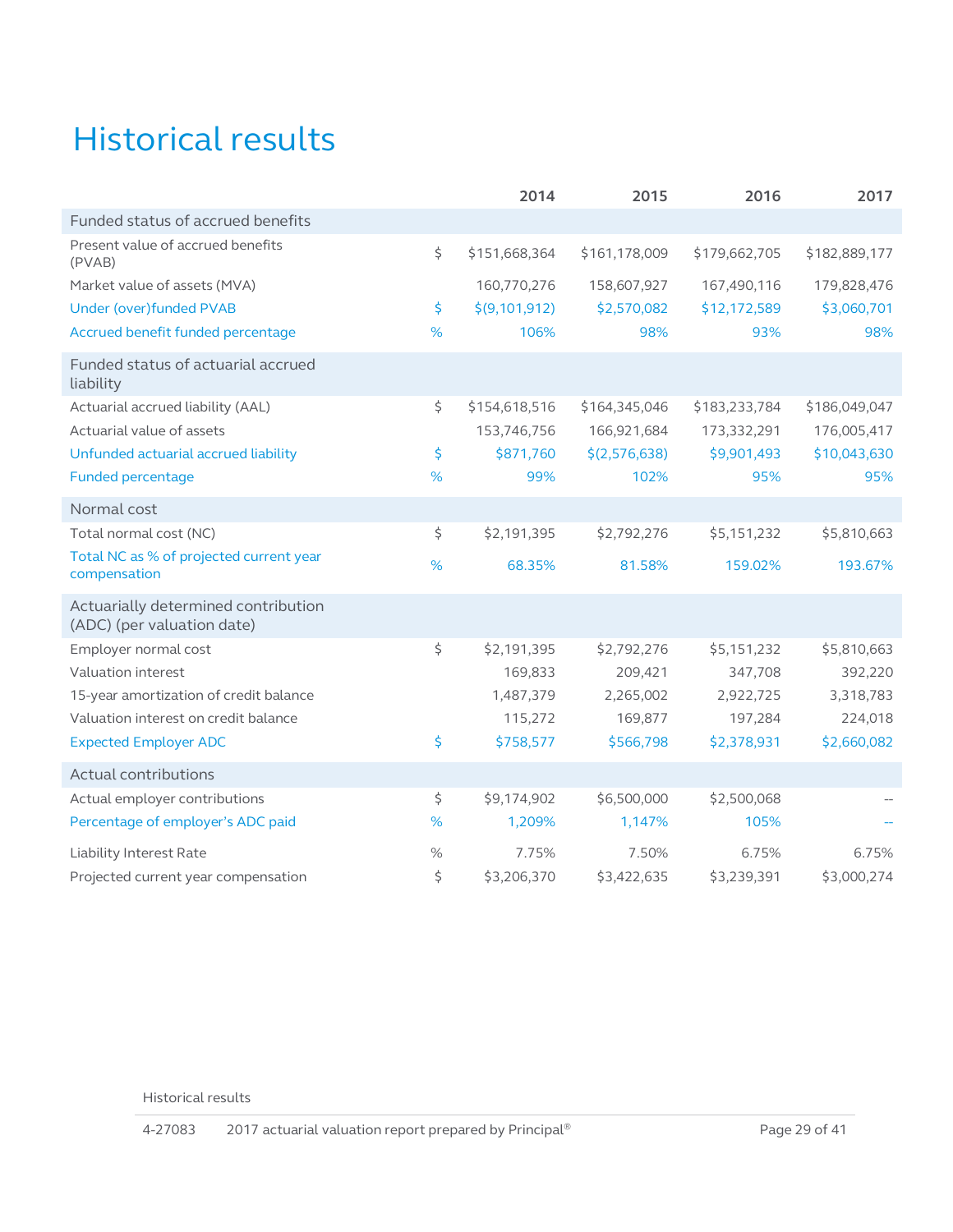|                                                               |      | 2014          | 2015          | 2016           | 2017          |
|---------------------------------------------------------------|------|---------------|---------------|----------------|---------------|
| Census at beginning of year                                   |      |               |               |                |               |
| Number of active participants                                 |      | 43            | 39            | 39             | 35            |
| Number of terminated vested<br>participants                   |      | 285           | 272           | 255            | 245           |
| Number of disabled participants                               |      | 3             | 3             | $\overline{2}$ | $\mathcal{I}$ |
| Number of retirees                                            |      | 375           | 381           | 393            | 399           |
| Total participants                                            |      | 706           | 695           | 689            | 680           |
| Prior year reported payroll                                   | \$   | \$3,163,848   | \$3,280,160   | \$3,441,627    | \$3,148,593   |
| Plan maturity measures                                        |      |               |               |                |               |
| Non-active employees as a percentage<br>of total              | $\%$ | 94%           | 94%           | 94%            | 95%           |
| In pay status PV accrued benefits as a<br>percentage of total | %    | 77%           | 77%           | 77%            | 79%           |
| Relative size of plan                                         |      |               |               |                |               |
| Market value of assets<br>(beginning of year)                 | \$   | \$160,770,276 | \$158,607,927 | \$167,490,116  | \$179,828,476 |
| as a percent of prior year reported<br>payroll                | %    | 5,081%        | 4,835%        | 4,867%         | 5,711%        |
| Actuarial accrued liability (AAL)                             | \$   | \$154,618,516 | \$164,345,046 | \$183,233,784  | \$186,049,047 |
| as a percent of prior year reported<br>payroll                | %    | 4,887%        | 5,010%        | 5,324%         | 5,909%        |
| Prior year benefits paid                                      | \$   | \$10,021,946  | \$9,814,147   | \$10,243,459   | \$10,560,812  |
| as a percent of prior year reported<br>payroll                | %    | 317%          | 299%          | 298%           | 335%          |
| Achievement of economic<br>assumptions                        |      |               |               |                |               |
| Expected rate of return                                       | $\%$ | 7.75%         | 7.50%         | 6.75%          | 6.75%         |
| Actual market value rate of return                            | $\%$ | $-1.11%$      | 7.88%         | 12.32%         |               |
| Average expected salary increase                              | $\%$ | 4.71%         | 4.68%         | 4.70%          | 0.00%         |
| Average actual salary increase                                | $\%$ | 16.44%        | 4.92%         | 2.48%          |               |
| Liability interest rate                                       | %    | 7.75%         | 7.50%         | 6.75%          | 6.75%         |

Historical results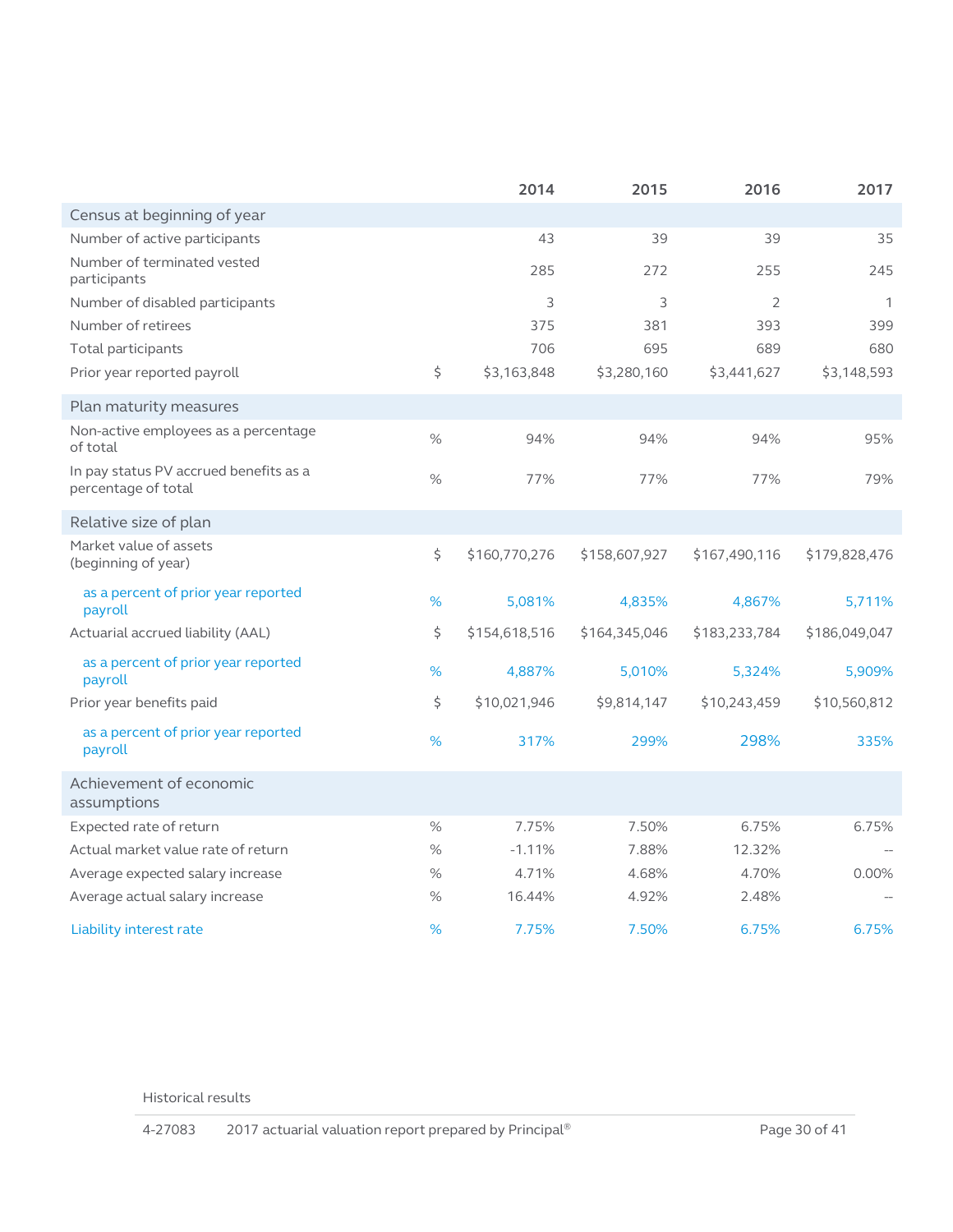# <span id="page-30-0"></span>Florida disclosures

This section provides information as required by Part VII of Chapter 112, and by Chapter 60T-1 of the Florida Statutes. To the best of our knowledge, we have reflected in our calculations and assumptions, any event or trend which would materially increase plan costs.

This section also provides the information used to determine the Actuarially determined contribution (ADC). Please se[e Summary of results](#page-2-0) of this valuation report for additional information.

## Comparative summary of principal valuation results

<span id="page-30-1"></span>

|                                    | Actuarial valuation prepared as of |              |
|------------------------------------|------------------------------------|--------------|
| Participant data                   | 10/01/2017                         | 10/01/2016   |
| Active members                     | 35                                 | 39           |
| Total annual payroll               | \$3,148,593                        | \$3,441,627  |
| Retired members and beneficiaries  | 399                                | 393          |
| Total annualized benefit           | \$10,587,804                       | \$10,095,408 |
| Disabled members receiving benefit |                                    |              |
| Total annualized benefit           | \$13,560                           | \$24,192     |
| Terminated vested members          | 245                                | 255          |
| Total annualized benefit           | \$2,698,200                        | \$2,841,036  |

| <b>Reconciliation of lives</b> | Active   | Inactive | <b>Retired</b> |
|--------------------------------|----------|----------|----------------|
| <b>Total last valuation</b>    | 39       | 257      | 393            |
| New lives                      | $\Omega$ | 0        | $\Omega$       |
| Voluntary discontinuances      | $\circ$  | 0        | $\circ$        |
| Vested terminations            | 0        | 0        | $\circ$        |
| Non-vested terminations        | 0        | 0        | $\circ$        |
| Retirements                    | $-4$     | -9       | 13             |
| Deaths                         | $\Omega$ | 0        | -8             |
| Other:                         | $\Omega$ | $-2$     |                |
| <b>Total this valuation</b>    | 35       | 246      | 399            |

Please refer to the *Schedule of active participant data* and *Census characteristics* for demographic information such as the number of participants by age group, years of service, current year compensation, and projected normal retirement benefits. Please refer t[o Benefit cash flows](#page-15-1) for a projection of emerging liabilities/cash flow needs.

Total annual payroll Includes participants assumed to retire immediately who are not included in payroll used to calculate normal cost. Neither column includes the salary increase that is used to calculate normal cost.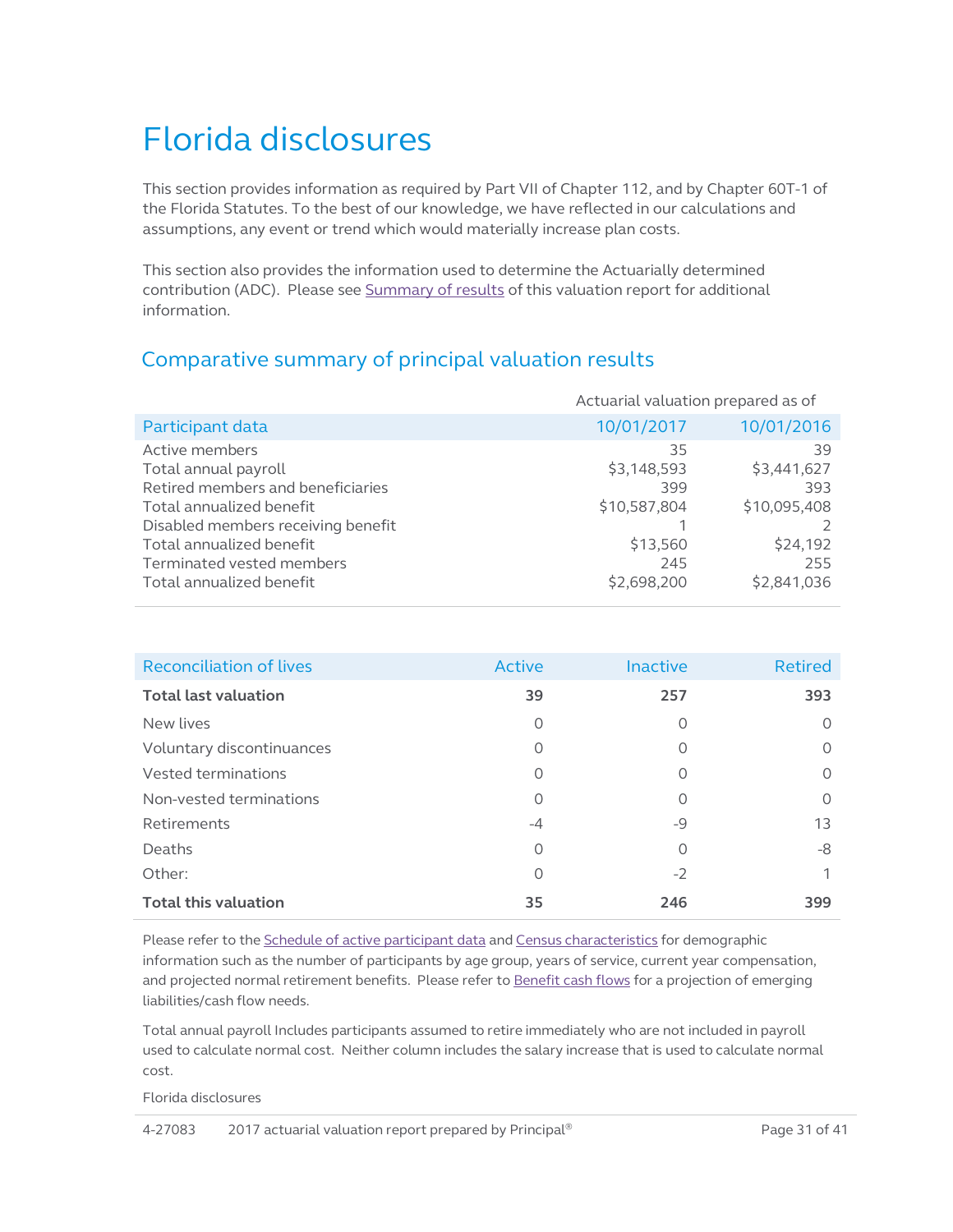#### Assets

Since these funds are commingled with other funds in the general and separate accounts of the Principal Financial Group, it is not possible to identify specific investments as being made for a particular customer. Refer to the reconciliation of assets in this section.

| Actuarial valuation prepared as of: | 10/01/2017    | 10/01/2016       |
|-------------------------------------|---------------|------------------|
| Market value of assets              |               |                  |
| Participants Fund <sup>1</sup>      | \$0           | \$0              |
| Long-term Equity Investments        | 99,004,403    | 91,681,253       |
| Short-term Investments              | $\cup$        | $\left( \right)$ |
| Real Estate                         | 10,853,227    | 10,042,477       |
| Bonds/Fixed Income                  | 69,967,196    | 61,762,977       |
| Other:                              | 3,650         | 4,003,409        |
| Total                               | \$179,828,476 | \$167,490,116    |
|                                     |               |                  |

Actuarial value of assets<sup>2</sup> Participants Fund<sup>1</sup> Long-term Equity Investments Short-term Investments Real Estate Bonds/Fixed Income Other Total \$178,005,417 \$173,332,291

 $<sup>1</sup>$  The participant's fund under the FPI contract is included in total assets. These assets</sup> amounts do not include deposits received after the plan year-end.

 $2$  The actuarial value of assets used in determining annual funding requirements are determined as stated in the **Assumption and Methods** section report.

#### Three-year comparison of investment return

The actual percentage was calculated using the Form 5500 Schedule MB investment return method.

| Plan year  | Actual return on | Actual return on | Assumed |
|------------|------------------|------------------|---------|
| beginning  | actuarial basis  | market basis     | return  |
| 10/01/2016 | 8.76%            | 12.32%           | 6.75%   |
| 10/01/2015 | 7.62%            | 7.88%            | 7.50%   |
| 10/01/2014 | 8.83%            | $-1.11\%$        | 7.75%   |

Based on current assumptions, the market value of assets is projected to last until the plan year beginning 10/01/2029 assuming 0% return on assets. The market value of assets is projected to last until the plan year beginning 10/01/2047 assuming 6.75% return on assets.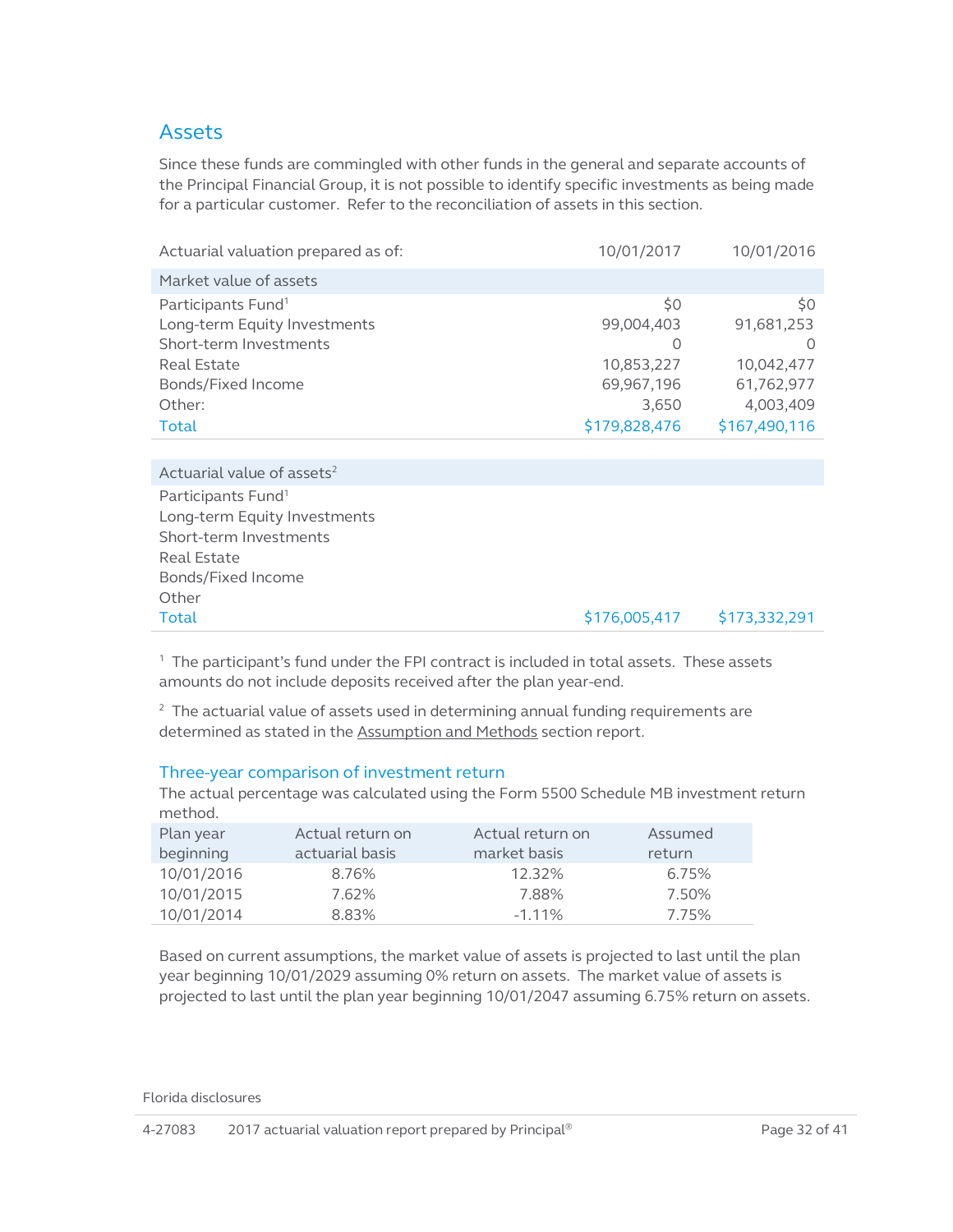## Liabilities

| Actuarial valuation prepared as of:                       | 10/01/2017    | 10/01/2016    |
|-----------------------------------------------------------|---------------|---------------|
| Present value of all future expected<br>benefit payments: |               |               |
| <b>Active members</b>                                     |               |               |
| Retirement benefits                                       | \$17,560,304  | \$19,455,132  |
| Vesting benefits                                          | 2,869,735     | 3,050,144     |
| Disability benefits                                       | 466,595       | 500,338       |
| Death benefits                                            | 86,355        | 92,619        |
| Return of contribution                                    | 0             | 0             |
| Accumulated leave                                         | 0             | $\circ$       |
| <b>Total</b>                                              | \$20,982,989  | \$23,098,233  |
| <b>Terminated vested members</b>                          |               |               |
| Total                                                     | \$24,153,920  | \$24,410,455  |
| Retired members and beneficiaries                         |               |               |
| Retired (other than disabled)<br>and beneficiaries        | \$143,989,350 | \$139,041,295 |
| Disabled members                                          | 125,095       | 226,501       |
| <b>Total</b>                                              | \$144,114,445 | \$163,678,251 |
| Total present value of all future<br>benefit payments     | \$189,251,354 | \$186,776,484 |
| Liabilities due and unpaid:                               |               |               |
| Initial actuarial accrued liability                       | N/A           | N/A           |
| Unfunded actuarial accrued liability<br>(UAAL)            | N/A           | N/A           |

A list of liability bases is shown in Schedule of [amortization bases.](#page-11-1)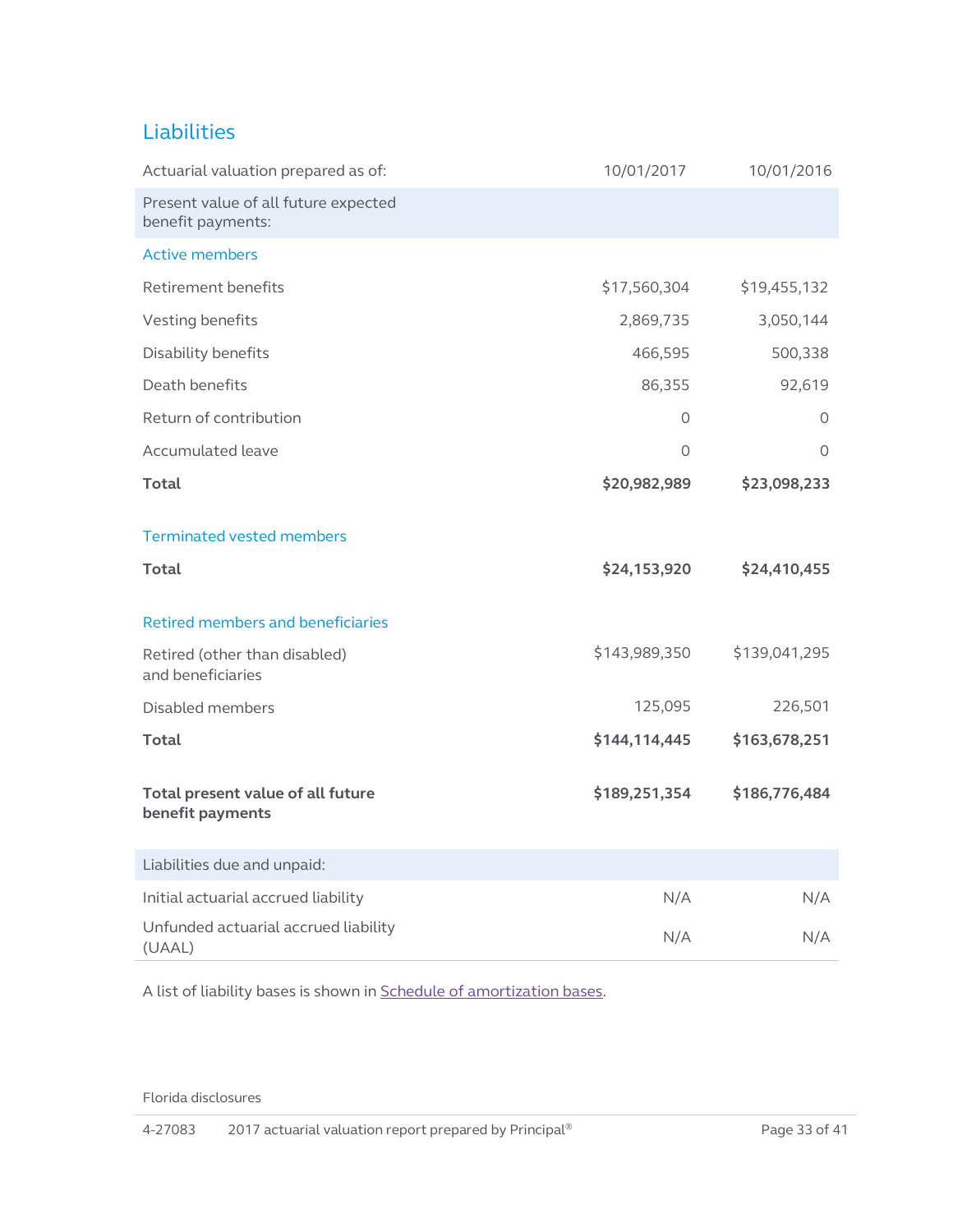## Actuarial present value of accrued benefits

| Statement of actuarial value of all accrued benefits                                            |               |               |
|-------------------------------------------------------------------------------------------------|---------------|---------------|
| Actuarial valuation prepared as of:                                                             | 10/01/2017    | 10/01/2016    |
| Vested accrued benefits                                                                         |               |               |
| Inactive members and beneficiaries<br>Active members                                            | \$168,268,365 | \$163,678,251 |
| (includes non-forfeitable)<br>accumulated member contributions<br>in the amount of $$764,358$ ) | 13,971,848    | 15,398,318    |
| Total                                                                                           | \$182,240,213 | \$179,076,569 |
| Non-vested accrued benefits                                                                     |               |               |
| Total                                                                                           | \$648,964     | \$586,136     |
| Total actuarial present value of all<br>accrued benefits                                        | \$182,889,177 | \$179,662,705 |

These values are based on the actuarial assumptions shown in the [Assumptions and methods](#page-22-2) section this report, except that the calculation of accrued benefits does not include a salary scale, (if any).

A statement of changes in total actuarial present value of all accrued benefits is shown in the [Present value of accrued benefits](#page-26-1) section of this report.

#### Statement of actuarial value of all accrued benefits

| Actuarial valuation prepared as of:                           | 10/01/2017<br>volatility<br>assumption <sup>1</sup> |
|---------------------------------------------------------------|-----------------------------------------------------|
| Vested accrued benefits                                       |                                                     |
| Inactive members and beneficiaries<br>Active members<br>Total | \$212,332,378<br>19,326,578<br>\$231,658,956        |
| Non-vested accrued benefits                                   |                                                     |
| <b>Total</b>                                                  | \$918,874                                           |
| Total actuarial present value of all<br>accrued benefits      | \$232,577,830                                       |

1 The volatility interest rate used is 4.75% which is 2.00% lower than the valuation interest rate as directed in the Florida Statutes. All other assumptions are as shown in the [Assumptions and](#page-22-2)  [methods](#page-22-2) section of this report.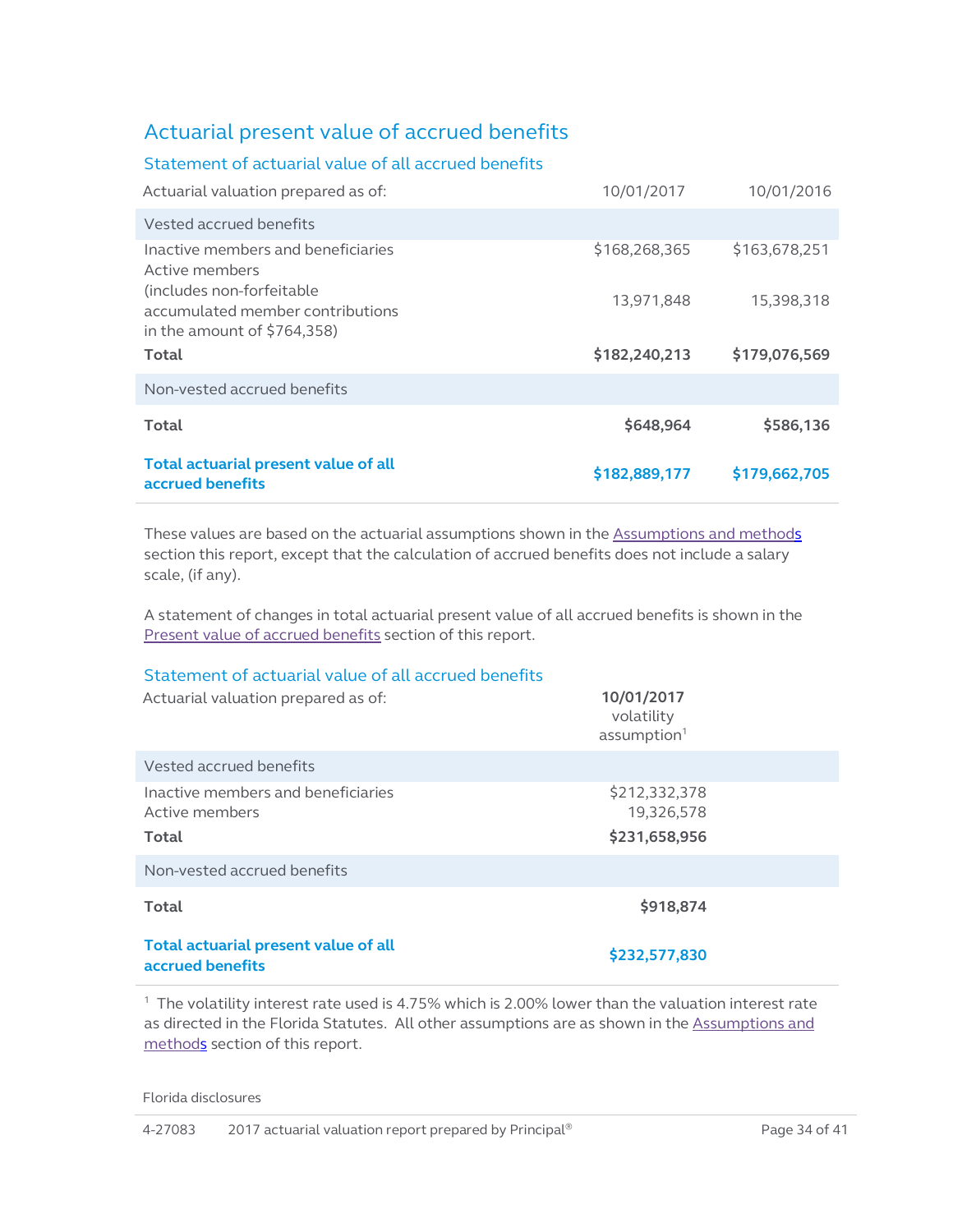## Pension cost

| ADC for plan year begininng as of:                                           | 10/01/2018  | 10/01/2017  | 10/01/2016  |
|------------------------------------------------------------------------------|-------------|-------------|-------------|
| <b>Base Normal Cost</b>                                                      | \$5,749,663 | \$5,101,232 | \$2,743,276 |
| Administrative expenses                                                      | 61,000      | 50,000      | 49,000      |
| <b>Total Normal Cost</b>                                                     | 5,810,663   | 5,151,232   | 2,792,276   |
| Payment to amortize unfunded<br>liability(ies)                               | $\Omega$    | $\circ$     | $\Omega$    |
| Expected plan sponsor contribution                                           | \$2,660,082 | \$2,378,931 | \$566,798   |
| (including normal cost, amortization<br>payment and interest, as applicable) |             |             |             |
| As % of payroll                                                              | 88.66%      | 73.44%      | 16.56%      |
| Amount to be contributed by members                                          | \$217,520   | \$234,855   | \$248,141   |
| As % of payroll                                                              | 7.25%       | 7.25%       | 7.25%       |

#### **For the current and 2018 plan year:**

Interest is based on 6.75%. A Credit Balance in the Minimum Funding Standard Account has been recognized in the amortization.

#### **For the prior plan year:**

Interest is based on 7.50%. A Credit Balance in the Minimum Funding Standard Account has been recognized in the amortization.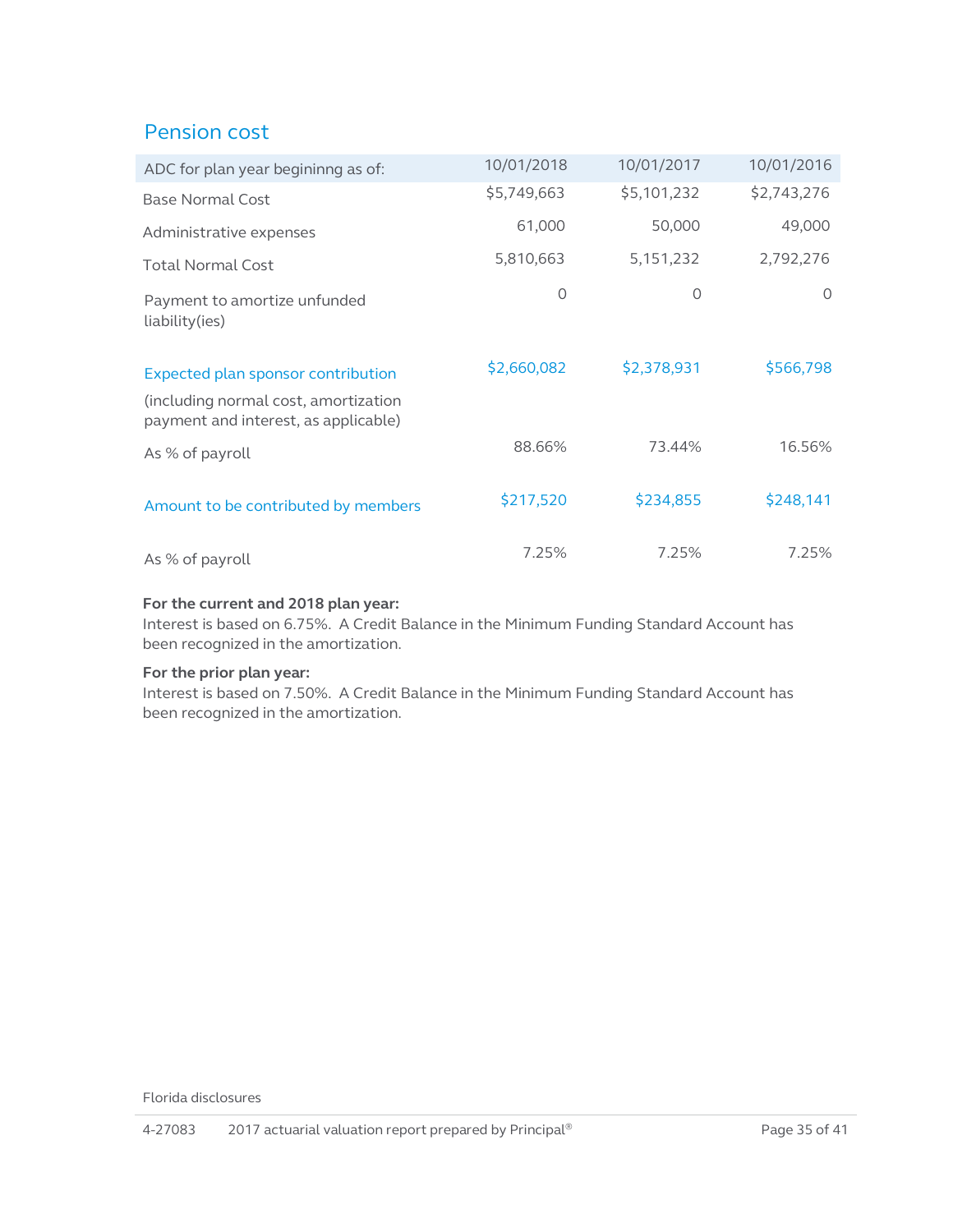|                                                                              | 10/01/2017<br>volatility assumption <sup>1</sup> |  |
|------------------------------------------------------------------------------|--------------------------------------------------|--|
| Base normal cost                                                             | \$902,661                                        |  |
| Administrative expenses                                                      | 50,000                                           |  |
| Amortizations                                                                | 8,553,228                                        |  |
| Total normal cost                                                            | 9,505,889                                        |  |
| Adjusted normal cost                                                         | 10,363,681                                       |  |
|                                                                              |                                                  |  |
| Expected plan sponsor contribution                                           | 7,875,252                                        |  |
| (including normal cost, amortization payment<br>and interest, as applicable) |                                                  |  |
| As % of payroll (full payroll)                                               | 243.11%                                          |  |
| Amount to be contributed by members                                          | 234,855                                          |  |
| As % of payroll                                                              | 7.25%                                            |  |

1The volatility interest rate used is 4.75% which is 2.00% lower than the valuation interest rate as directed in the new Florida Statutes. All other assumptions are as shown in the [Assumptions and methods](#page-22-2) section of this report.

| Plan year beginning                         | 10/01/2016 | 10/01/2015 |
|---------------------------------------------|------------|------------|
| Past contributions                          |            |            |
| Required plan sponsor contribution          | \$566,798  | \$758,577  |
| Required member contributions               | 248,141    | 232,462    |
| Actual contributions made by                |            |            |
| Plan sponsor                                | 2,500,068  | 6,500,000  |
| Members                                     | 244,566    | 260,487    |
| Other                                       | $\circ$    | $\circ$    |
| Net actuarial gain(loss)<br>(if applicable) | N/A        | N/A        |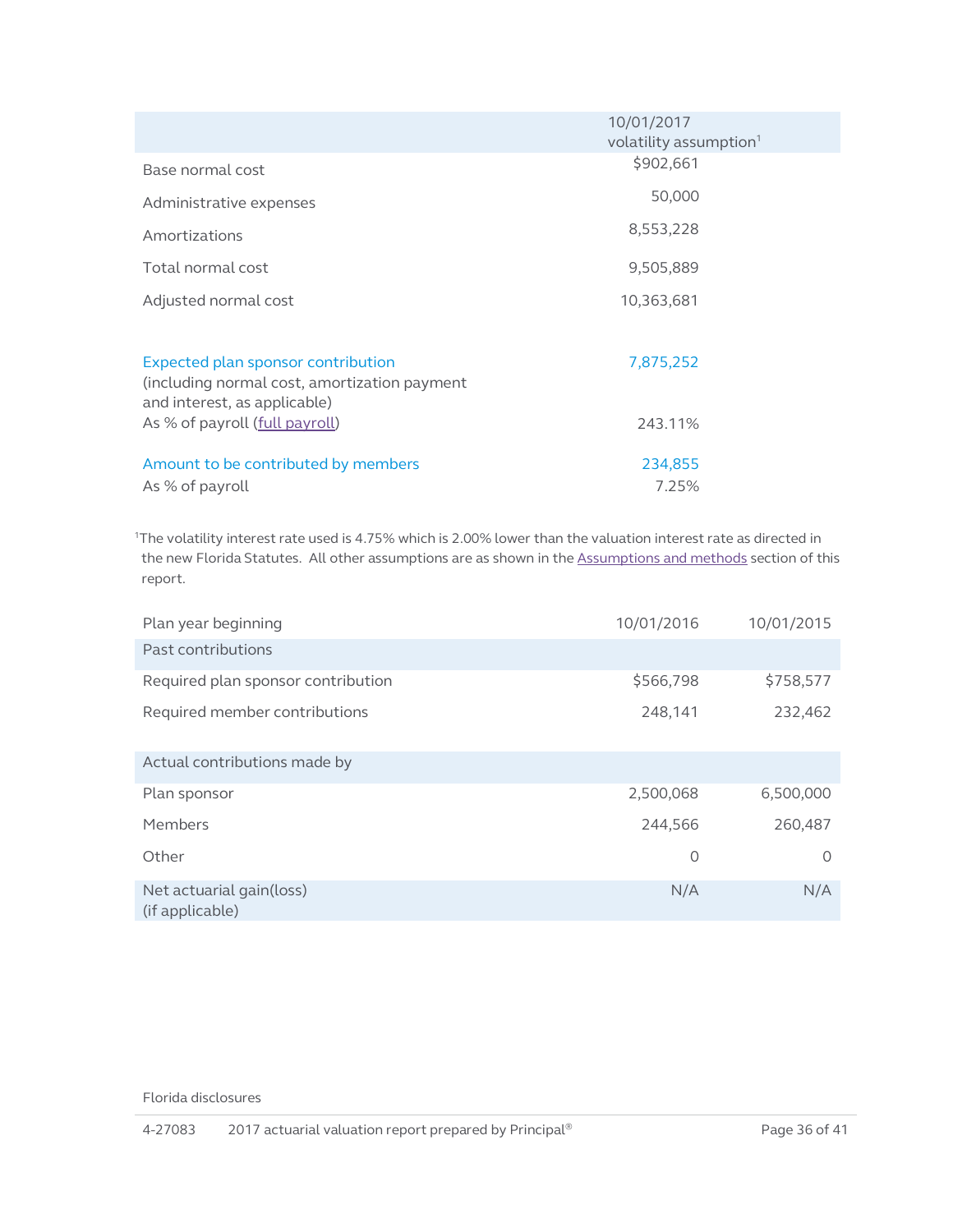## Other disclosures

| Actuarial valuation prepared as of:                                                     | 10/01/2017                 | 10/01/2016                 |
|-----------------------------------------------------------------------------------------|----------------------------|----------------------------|
| Present values of active members:                                                       |                            |                            |
| <b>Future salaries</b>                                                                  |                            |                            |
| at attained age<br>at entry age                                                         | \$15,357,385<br>13,456,860 | \$16,685,971<br>14,619,803 |
| <b>Future contributions</b><br>at attained age<br>at entry age                          | 1,077,731<br>944,358       | 1,170,966<br>1,025,970     |
| Present value of future<br>contributions from other sources                             | N/A                        | N/A                        |
| Present value of future expected<br>benefit payments for active<br>members at entry age | \$2,885,967                | \$3,111,577                |

The numerical development of total normal cost for the current plan year is shown in the [Development of normal cost](#page-9-2) section of this report.

| Three year comparison of actual and assumed salary increases. |                  |                   |
|---------------------------------------------------------------|------------------|-------------------|
| Plan year beginning                                           | Actual increases | Assumed increases |
| 10/01/2016                                                    | 2.48%            | 4.70%             |
| 10/01/2015                                                    | 4.92%            | 4.68%             |
| 10/01/2014                                                    | 16.44%           | 4.71%             |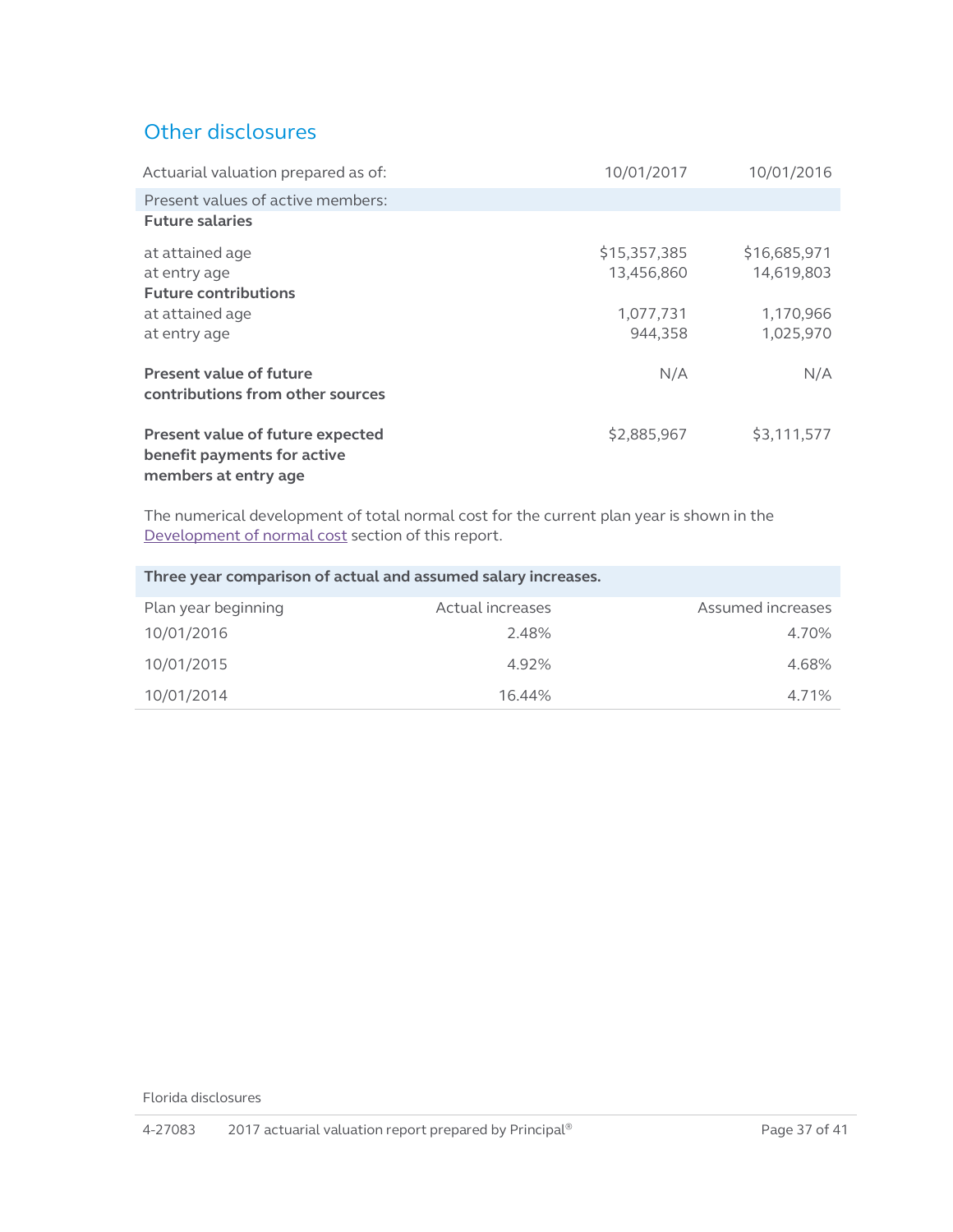# Other disclosures (continued)

Changes in costs during the year due to a change in assumptions, cost method, benefits, or other, as specified.

See the Present value of accrued plans benefits [section](#page-26-2) of this report.

| COSE OF PIROTIOIRED DETENT ON HOLLIGE FOLLE |                                    |          |                                      |          |                                     |          |  |  |  |  |  |  |  |
|---------------------------------------------|------------------------------------|----------|--------------------------------------|----------|-------------------------------------|----------|--|--|--|--|--|--|--|
| Retiremen                                   | Valuation assumptions <sup>1</sup> |          | Contract purchase rates <sup>2</sup> |          | Current purchase rates <sup>3</sup> |          |  |  |  |  |  |  |  |
| t                                           | Male                               | Female   | Male                                 | Female   | Male                                | Female   |  |  |  |  |  |  |  |
| Age                                         |                                    |          |                                      |          |                                     |          |  |  |  |  |  |  |  |
| 55                                          | \$186.58                           | \$196.10 | \$238.22                             | \$256.75 | \$229.60                            | \$265.19 |  |  |  |  |  |  |  |
| 60                                          | 169.66                             | 180.68   | 218.66                               | 238.32   | 198.92                              | 235.62   |  |  |  |  |  |  |  |
| 62                                          | 162.20                             | 173.77   | 210.52                               | 230.60   | 186.47                              | 223.55   |  |  |  |  |  |  |  |

Cost of \$1.00/month benefit on normal form

1 Assumes 2.0% COLA.

2 Rates guaranteed rates by the contract.

<sup>3</sup> Non-guaranteed rates in effect 10/01/2017. These rates may change daily.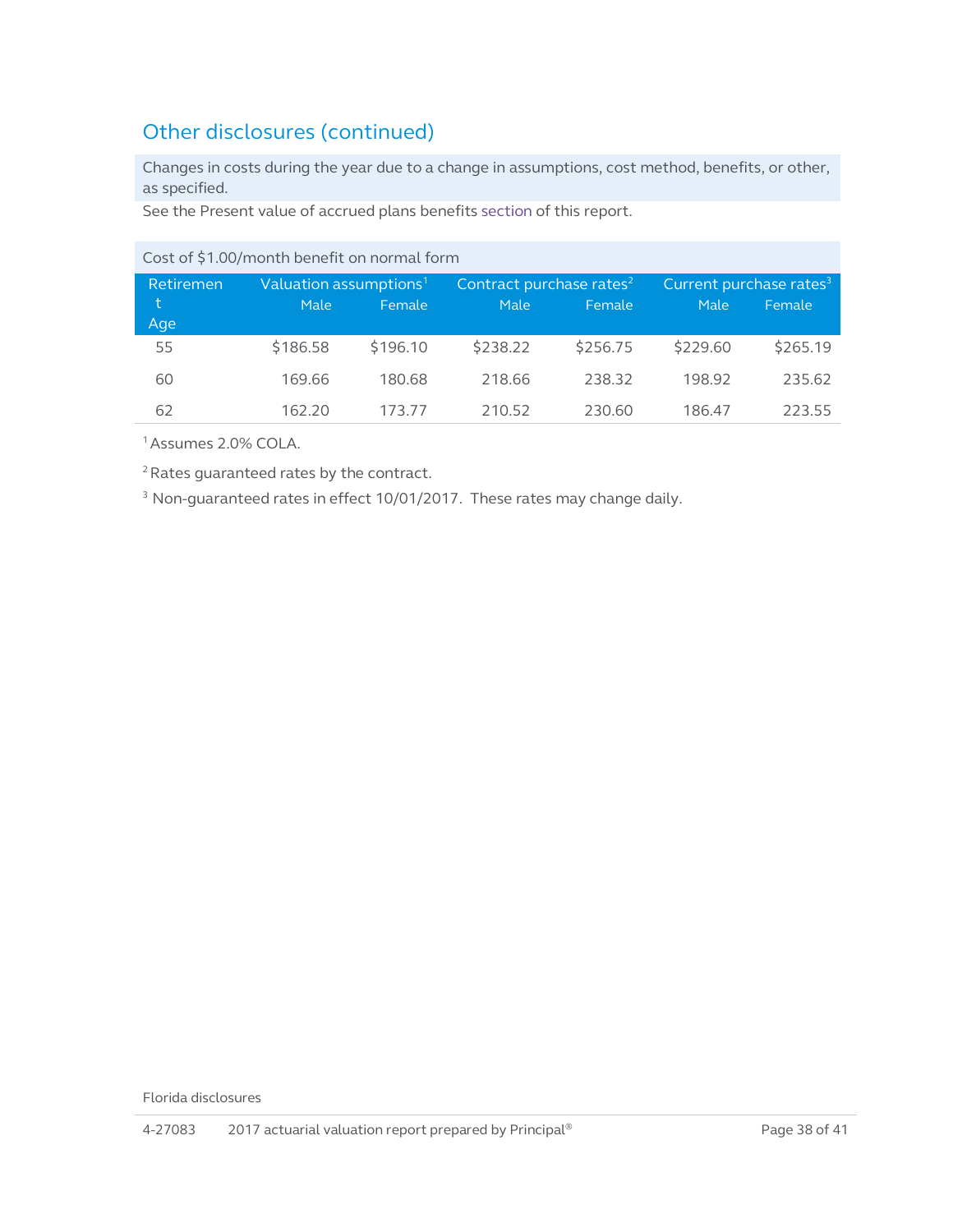|                                         | <b>Grouped FPI</b> |
|-----------------------------------------|--------------------|
| Balance as of 10/01/2016                | \$173,332,291      |
| Additions                               |                    |
| Contributions                           | \$2,744,634        |
| Interest, dividends & fund earnings     | 20,215,440         |
| <b>Total additions</b>                  | \$22,960,074       |
|                                         |                    |
| Withdrawals                             |                    |
| Expenses charged                        | \$60,901           |
| Benefit payments                        | 10,560,812         |
| <b>Total withdrawals</b>                | \$10,621,713       |
| Actuarial valuation market value spread | (9,665,235)        |
| adjustment                              |                    |
|                                         |                    |
| Balance as of 10/01/2017                | \$176,005,417      |

# Actuarial value of assets under Flexible Pension Investment contract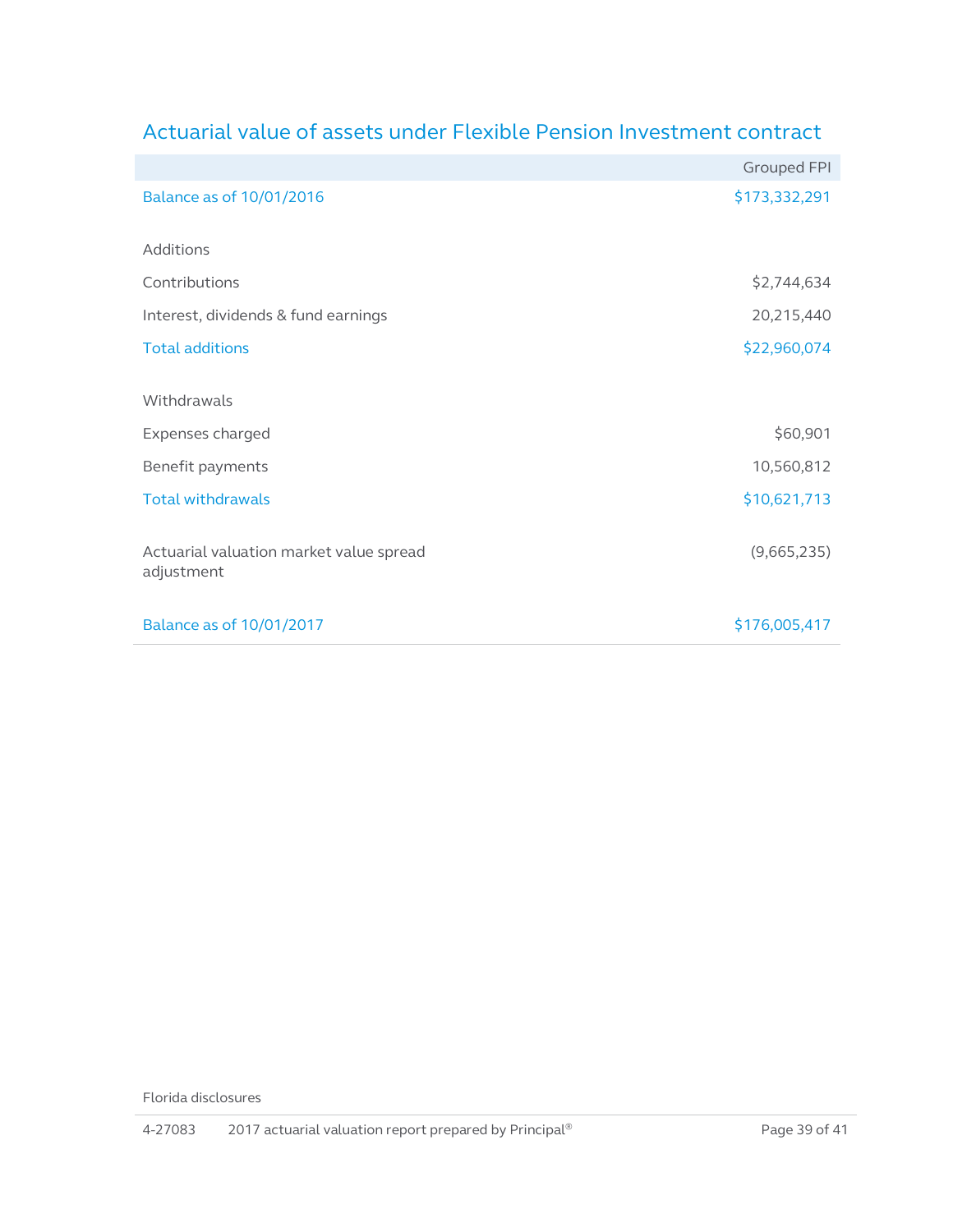# Schedule of active participant data

<span id="page-39-0"></span>

|          | Years of credited service |         |             |            |             |         |          |           |          |           |          |         |              |          |             |       |          |         |         |         |              |           |
|----------|---------------------------|---------|-------------|------------|-------------|---------|----------|-----------|----------|-----------|----------|---------|--------------|----------|-------------|-------|----------|---------|---------|---------|--------------|-----------|
|          |                           | Under 1 |             | $1$ to $4$ |             | 5 to 9  | 10 to 14 |           | 15 to 19 |           | 20 to 24 |         | 25 to 29     |          | 30 to 34    |       | 35 to 39 |         | 40 & up |         | Total        |           |
| Attained |                           | Avg.    |             | Avg.       |             | Avg.    |          | Avg.      |          | Avg.      |          | Avg.    |              | Avg.     |             | Avg.  |          | Avg.    |         | Avg.    |              | Avg.      |
| Age      | No.                       | Comp.   | No.         | Comp.      | No.         | Comp.   | No.      | Comp.     | No.      | Comp.     | No.      | Comp.   | No.          | Comp.    | No.         | Comp. | No.      | Comp.   | No.     | Comp.   | No.          | Comp.     |
| Under 25 | 0                         | 0       | $\mathbf 0$ | 0          | $\mathbf 0$ | 0       | 0        | 0         | 0        | 0         | 0        | 0       | 0            | 0        | 0           | 0     | 0        | 0       | 0       | 0       | $\mathbf{0}$ | 0         |
| 25 to 29 | 0                         | 0       | 0           | 0          | 0           | 0       | 0        | 0         | 0        | 0         | 0        | 0       | 0            | 0        | 0           | 0     | 0        | 0       | 0       | 0       | $\Omega$     | 0         |
| 30 to 34 | 0                         | 0       |             | 84,847     | 0           | 0       |          | 90,716    | 0        | 0         | 0        | 0       | 0            | 0        | o           | 0     | 0        | $\circ$ | 0       | $\circ$ |              | 87,781    |
| 35 to 39 | 0                         | 0       | 0           | 0          | 0           | 0       |          | 108,079   |          | 135,068   | 0        | 0       | 0            | 0        | 0           | 0     | 0        | 0       | 0       | 0       |              | 2 121,573 |
| 40 to 44 | 0                         | 0       |             | 75,520     |             | 156,733 |          | 1 119,634 |          | 2 114,874 | 0        | 0       | 0            | 0        | 0           | 0     | 0        | 0       | 0       | 0       |              | 5 116,327 |
| 45 to 49 | 0                         | 0       |             | 114,408    |             | 44,487  | 0        | 0         | 2        | 64,886    | 0        | 0       | 2            | 74,401   | 0           | 0     | 0        | 0       | 0       | 0       | 6            | 72,912    |
| 50 to 54 | 0                         | 0       | 0           | 0          | 2.          | 159,952 |          | 60,516    | 3.       | 90,878    | з.       | 124,674 |              | 3 97,524 | 0           | 0     | 0        | $\circ$ | 0       | $\circ$ | 12           | 109,971   |
| 55 to 59 | 0                         | 0       | 3           | 67,615     | 0           | 0       |          | 51,445    |          | 110,187   | 0        | 0       | 0            | 0        | 0           | 0     | 0        | 0       | 0       | 0       | 6            | 69,320    |
| 60 to 64 | 0                         | 0       | 0           | 0          | 0           | 0       | 0        | 0         | 0        | 0         | 0        | 0       | $\mathbf{0}$ | 0        | $\mathbf 0$ | 0     | $\bf{0}$ | 0       | 0       | 0       | 0            | 0         |
| 65 to 69 | 0                         | 0       | 0           | 0          | 0           | 0       |          | 43,523    | 0        | 0         | 0        | 0       | $\mathbf 0$  | 0        | 0           | 0     | 0        | 0       | 0       | 0       |              | 43,523    |
| 70 & up  | 0                         | 0       | 0           | 0          | 0           | 0       | 0        | 0         | 0        | 0         |          | 78,108  | 0            | 0        | 0           | 0     | 0        | 0       | 0       | 0       |              | 78,108    |
| Total    | 0                         | 0       | 6           | 79,603     | 4           | 130,281 |          | 75,051    | 9        | 97,490    | 4        | 113,033 |              | 5 88,275 | 0           | 0     | 0        | 0       | 0       | 0       | 35           | 94,143    |